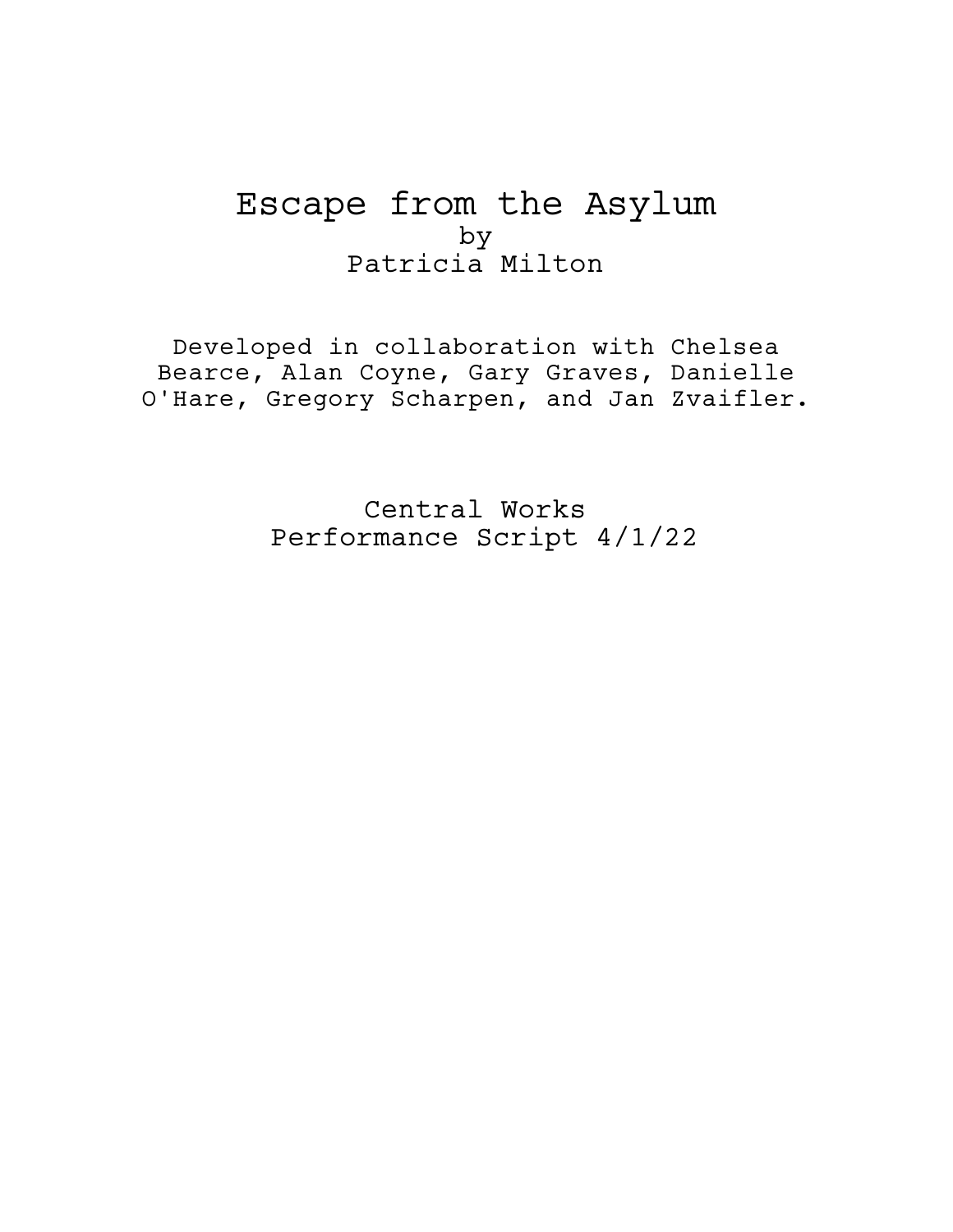# ESCAPE FROM THE ASYLUM

A Victorian Ladies' Detective Collective mystery, by Patricia Milton

# **CAST**

LOVEDAY FORTESCUE, a former actress. A proto-feminist, intellectual, philosophical, and dramatic. Victorian era expectations of women infuriate her. Always wears gloves.

KATHERINE (KATIE) SMALLS, a biracial ex-patriot and actor/singer at The St. James Theatre. Badass American, trained in self-defense. Determined, matter-of-fact.

VALERIA HUNTER, a widow, Loveday's sister, who owns and operates the Hunter Lodging House. Nervous by nature, once nearly put away as "mad."

BANDERFORD CLUTTERBUCK\*, a red-faced, mutton-chopped opportunist who frequently cheats at cards. Husband of the lady explorer, Mehetabel Fernsby.

FLORIAN VON GRABSTETTER,\* a Viennese asylum doctor, proprietor of the infamous Belfry Institution for Nervous Diseases.

REGINALD PHILLIPS,\* auteur acting manager at the St. James Theatre.

MISS ROSAMUND SMITH/FINEAS FERNSBY\*, Mehetabel's ladies maid. A talented illusionist and cracksman.

(imagined) GHOST of Constable Henry Crane\*

\*NOTE: these roles are played by the same actor

# LOCATION

The Parlor of the Hunter Lodging House, in the Battersea area of London, which also serves as the Collective's office. A street in London. TIME: Fall, 1895.

# NOTE:

/ indicates the next line of dialogue begins, while current dialogue may continue

- indicates a cut off

... is a trail off at the end of a line of dialogue

Dual dialogue indicates two characters speaking simultaneously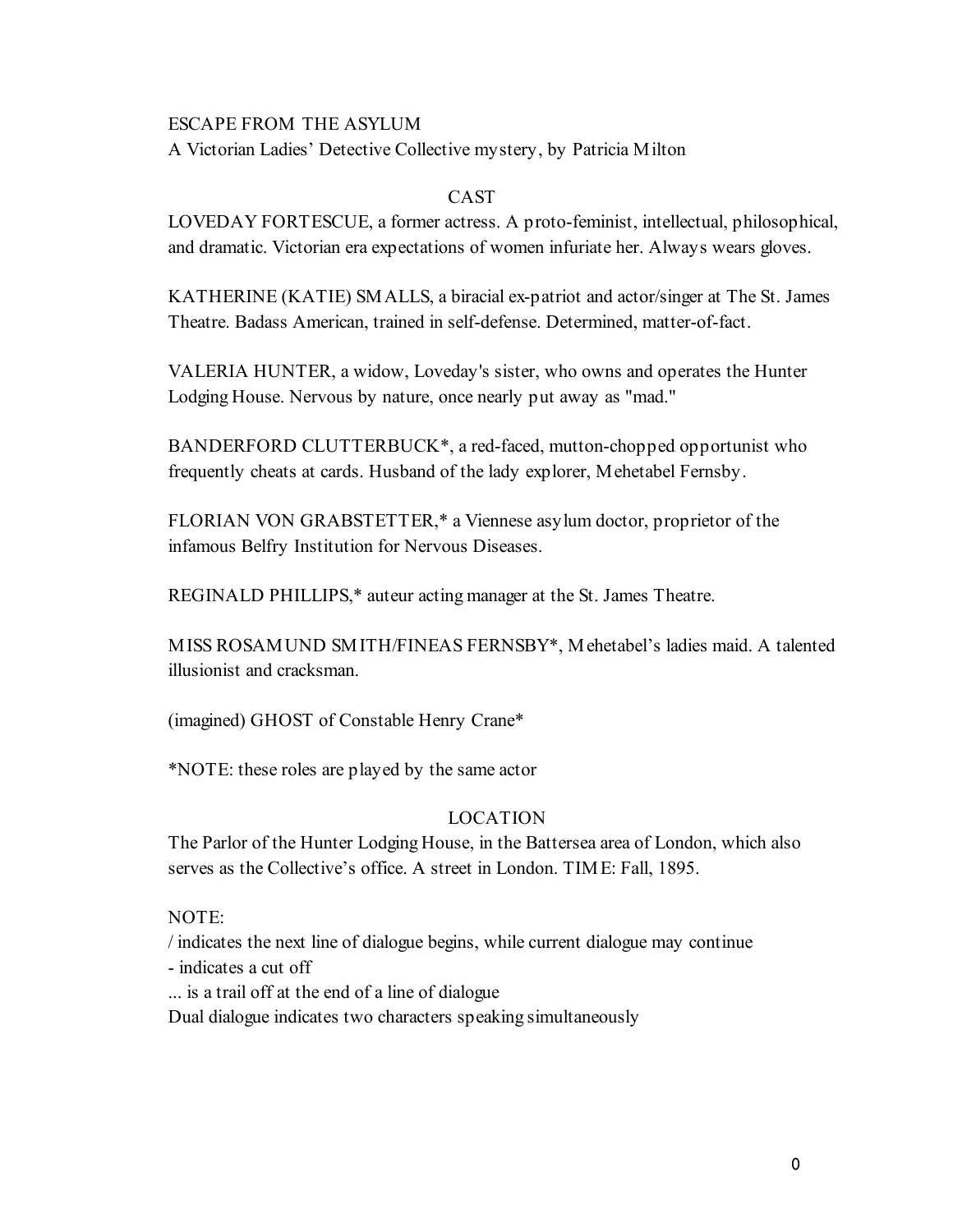SCENE 1.

KATIE and LOVEDAY in the Hunter Lodging House parlor.

## KATIE

Last night I dreamt we killed the Constable again.

GHOST, in the doorway, plays with a knife.

## KATIE

His blood spreads out across the cobblestones. A black cat runs through it, spattering crimson on the hem of my dress. Neighbors peer at us from high windows up and down the street. Then, the police come and lock us away, Loveday, in a filthy cell!

# LOVEDAY

Our deed was justified. Constable Crane was a killer, murdered countless women, and was aiming to kill you! Self-defence is not murder.

## KATIE

We weren't believed. In my dream, we were sentenced to be hanged.

They look at GHOST. He exits. Lights change. They begin pinning up their skirts.

#### LOVEDAY

The terrors we endured linger, still. But we must be able to look at what we did, and not be overtaken by it.

# KATIE

If we accepted a new case, it would cheer me up!

## LOVEDAY

Not the case my sister has proposed.

# KATIE

We haven't been able to publicize our detective skills. We solved a mystery where others couldn't, but ...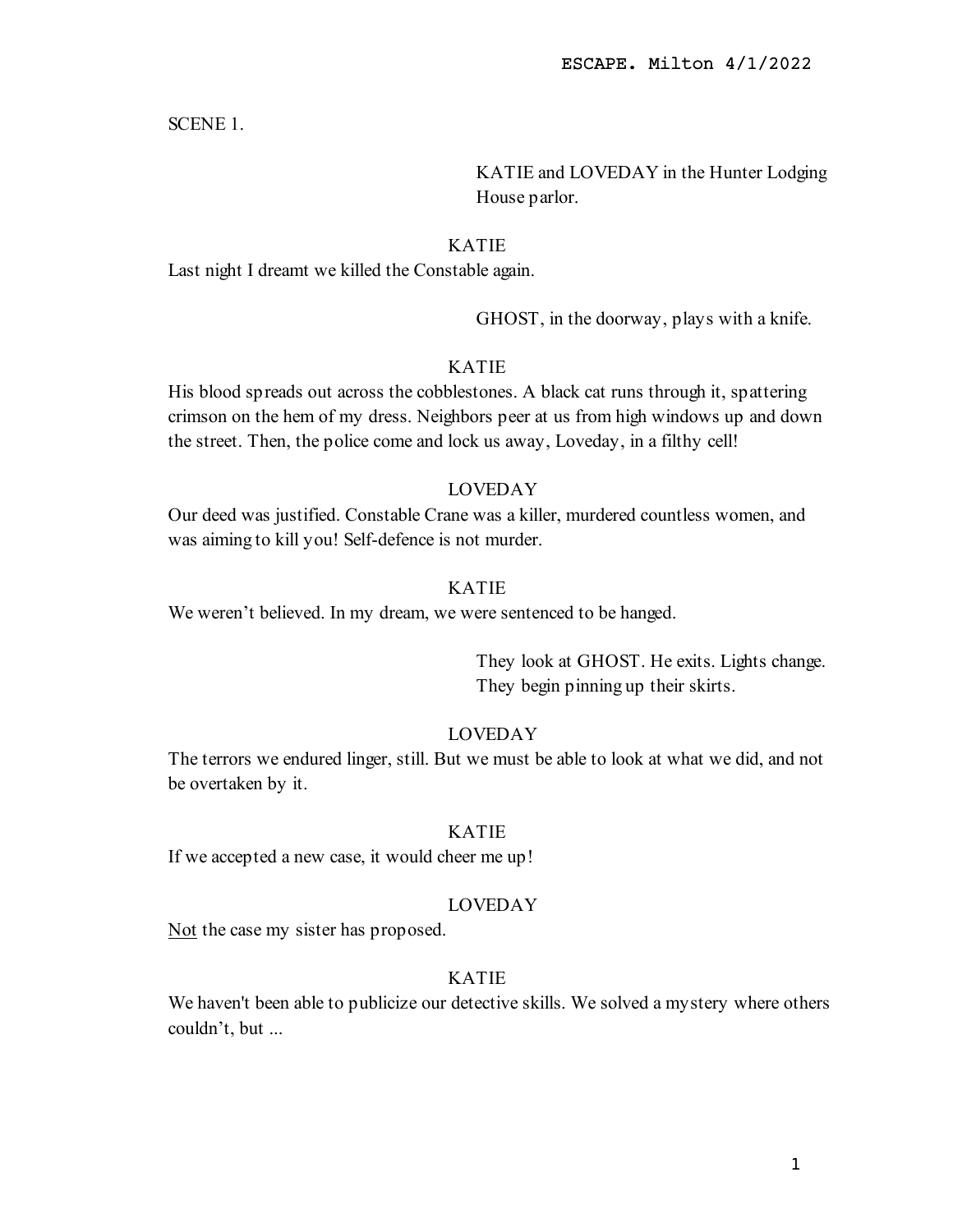# KATIE (CONT'D)

No one would believe us that Constable Crane was a killer of women. The police are ... you know. Above the law. (gestures to where the GHOST stood) They'd be on his side. Yet here is somebody who wants to hire us!

#### LOVEDAY

We cannot accept an assignment from a man who wishes us to shadow some poor woman through the streets of London. This Banderford Clutterbuck is likely up to no good.

# KATIE

He told Missus Hunter it's legitimate.

# LOVEDAY

I'm quite certain his only concern is whether the lady is seeing other men. Now, are you prepared to be trounced?

> KATIE retrieves two umbrellas. LOVEDAY selects one. They begin to spar.

# KATIE

If we're gonna turn down a case, I deserve a better explanation.

#### LOVEDAY

I do not wish to argue whilst we are fighting.

As LOVEDAY hesitates, KATIE quickly delivers a mock death thrust.

# KATIE

You are slower than a turtle stuck in mud. That's you, dead on the floor. (beat) *En-garde!* 

The women stand at the ready.

# KATIE

Allez! Allez! Battons-nous!

# LOVEDAY

(not moving) Pray, refrain from speaking French in my presence.

# KATIE

I need to practice what I learned in Paris: French. Umbrella fighting. Also, pantomime.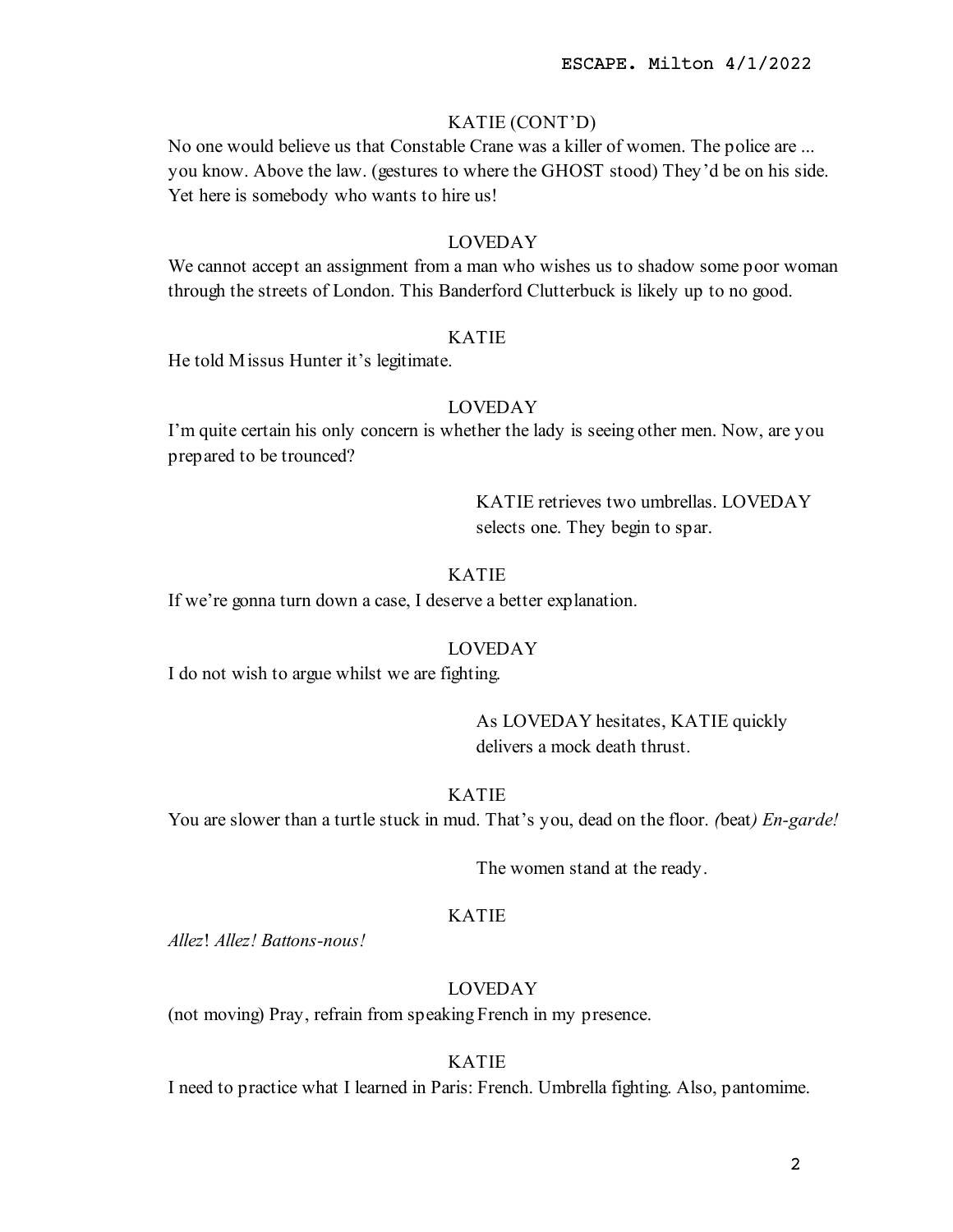Excellent. Speak to me in pantomime.

They stand at the ready, KATIE nods, and they begin the fight again.

# LOVEDAY

You have been uncharacteristically quiet about your latest role at the Saint James Theatre.

# KATIE

Mister Phillips, the acting manager, is a briar in my side. My pay is late. And the part they've got me playin' is downright egregious. Watch your wrist!

They stop.

# LOVEDAY

Like that?

KATIE adjusts LOVEDAY's wrist.

# LOVEDAY

They have given you a supporting role, then?

# KATIE

I'm cast as a Creole madwoman shut up in her husband's attic, and I finish up Act Five by burnin' down his house. I play Bertha Mason, the wife of Mister Rochester.

# LOVEDAY

Surely "Jane Eyre" is a modern masterpiece.

# KATIE

Any husband attemptin' to lock me in an attic would meet his sorry end before he could beg for my mercy. (They fight again.) Phillips has marked me as a "problem," and he dogs my every move. Which is why we need to take on a payin' case, as detectives! Even if it means followin' a lady to see if she's havin' an affair.

LOVEDAY signals "stop."

# LOVEDAY

It is a matter of principle.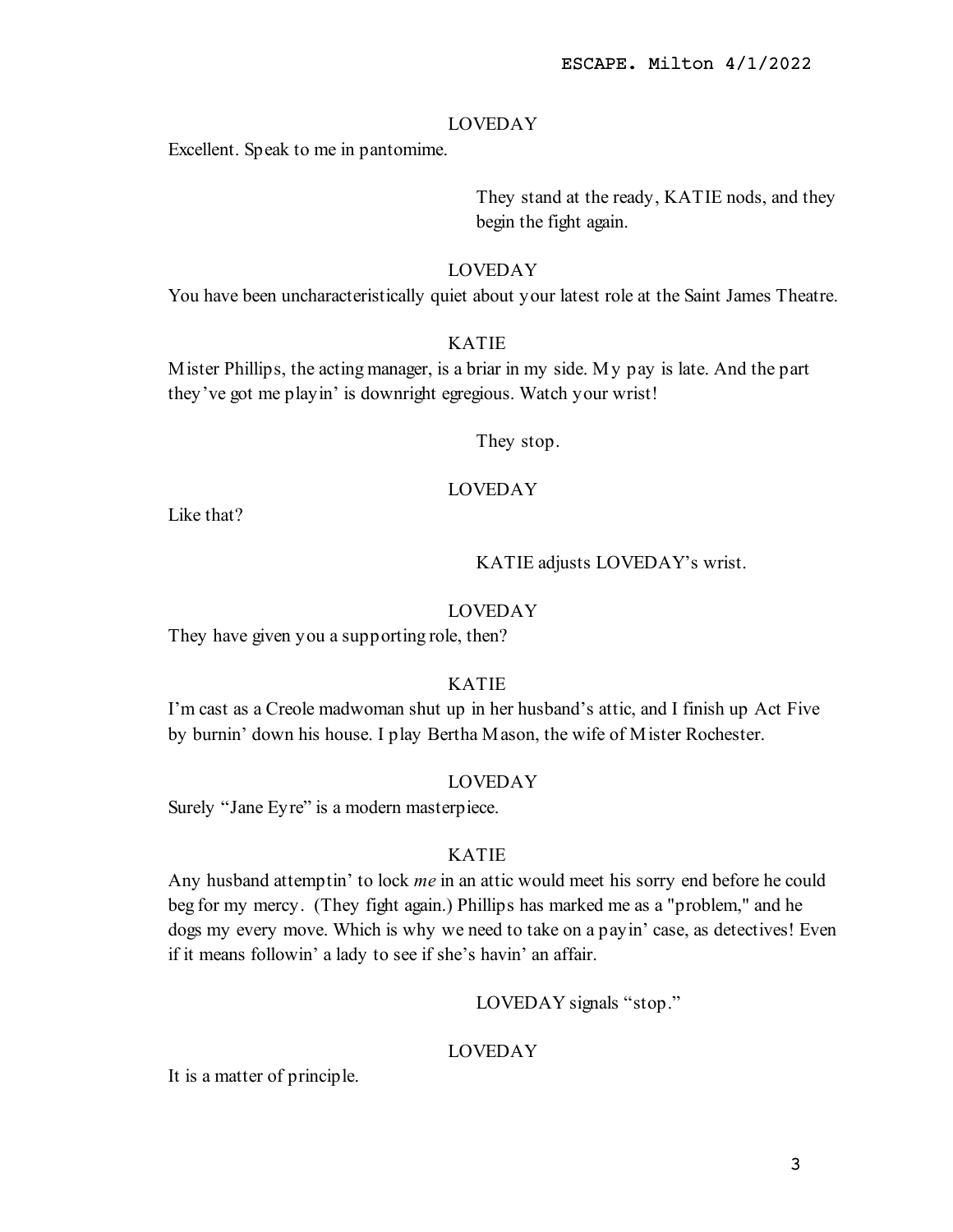Missus Hunter isn't gonna sit still while a seven crown fee gets out the door.

# LOVEDAY

Let her raise her typical penny-pinching fuss. I am armed.

VALERIA enters, out of breath.

# VALERIA

Kindly prepare yourselves for a visitor. (They do nothing) Hurry: straighten your skirts. Put those away immediately. Mister Banderford Clutterbuck is waiting!

## KATIE

Loveday was just sayin' we won't take his case.

# LOVEDAY

We will not pursue, and spy on women, to establish their infidelity.

#### VALERIA

This is not such an assignment! And the fee /will be

# LOVEDAY

What type of assignment is it? A juicy murder would be lovely. (oops) In the abstract.

# BANDERFORD CLUTTERBUCK busts in.

He carries a cane.

# BANDERFORD

I could not help but overhear your voices, Missus Hunter.

#### VALERIA

Of course. Please, meet the rest of our collective. (introducing) Mister Banderford Clutterbuck. My sister, Miss Loveday Fortescue. (Takes her umbrella.)

#### **BANDERFORD**

Good day.

# LOVEDAY

(sotto voce to VALERIA) I have not yet finished quarrelling.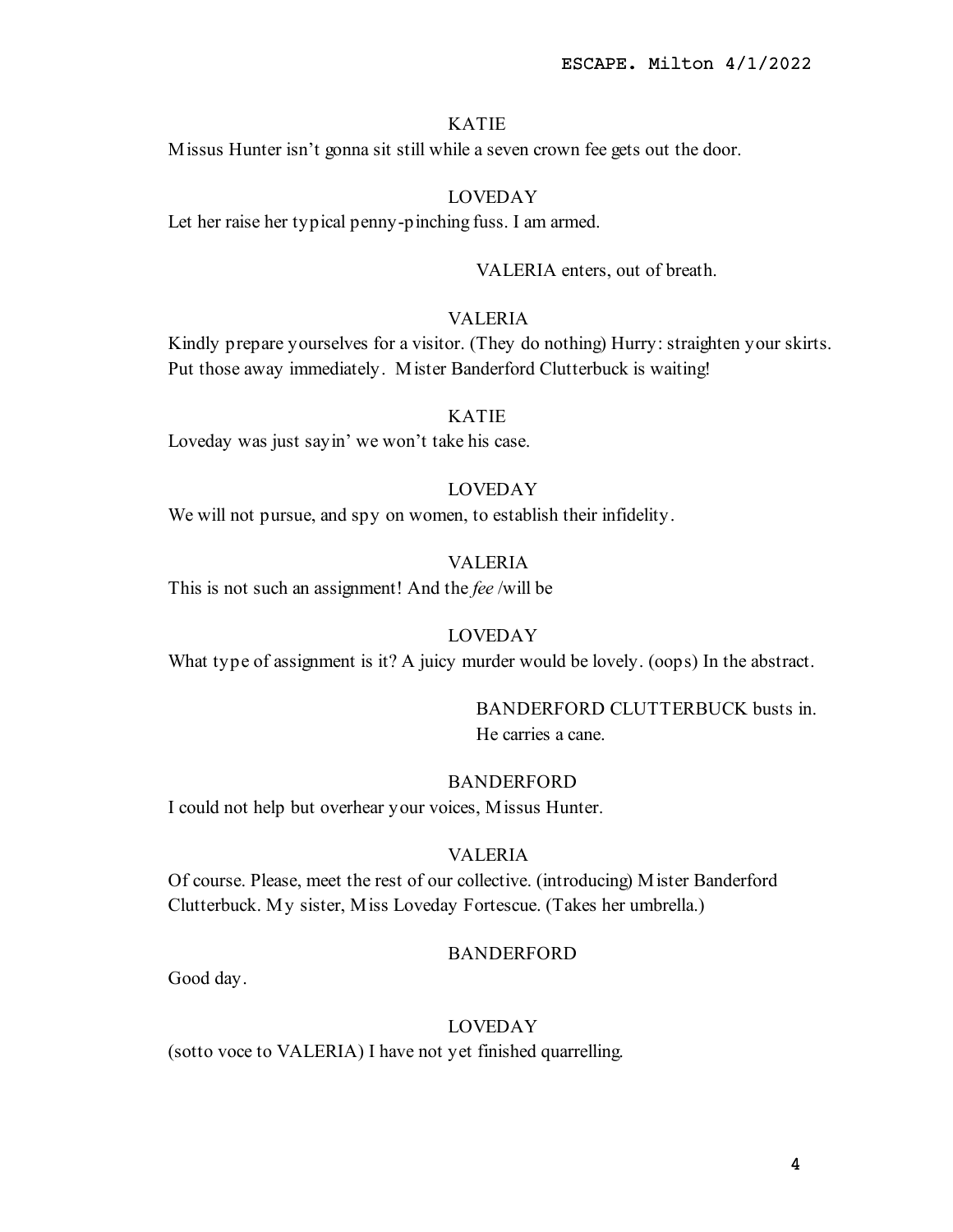## VALERIA

(to BANDERFORD) My sister is temperamental, as she has not yet had her tea. This is my associate; also, a lodger, here: Miss Katherine Smalls.

## BANDERFORD

Good morning.

## KATIE

Pleased to meet you.

#### VALERIA

Miss Smalls is an American, but is nevertheless trustworthy. Pray, take a seat.

The women do not sit.

# LOVEDAY

You may be seated, sir. We think more swiftly on our feet. And I observe you have a cane.

# BANDERFORD

The cane is a gift from my wife, and I use it exclusively for passing through the streets. It allows me to knock aside horses, stray dogs, and the odd urchin. I am quite capable of standing and walking without it. Harrumph! As a gentleman, I wouldn't dream of sitting in the presence of a lady.

> The women stare at BANDERFORD. He sits. VALERIA collects KATIE's umbrella, sets it aside.

## KATIE

Missus Hunter says you want to hire us.

# BANDERFORD

(to VALERIA) Your husband permits you to meet with a man outside of his presence?

# VALERIA

My husband is dead; and thus has little to say in the matter.

#### BANDERFORD

I understand you three are consulting detectives.

#### LOVEDAY

Illustrious ones. Have you exhausted the resources of the Metropolitan Police?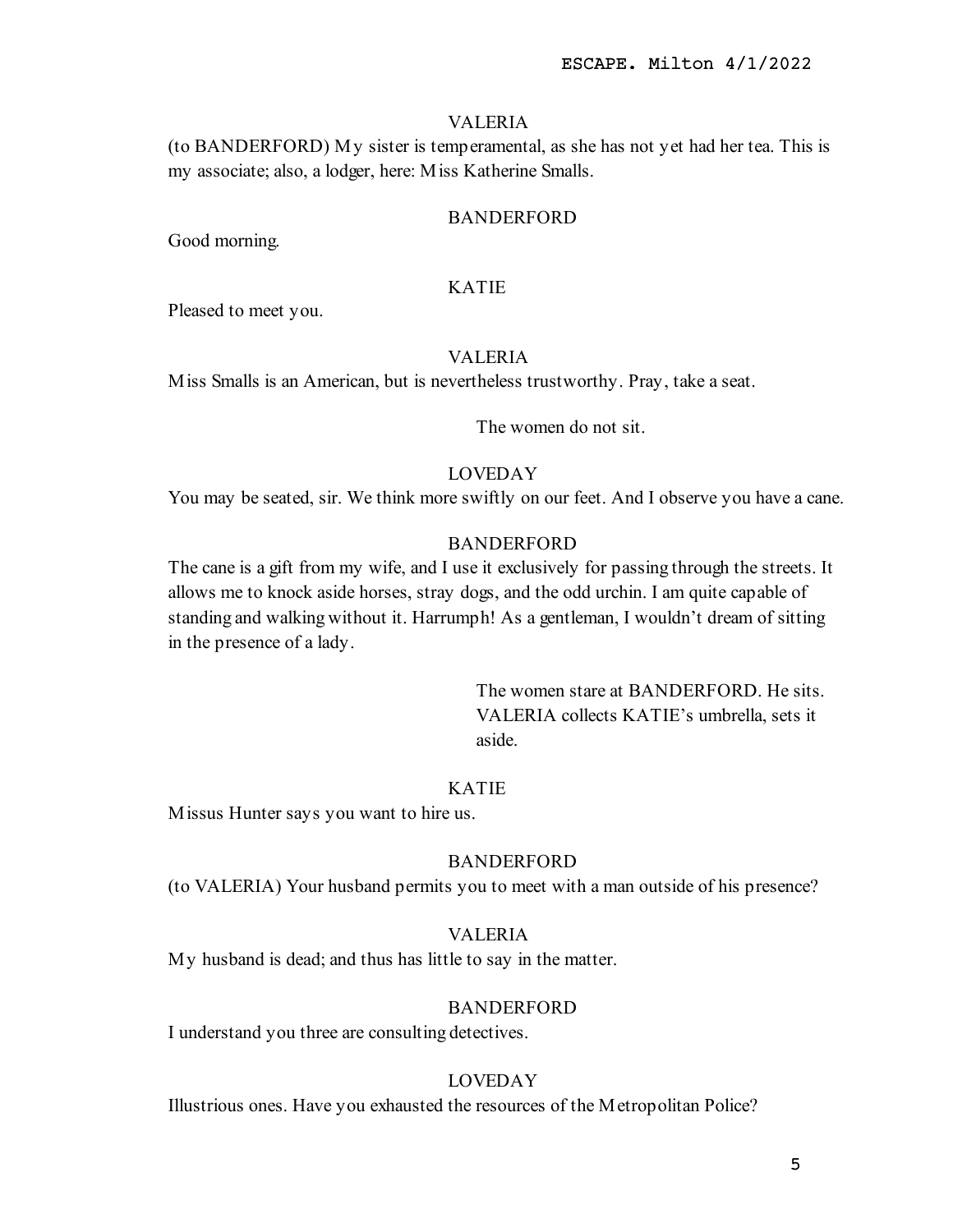# BANDERFORD

Harrumph. I do not trust the police!

The women exchange glances.

# LOVEDAY

Our own assessment of the Metropolitan Police may not be shared in polite company. You wish us to follow a woman. Please tell us why.

## BANDERFORD

Valuable items have gone missing from my home. I suspect this woman is the thief.

# VALERIA

(triumphant, to LOVEDAY) Then you do not suspect her of being unfaithful!

# BANDERFORD

To whom? She is unmarried ... And so plain she is likely to remain so. I will pay you seven crowns when you ensnare the woman, as agreed.

# KATIE

The lady in question? The one you say is makin' off with your stuff?

# BANDERFORD

Miss Rosamund Smith, a ladies' maid in my wife's employ. Miss Smith is approximately my height, not young, nor old, and with brown hair. In outward appearance she is shy, retiring, and quite stupid.

## KATIE

Yet she's smart enough to carry out these thefts under your nose. Beggin' your pardon.

## BANDERFORD

As I stipulated, harrumph! In the last several weeks, seven articles of tremendous value have been taken from my home. I have made up a list.

## BANDERFORD gives the list to KATIE.

# BANDERFORD

The stolen articles and their value, as well as my address, and a description of the thief. It should be sufficient to get you started.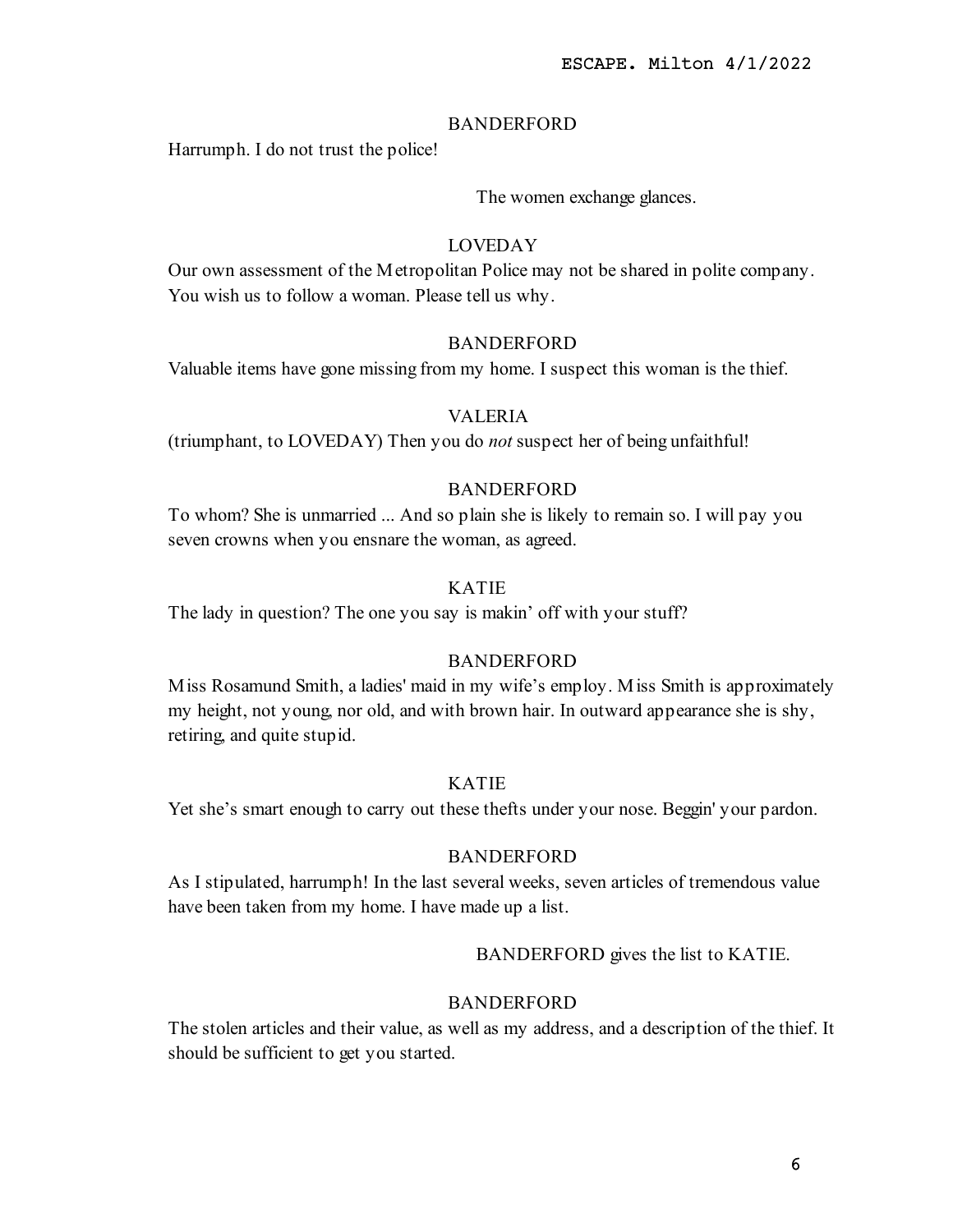(reading) Paintings on silk. Three rare maps.

# **BANDERFORD**

Hand-drawn maps of far-flung places. My wife also inherited from her father a collection of rare antique artworks rendered on silk. These treasures are kept in our home. The entire trove is worth, in total, some fifteen *thousand* pounds.

#### VALERIA

My goodness!

## KATIE

Have you searched Miss Smith's room? The rest of the house?

#### BANDERFORD

Thoroughly. To no avail.

#### LOVEDAY

What about outside intruders? Burglars/

# BANDERFORD

Impossible. Do you ladies understand the workings of electricity?

#### VALERIA

It flows through pipes, and is hideously expensive.

#### BANDERFORD

I see I must explain simply. Three weeks ago, I installed a remarkable new theft prevention device at both my front and rear doors. A good friend of mine, and a wizard of electricity, created it.

## KATIE

Isn't your friend a suspect? He has knowledge / of

#### BANDERFORD

(not happy to be interrupted) The accusation is impertinent. Harrumph!

# KATIE

Sorry, Mister Clutterbuck. We must ask questions. I mean no disrespect.

# BANDERFORD

(calming) My friend is talented in matters of electrical current. He is no thief.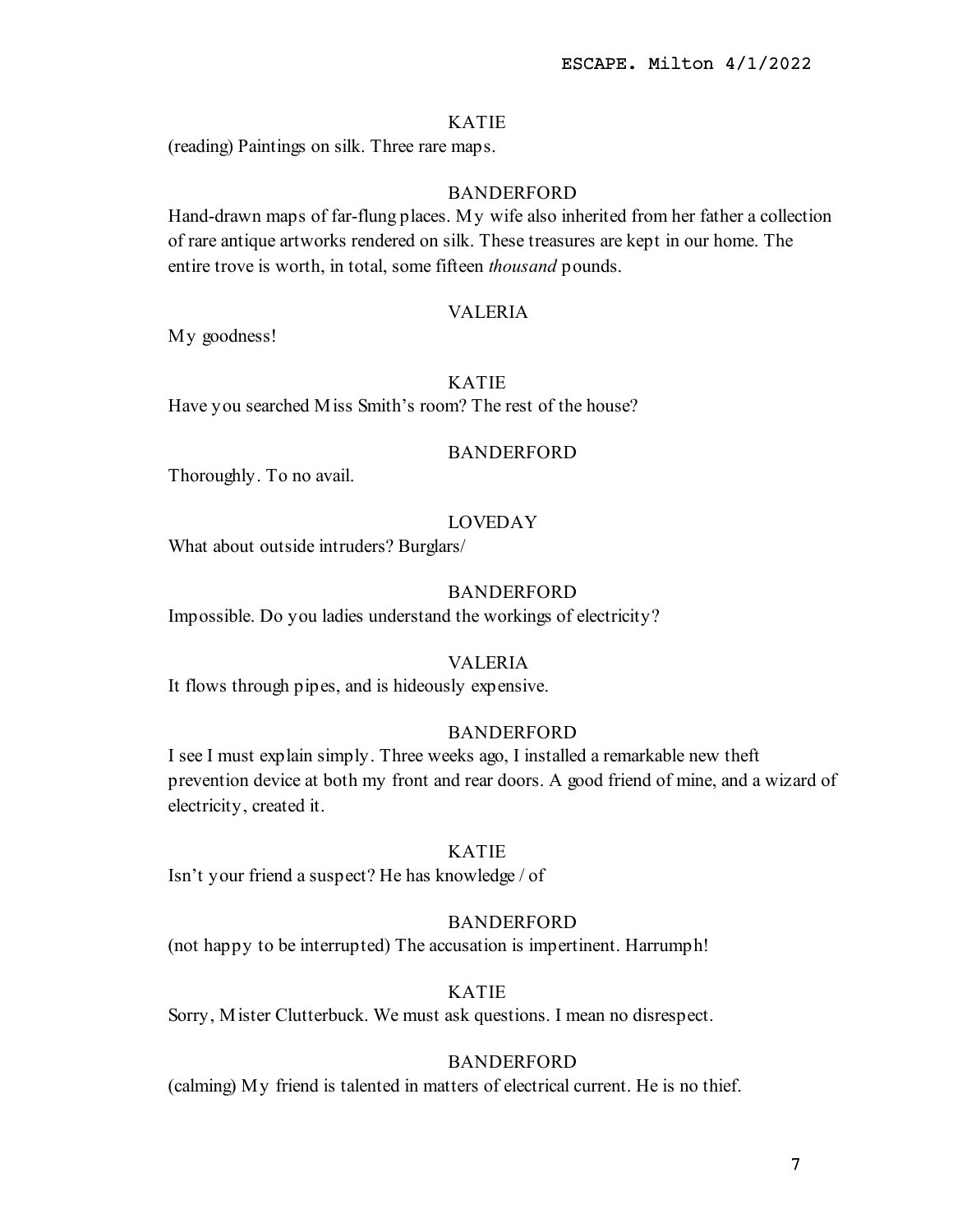His device?

# **BANDERFORD**

I do not understand the technical details. But first, my friend affixed what he calls "cracksman tags" to each of the precious articles 'round the house. Then, at my entrance doors, he installed a kind of "electric trip wire." Its current reacts uniquely with the tags. Should anyone cross the electric field with one of the items, an alarm will sound.

# VALERIA

This sounds like a fabulation from a Jules Verne novel.

# LOVEDAY

I am filled with astonishment ... and just a tiny bit of skepticism.

# BANDERFORD

It is genuine, and a masterwork of theft detection. I keep it activated constantly, with one exception. When I must enter or leave my home, I switch it off, immediately reactivating it after I have crossed the threshold.

# VALERIA

Why is that, Mr. Clutterbuck?

# BANDERFORD

Because I do not care to step through a trip-wire of electricity! Harrumph! Besides, I am certain, beyond doubt, that the thief is not myself.

# LOVEDAY

Of course. And has Miss Smith tripped the alarm?

## BANDERFORD

Never. Yet ... five items have disappeared *after* the device was installed.

# KATIE

Maybe it's broken.

# BANDERFORD

I test the apparatus daily.

They think.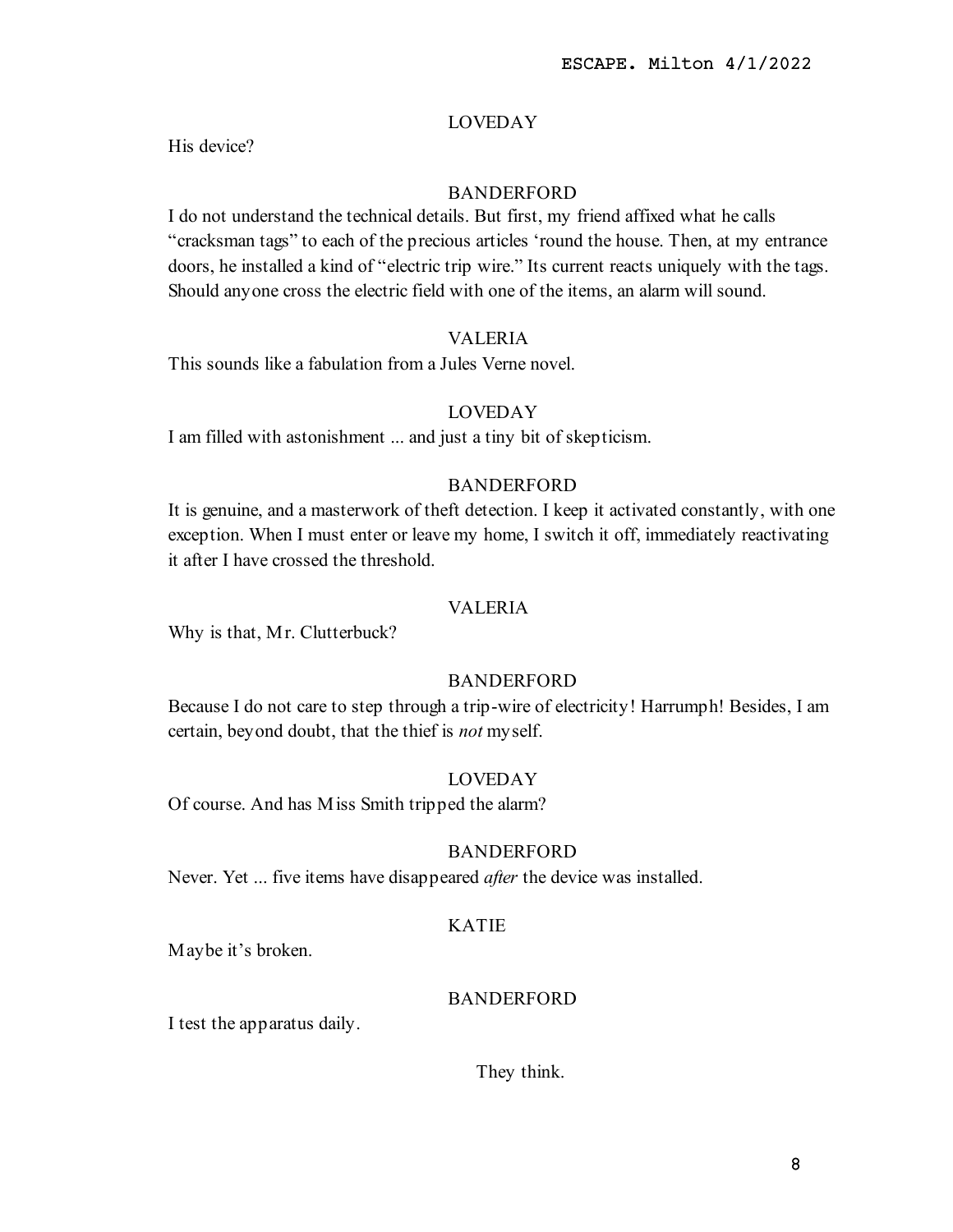Miss Smith is lowering the items out of a window to an accomplice waiting/ below.

# LOVEDAY

Miss Smith is deactivating the device, somehow.

## BANDERFORD

Out of the question. I live on a well-travelled street: Criminal activity would be observed by passersby at any hour. As for deactivation, I alone have that knowledge.

# VALERIA

You permit Miss Smith free access to your valuables?

#### BANDERFORD

I will enjoy my own possessions! (roars) I won't be cowed by a serving girl!

The ladies exchange glances.

# VALERIA

That is quite the dilemma.

# LOVEDAY

To which there would appear to be a simple solution: Fire Miss Smith.

# BANDERFORD

No. I don't merely wish to thefts to stop. I want this woman caught. And punished.

#### VALERIA

Her imprisonment would gratify you?

## **BANDERFORD**

More than that. (beat) I *must* learn how the valuables are being smuggled from my house. How is this dull... woman besting the most modern theft-defying device known to man?

## KATIE

And, naturally, you would like to retrieve the things she has stolen. But, why hire us, Mister Clutterbuck?

#### BANDERFORD

I am compelled to do so. It is a violation of the social norm for men to trail after women through the streets.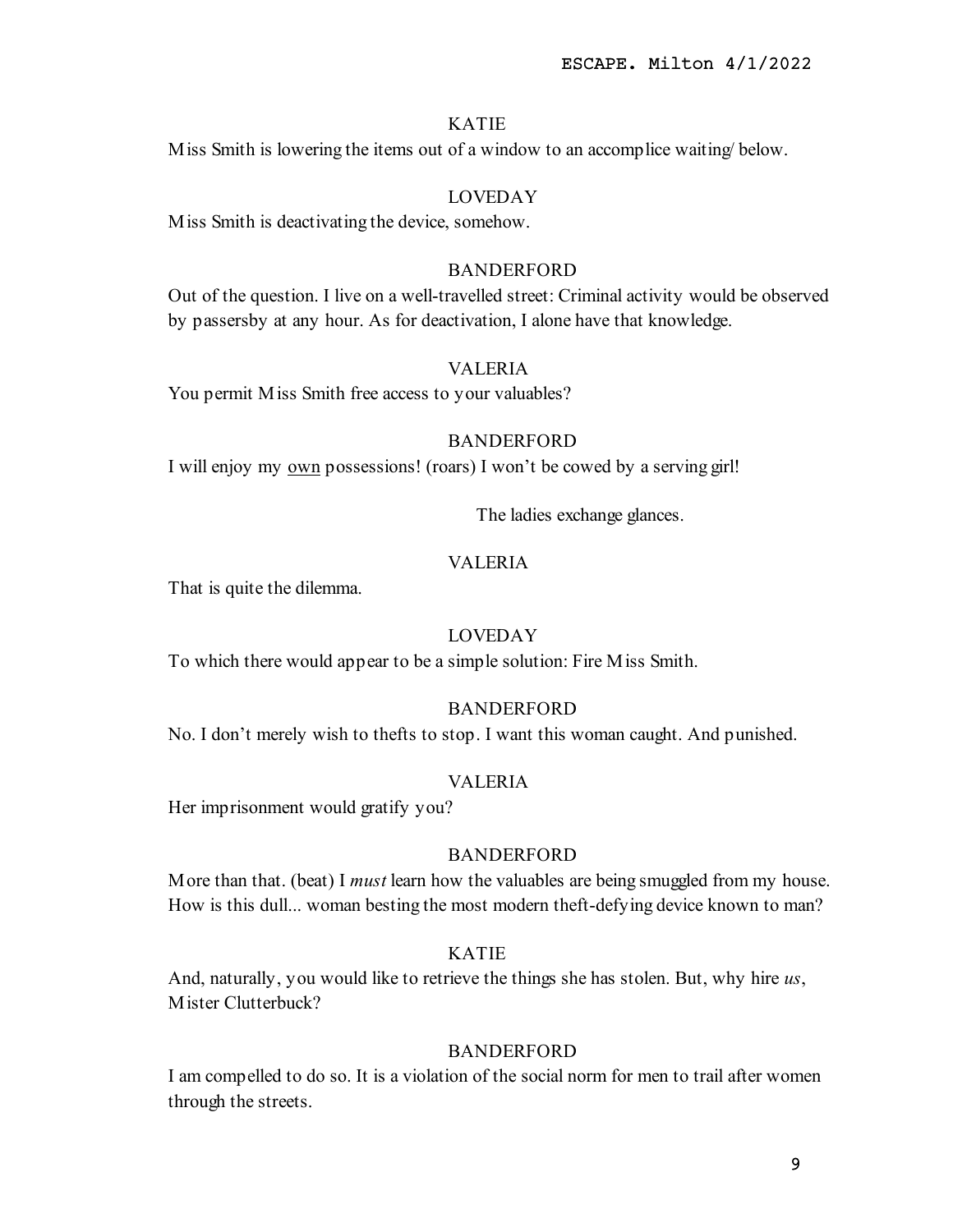An awful lot of men have never heard of this norm.

# BANDERFORD

I am a gentleman, and as such, I may not follow her. In addition, the stolen items were never placed in frames, so you see ...

# LOVEDAY

Ah! You believe Miss Smith may be concealing the booty in her bloomers. Yet, as a man, you may not conduct a search of her person.

#### BANDERFORD

Exactly. Harrumph.

# KATIE

You think she's wearin' alarm-evading underwear?

# BANDERFORD

That is up to you ladies to determine!

#### KATIE

Maybe your wife could search Miss Smith.

# BANDERFORD

(beat) My wife is ... She is confined. With a nervous disorder, I am unhappy to say. In any event, my wife remains quite insistent on Miss Smith's innocence. Mehetabel stands firm that her maid is honest/ and-

# VALERIA

"Mehetabel?!"

# BANDERFORD

My wife, yes.

# VALERIA

A "nervous disorder" ... Can you possibly mean Mehetabel ... Fernsby? The explorer?

# BANDERFORD

The *former* explorer. My *present* wife.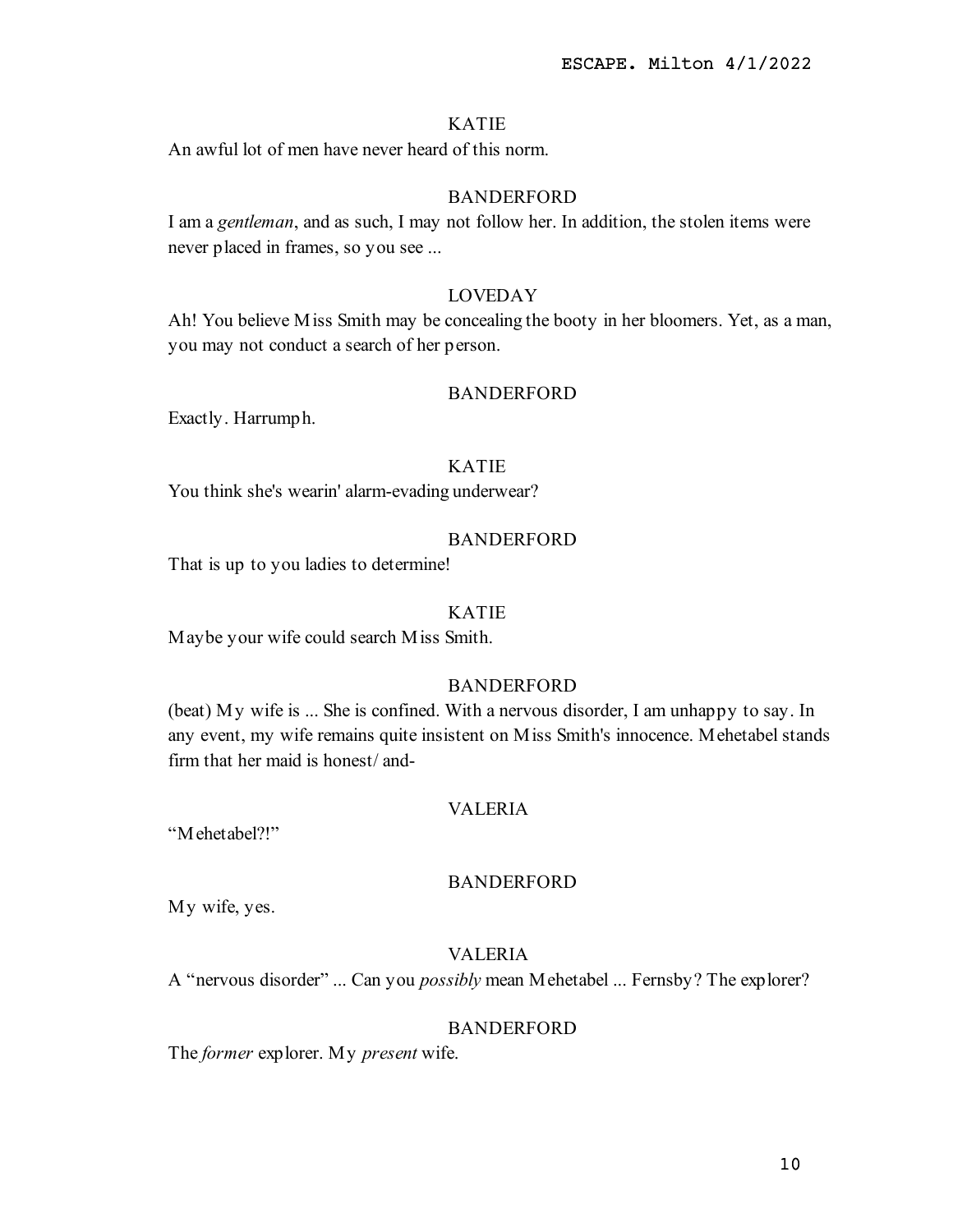## VALERIA

(thunderstruck) Why, I- You, Mister Clutterbuck .... This is shocking! I had no idea!

# BANDERFORD

Do you have something you wish to inquire of me, Missus Hunter?

#### VALERIA sits, frozen.

# BANDERFORD

Harrumph. Let us get on with it, please.

#### KATIE

Hold on a minute. About this wife of yours/

## BANDERFORD

Never mind my wife!

#### KATIE

You said these valuables are an inheritance of your wife's. I'm only askin' /

# BANDERFORD

My wife has been deemed lunatic, by law. Harrumph! The valuables are mine, now.

#### LOVEDAY

Tell us a bit more about her: it may provide us with clues about the stolen goods.

#### **BANDERFORD**

I assure you, it will not.

# KATIE

But it might.

# BANDERFORD

My beloved wife is recently and most unfortunately taken ill, and has been ensconced for her safety in an annex of the Belfry Institution for Nervous Diseases. She has a ladies' disease called ... Uterine Fury.

#### VALERIA

It's quite shameless!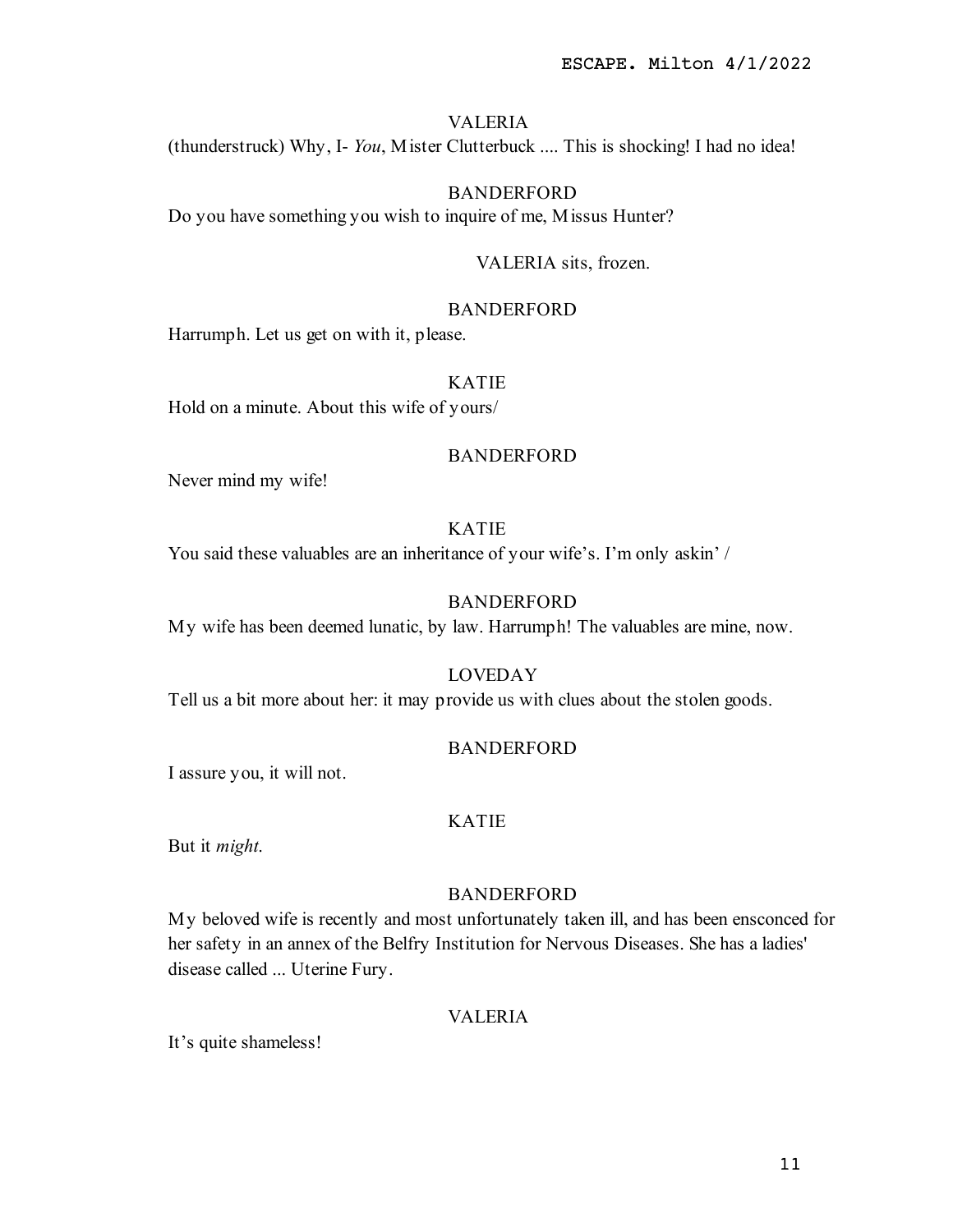(not accusing, thinking) You have locked your wife away in a lunatic asylum.

# BANDERFORD

Yes, according to the law, and for her own good.

#### KATIE

What are her symptoms?

## BANDERFORD

My Mehetabel travels to an immoderate extent. Harrumph. She has time and again exposed herself to grievous risk in some far-off land, full of foreigners.

# LOVEDAY

Have you never taken a risk? Traveled afar?

# BANDERFORD

It is beside the point! (Silence. He blusters) Harrumph! She refused to adopt my last name upon our marriage! It's bloody unromantic!

# KATIE

Yet it seems perfectly sane. Beggin' your pardon.

# BANDERFORD

I will not abide a furious uterus! Harrumph. Two doctors assessed my wife's pitiable condition/

## VALERIA

At your request?

#### BANDERFORD

See here. She is incapable of tending to her affairs. That is why I have asked you to follow the thief and bring me proof! Yet you dare to question me/

# VALERIA

I am dismayed at the details of this story. We must reconsider accepting the case!

## LOVEDAY

Calm yourself, Valeria. (to BANDERFORD) It is an excellent brief for our collective. We wholeheartedly agree to your terms/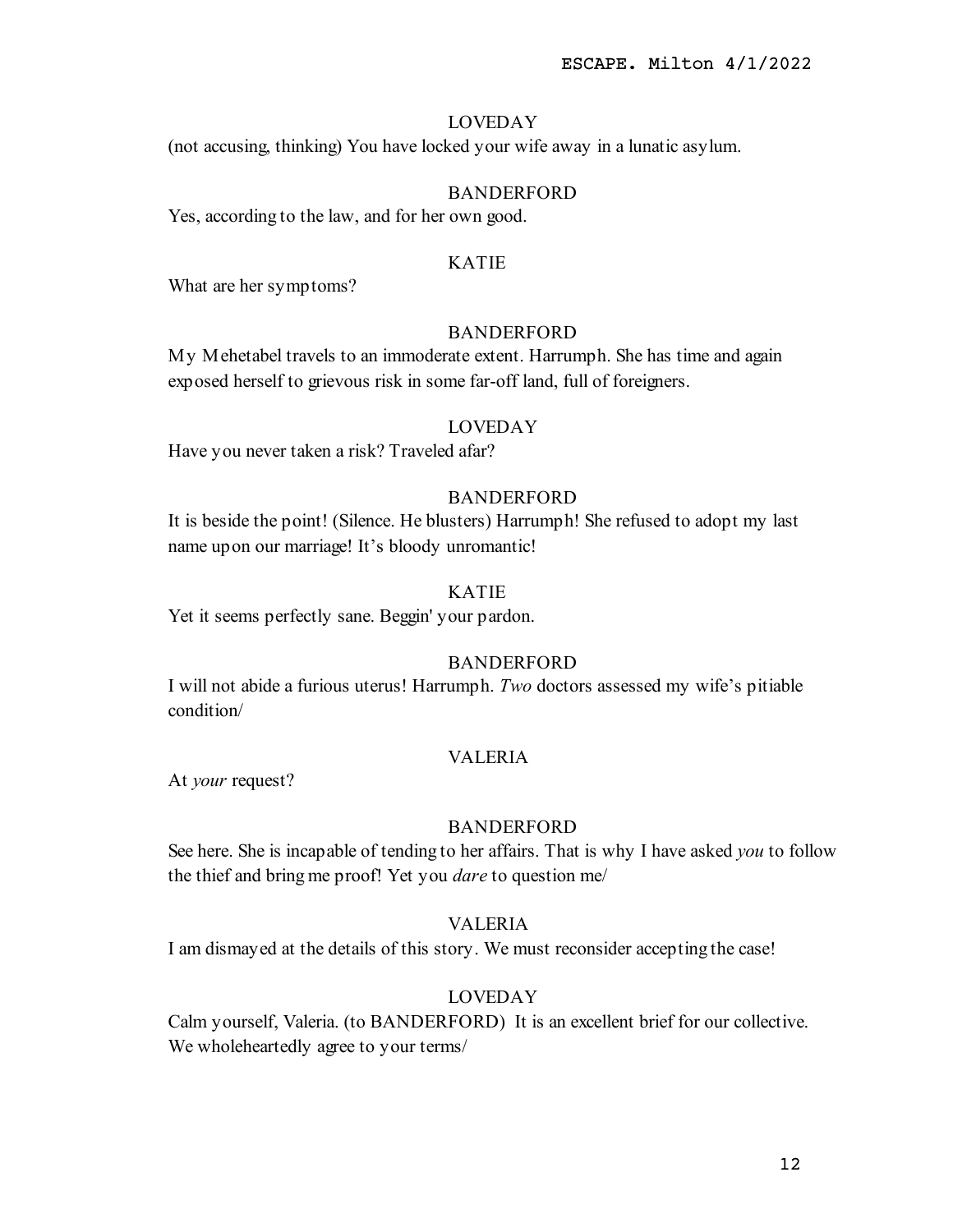# VALERIA

I do not agree!

# BANDERFORD rises, intending to go. LOVEDAY gets between the door and BANDERFORD.

## LOVEDAY

We require three crowns in advance, for miscellaneous expenses.

# BANDERFORD

No! Second thoughts have descended upon me!

#### VALERIA

May they beat a tattoo upon your head!

# **BANDERFORD**

Outrageous!

# LOVEDAY

Do not be put off by my sister's outburst! (She looks to KATIE: *Help*) She is merely/

#### KATIE

Made cranky by her too-tight corset.

## BANDERFORD

I would never employ a collective whose members feel free to challenge me, to my face.

# VALERIA

I do not wear a corset.

# BANDERFORD

I shall seek assistance elsewhere!

## KATIE

You won't get it, Mister Clutterbuck/

# LOVEDAY

We are the *only* all-female detective consultancy in all of England.

## BANDERFORD

You have treated me as if I were some sort of irascible shag-bag! Harrumph! I would not hire you, were you the only female detectives in the Empire!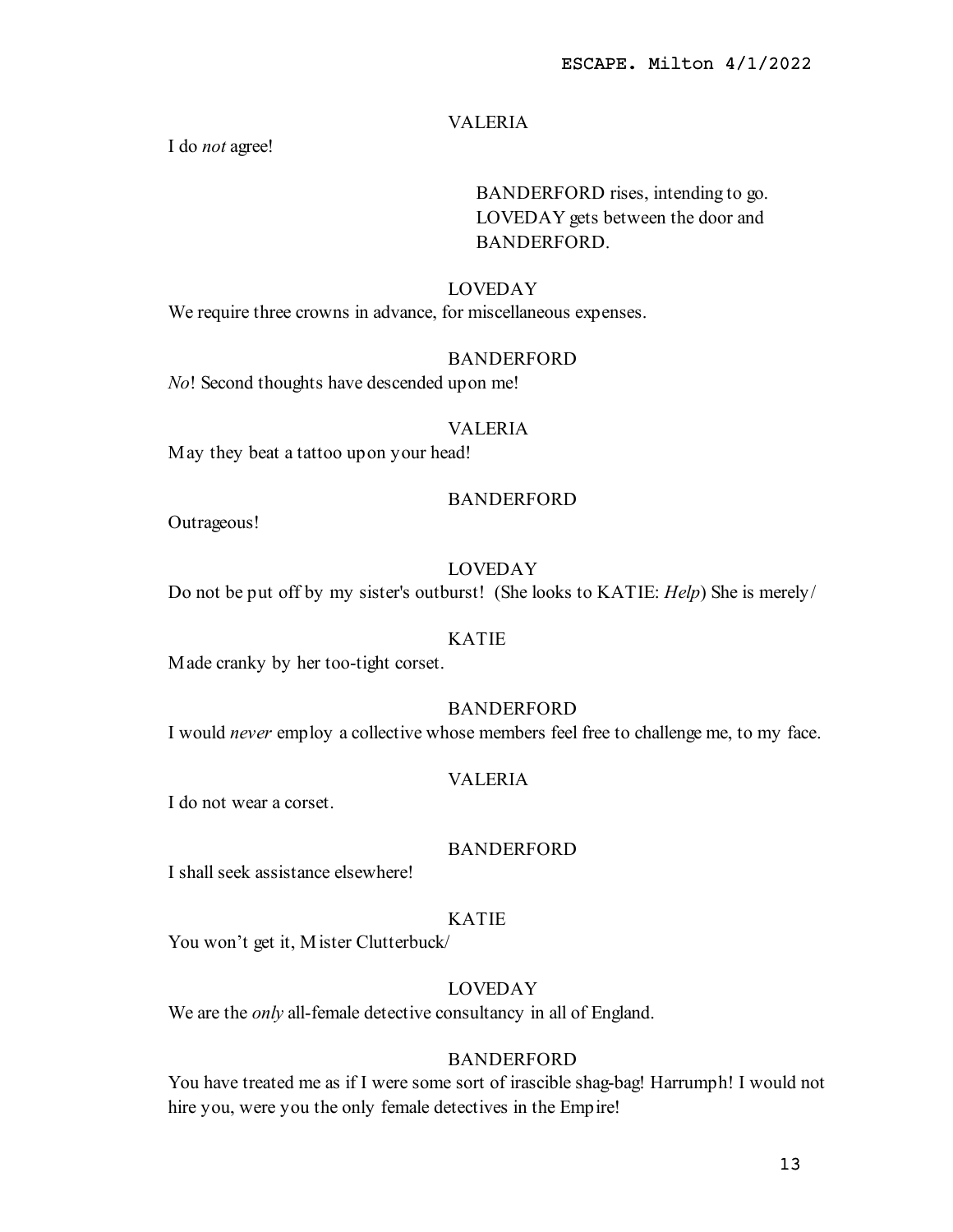He grabs the cane from LOVEDAY.

## LOVEDAY

Surely you wish to recover your stolen belongings/

# KATIE

Missus Hunter is just a touch on the jittery side.

# **BANDERFORD**

I have rendered my decision, ladies. Look to your etiquette, and respect your betters ... if you wish to remain in business. Good day!

#### BANDERFORD exits.

#### LOVEDAY

What on earth has come over you, Valeria?

#### KATIE

At this rate, we will *never* get a pay in' case!

# VALERIA

(to LOVEDAY) You were determined to reject this assignment from the start/

# LOVEDAY

Just as you had embraced it with enthusiasm/

# VALERIA

That was before I understood this- this pernicious, patronizing prat is the husband of the valiant explorer Mehetabel Fernsby. I had no idea her husband was named "Clutterbuck"/

#### KATIE

I never heard of her. Or him. It's seven crowns!

#### VALERIA

Do you want to work for a scoundrel like Clutterbuck?

## KATIE

I work for Mister Phillips. He's a scoundrel who holds back our wages.

## VALERIA

I am sorry for your precarious finances, Katie, but the Belfry Institution for Nervous Diseases is a vile torture chamber.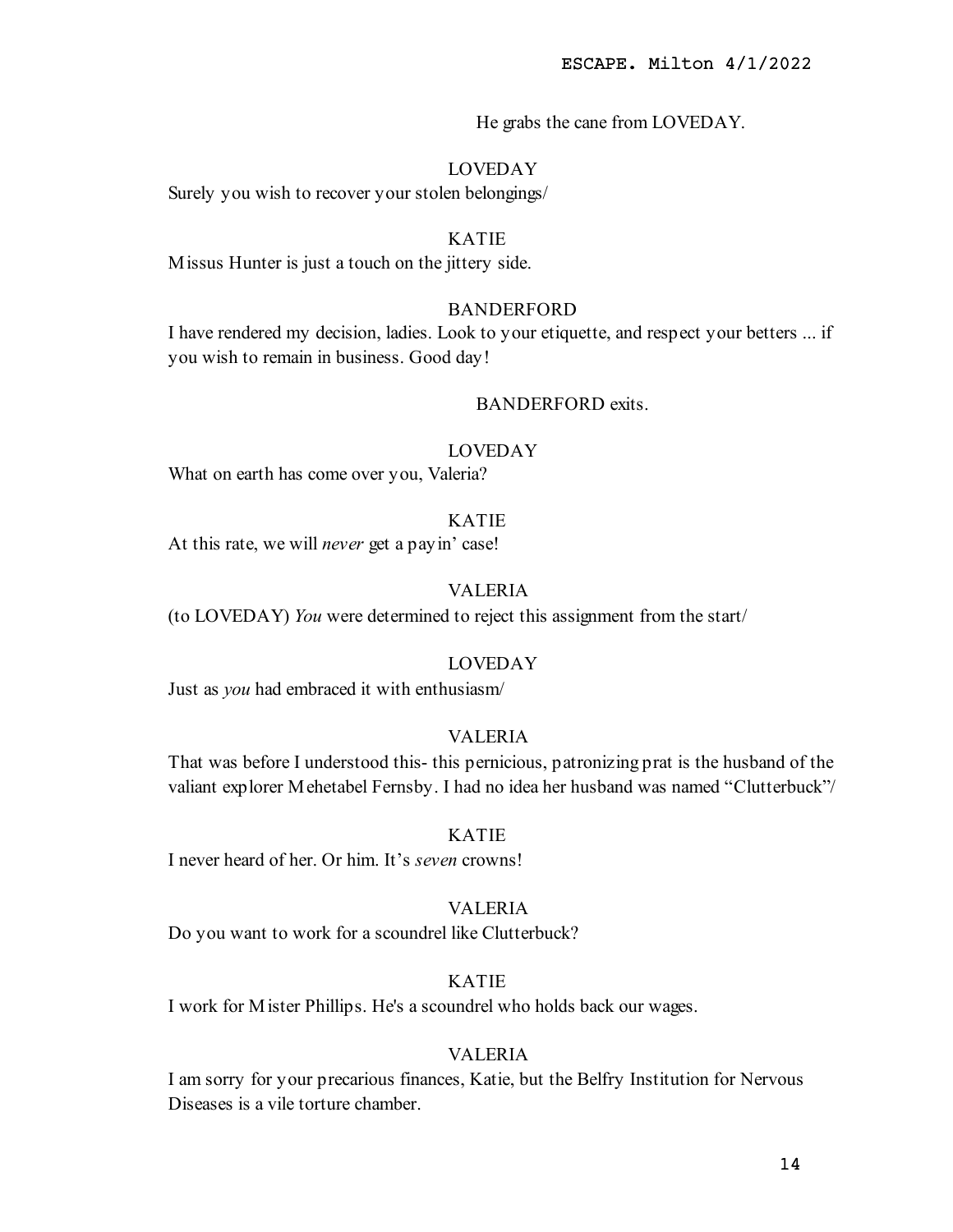You are not wrong. But you must recover yourself. Despite his dismissiveness, the man was offering us a rare opportunity to fulfill our aspirations as detectives.

# KATIE

We've been sittin' idle for months. We're as stale as last week's crumpets!

# VALERIA

His wife is not lunatic!

# KATIE

How do you know that?

# VALERIA

Mehetabel Fernsby is a heroine among the ladies of the Greater London Needlework Society. This shameful asylum business was written up in our newsletter.

She retrieves a newsletter. They examine it.

# KATIE

This is her likeness? (a compliment) She's a bit of a jam.

# LOVEDAY

A lovely woman. Saddled with a husband who whacks animals and random children.

# VALERIA

Mehetabel's family has experienced a raft of misfortune in the last two years. First, her brother went missing, without a trace.

# LOVEDAY

I read about that.

## KATIE

A misplaced brother would rattle anybody.

# VALERIA

Then her father passed on, and she married that despicable bounder. Surely these incidents are heavy ballast on her soul. But "gone mad?" No.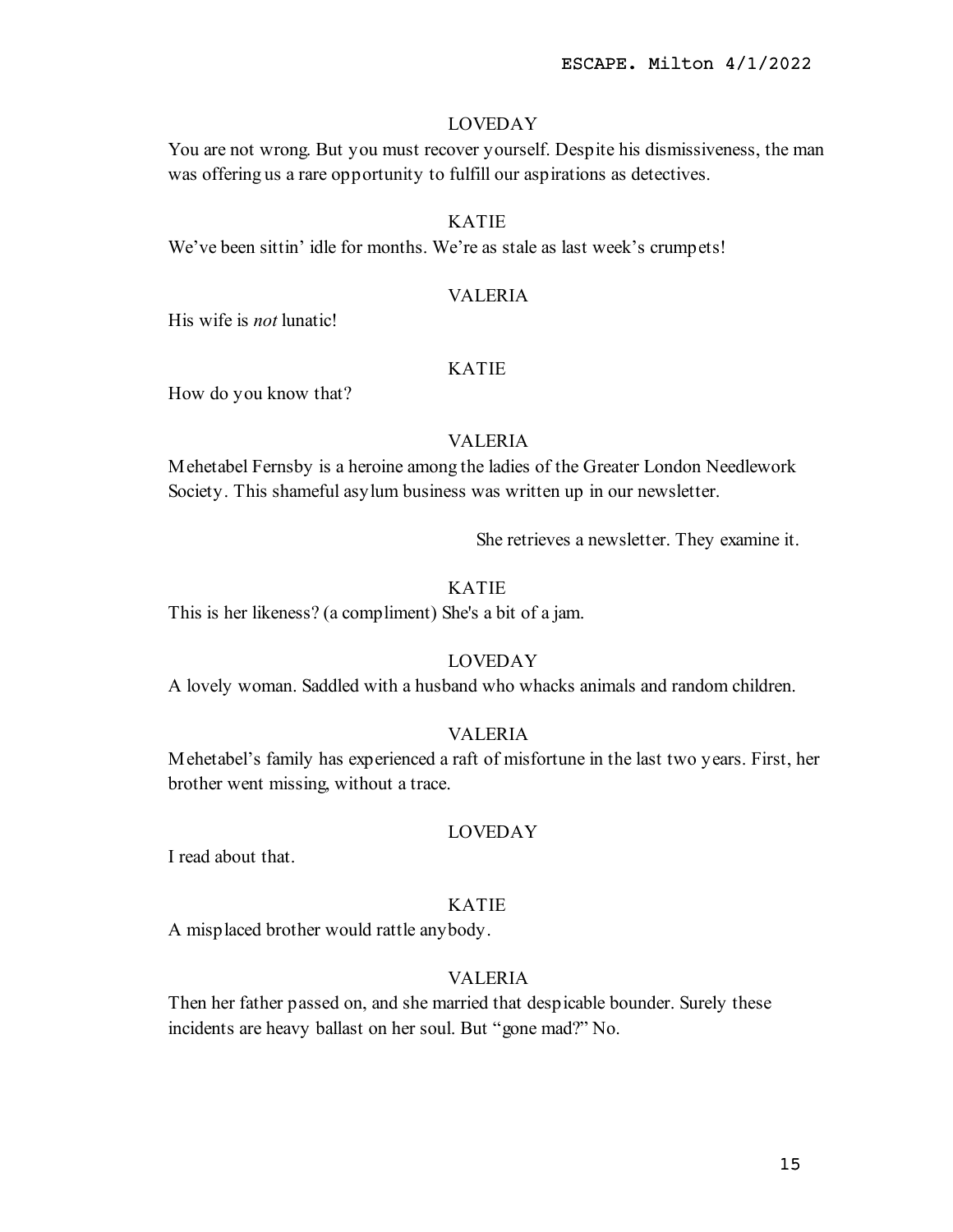She is impressive , we agree, and Clutterbuck is a rotter. But to reject an offer of money: This is not the sister I know.

#### VALERIA

Integrity is more important than money.

#### KATIE

This is not the landlady I know.

#### LOVEDAY

You alarm me, Valeria. I observe you are unnerved by Miss Fernsby's situation.

#### VALERIA

You know why it upsets me.

# LOVEDAY

We have rarely spoken of your own near-admission to the asylum at the hands of your late husband.

# VALERIA

Do not speak of Nigel! Nor of his nefarious scheme to commit me!

# LOVEDAY

Forgetting is hard work, dear sister. Clearly the incident plagues you still.

## KATIE

I shudder to think ... you might still be locked away. Lucky thing you took him out for that really short boat ride.

#### LOVEDAY

A fortunate accident.

#### VALERIA

This woman is not so fortunate! A world explorer: Boxed into a tiny, barren room.

# KATIE

Why would Mehetabel marry the brute?

# VALERIA

I understand he is from the country. Such men are notoriously well endowed, and are said to be skilled in the mattress arts.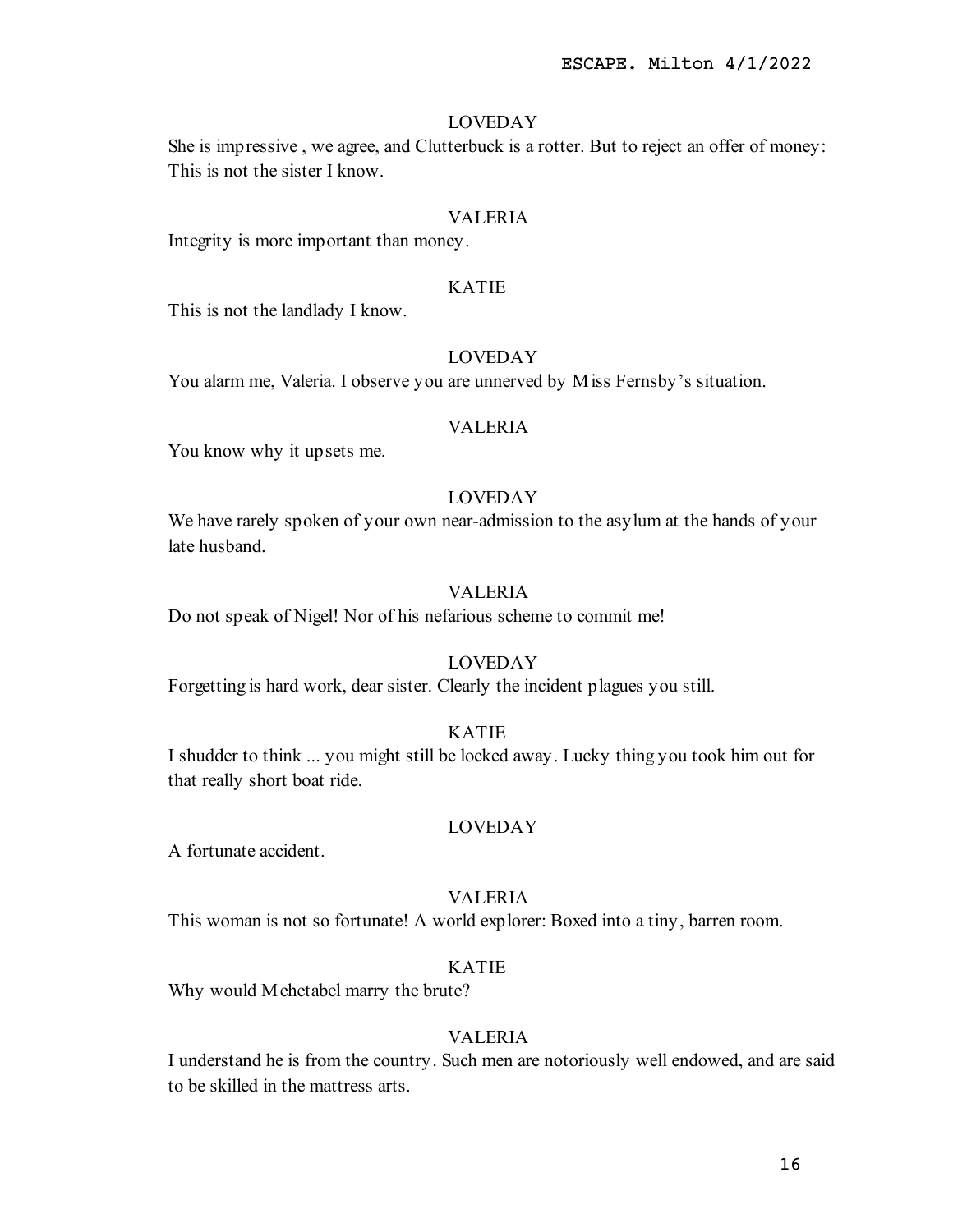(beat) Seems unlikely.

# LOVEDAY

Women make appalling marital choices all the time. Look at Valeria, here.

# VALERIA

Do not employ me, your beloved sister, as a bad example.

#### LOVEDAY

My apologies, but you are handy by.

# VALERIA

Mehetabel married shortly after her father died, when her senses had been shattered by grief. She could not bear her father's absence. She begged the Needlework Society ladies to attend a séance, of all things.

# KATIE

A séance! How exciting!

# VALERIA

I do not approve of séances. I mention it only to illustrate how distraught she was.

# KATIE

Maybe she is crazy. (beat.) Don't act like I just defamed the Queen. It's possible, and you know it! The way we're corseted in manner, mind, and body, it's a miracle more ladies don't become lunatic.

# LOVEDAY

"Lunatic." I do not like the word. Nor the idea that the moon makes women mad. Let's adopt more refined designations. "Of unsound mind," perhaps.

## KATIE

How 'bout "unwell?"

## VALERIA

None of your rephrasing is of any consequence! She remains locked up, and her husband did not hire us.

## LOVEDAY

You are never so pleased as when my ambitions are thwarted.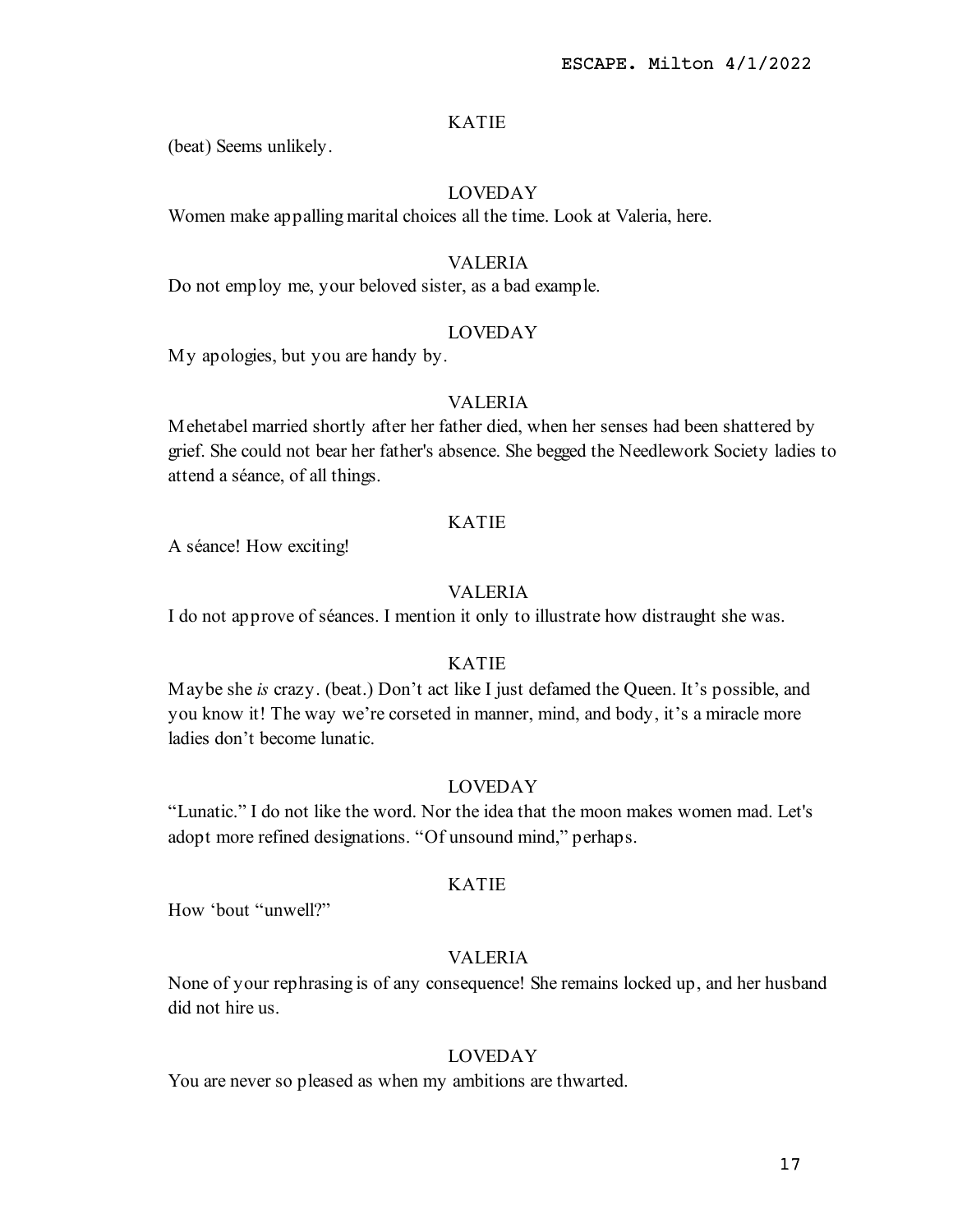Missus Hunter. You've got your point of view, and, naturally, you don't want the assignment. But in the meantime, I am desperate for money, and we have nothing at all to detect! (indicates LOVEDAY) This one won't follow unfaithful wives, (indicates VALERIA) and you have objections to working for villains. Dare I say it: y'all are overparticular! Which means: I'm left stuck in an attic, acting a madwoman bent on arson, six nights and two matinees a week ... till I drop!

## LOVEDAY

Take heart, Katie. I have a proposition. Let us gather the information we have gleaned from Mister Clutterbuck ... and conduct our own, independent investigation.

# KATIE

Without pay? How is that of any help, Loveday?

# LOVEDAY

We will solve two cases at once! One of us follows Miss Smith, the ladies maid, on her daily errands ... to observe if, or how, she is stealing the valuables. The others investigate the Belfry Institution, and deduce the truth of Miss Fernsby's incarceration.

# KATIE

For free?

## LOVEDAY

Yes, but: Think of the notoriety! Surely, the Sunday Times will publish the success of three impressive lady detectives. We may become celebrities ... with a steady stream of paying clients, eager for our services.

#### VALERIA

This is too dangerous, and therefore foolish!

#### LOVEDAY

Valeria, after all we have lived through ... will you not finally trust me? Sherlock Holmes is more widely known than we are, and he doesn't even exist! (silence) If we detect her confinement is in some way irregular, we may be able to aid Miss Fernsby.

## KATIE

I'm agreeable, to catch the thief and help the explorer.

#### VALERIA

Help Mehetabel; in what manner? (thinks) Free her from her captivity?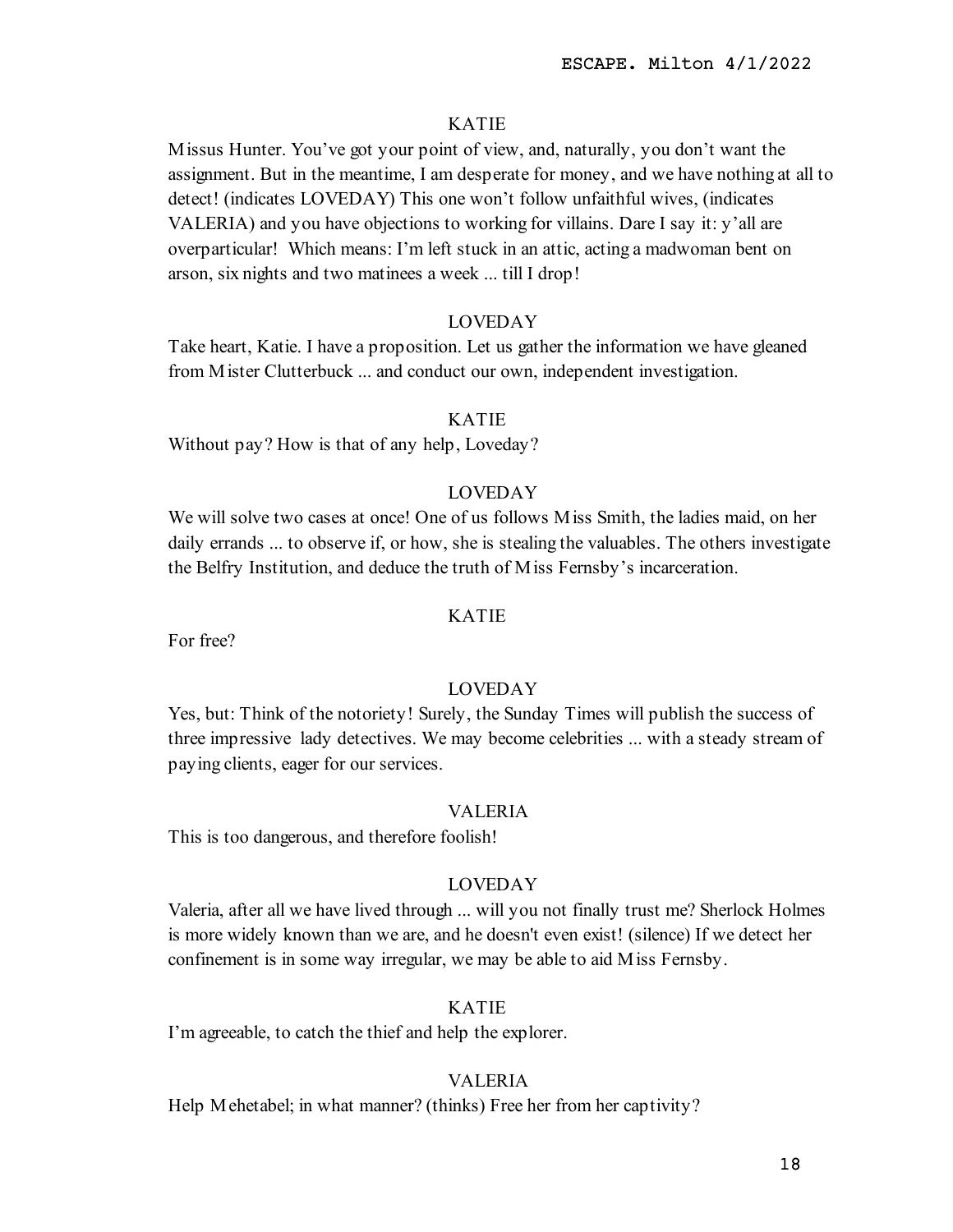Let us not put the buggy before the trotter.

# VALERIA

If you are in earnest about investigating the asylum, I will cooperate. I reserve the right to complain.

# KATIE

How are we gonna proceed? We've only got Clutterbuck's account of the situation.

# LOVEDAY

Yes. I have a term for Mister Clutterbuck. It begins with "f" and ends with "d."

#### VALERIA

"Featherbrained?" Fetid? "Flaccid?"

# KATIE

/"Fuck -?"

#### LOVEDAY

(louder than KATIE) Don't say it!

# KATIE

It's a New York expression, meaning/ he's-

#### LOVEDAY

The word I sought was "fraud." Because Clutterbuck is a *fraud*, he may have misled us. Katie, where is the list of stolen items? He said he had placed a value on the lot.

#### KATIE

(reading) "Six thousand pounds." (whistles)

#### LOVEDAY

Valeria, retrieve your shawl. You will shadow Miss Smith.

## KATIE

Her? But I have a bicycle!

## LOVEDAY

You and I will be busy. And you, sister, are too fragile to risk contact with a mad-doctor.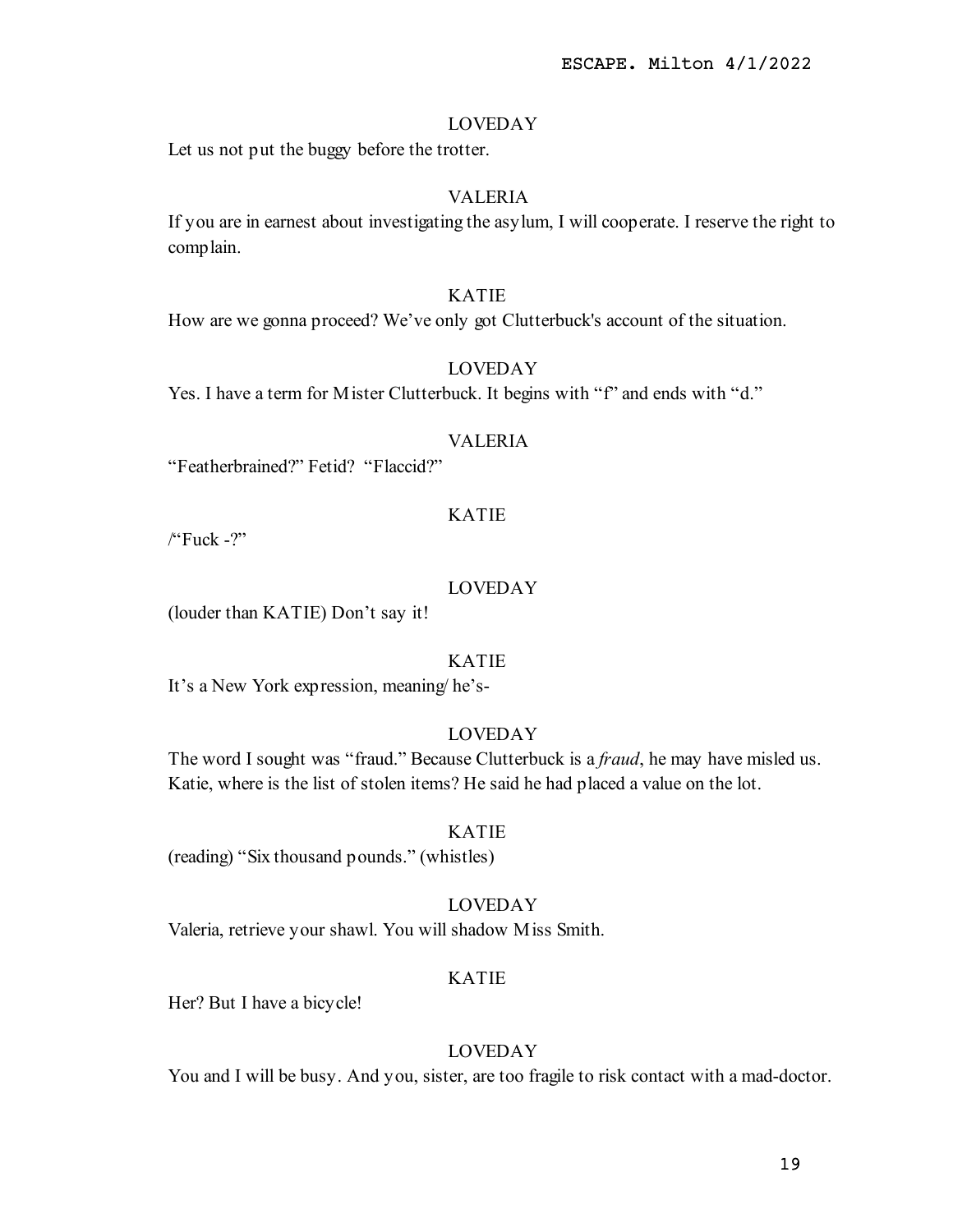#### VALERIA

I have never left this house in pursuit of clues. Besides, I must begin making supper: a lovely fish-bits pie.

#### KATIE

"Fish-bits." What kinda bits?

## VALERIA

Bits of fish!

# LOVEDAY

Yes, but you make a fish head chowder and a fish tail stew. These aspects of the fish are identified, and, indeed, called by name. "Fish-bits" is ambiguous, alarmingly so.

## KATIE

She also makes fish fingers, and fish balls.

# LOVEDAY

Which will go unremarked. (to VALERIA) The bits may wait. Spying supersedes supper.

#### VALERIA

Shadowing a criminal is beyond my capabilities!

#### KATIE

An imprisoned woman needs you.

#### VALERIA

I- I cannot guarantee success. But, to preserve Miss Fernsby's inheritance, I will do it.

# KATIE

(Hands the paper to VALERIA.) Here you go: the address, the items stolen, their value, and Miss Smith's description.

## LOVEDAY

Follow Miss Smith from the Clutterbuck house. Determine if she is guilty. And, please, for the sake of all our intestines... Purchase a chicken!

# VALERIA exits.

#### KATIE

I could follow that Smith lady just fine.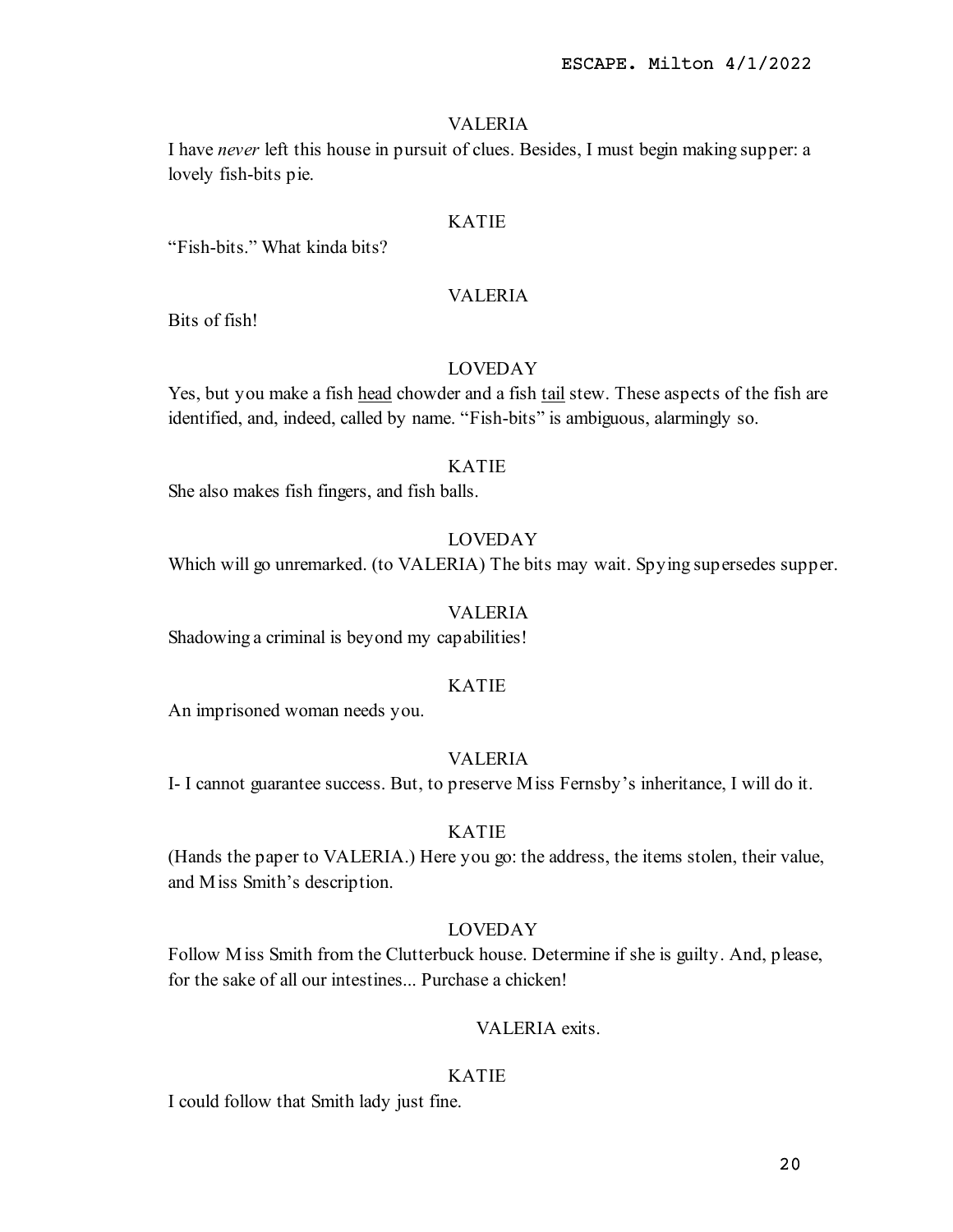Without a doubt. But you and I must speak with this asylum doctor. (thinking) His methods are said to be quite modern. He claims to have invented a contraption that cures uterine fury.

## KATIE

Is "uterine fury" a real condition? Seems to me Clutterbuck's declared his wife mad to claim her fortune.

# LOVEDAY

It is an unassailable English tradition. Like having a picnic by the Thames, or plotting to blow up Parliament. (beat) We must interrogate the husband's habits. I do wish there were more of us. We cannot have eyes everywhere, ourselves. (beat) In any case, this afternoon, we will venture inside the mind of a mad-doctor ... and I will hatch a plan.

KATIE is dubious. Blackout. End SCENE I.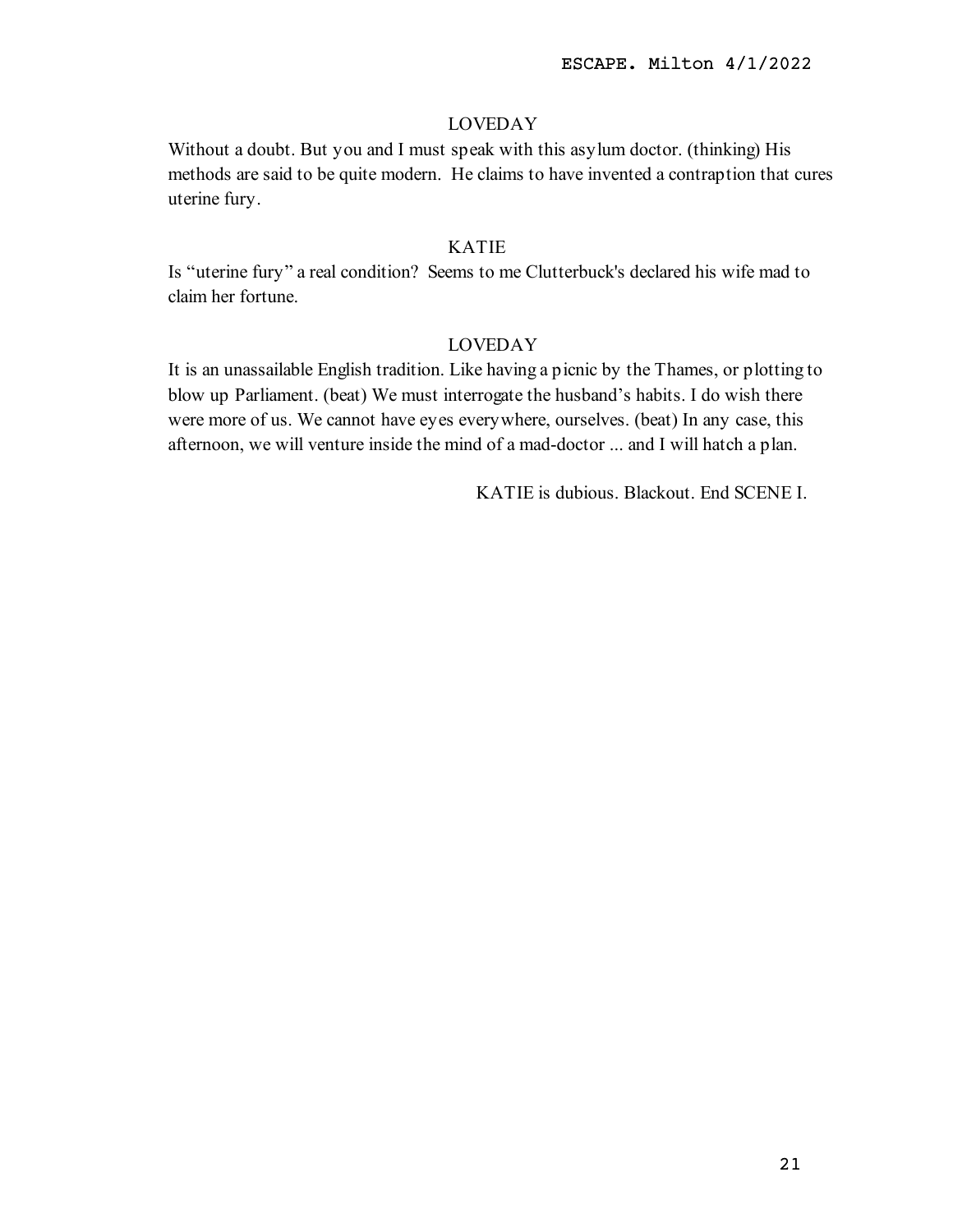ESCAPE. Milton 4/1/2022

# SCENE II.

Lights indicate outdoors. Music, street sounds. In a spot, VALERIA, terrified, furtive, makes her way through the streets. We see MISS SMITH, wearing a veiled hat that covers her face to her nose, with a shopping basket. VALERIA avoids being seen, as she peers through a set of opera glasses to keep her quarry in view. She clutches her shawl around her. Sound of a peddler's shout: "Chickens! Fresh birds!" VALERIA turns to look. MISS SMITH looks over her shoulder, hurries away. Determined not to lose her target, VALERIA follows.

Blackout. End Scene II.

SCENE III.

LOVEDAY and KATIE in the Hunter Lodging House Parlor. Evening, same day.

# LOVEDAY

It is a simple artifice: effortless for an actress of your considerable talent. (beat) We cannot hope to penetrate the asylum without a plan.

# KATIE

You cooked up a plan already: I dissolve the bars on her cell window with nitric acid, and set her free.

# LOVEDAY

As a plan, it is quite ingenious; yet it is incomplete. How will we contend with Doctor Von Grabstetter and his staff? How can they fail to notice an American actress standing on a ladder outside Miss Fernsby's cell, fumes rising from a bottle in her hand?

# KATIE

Good point.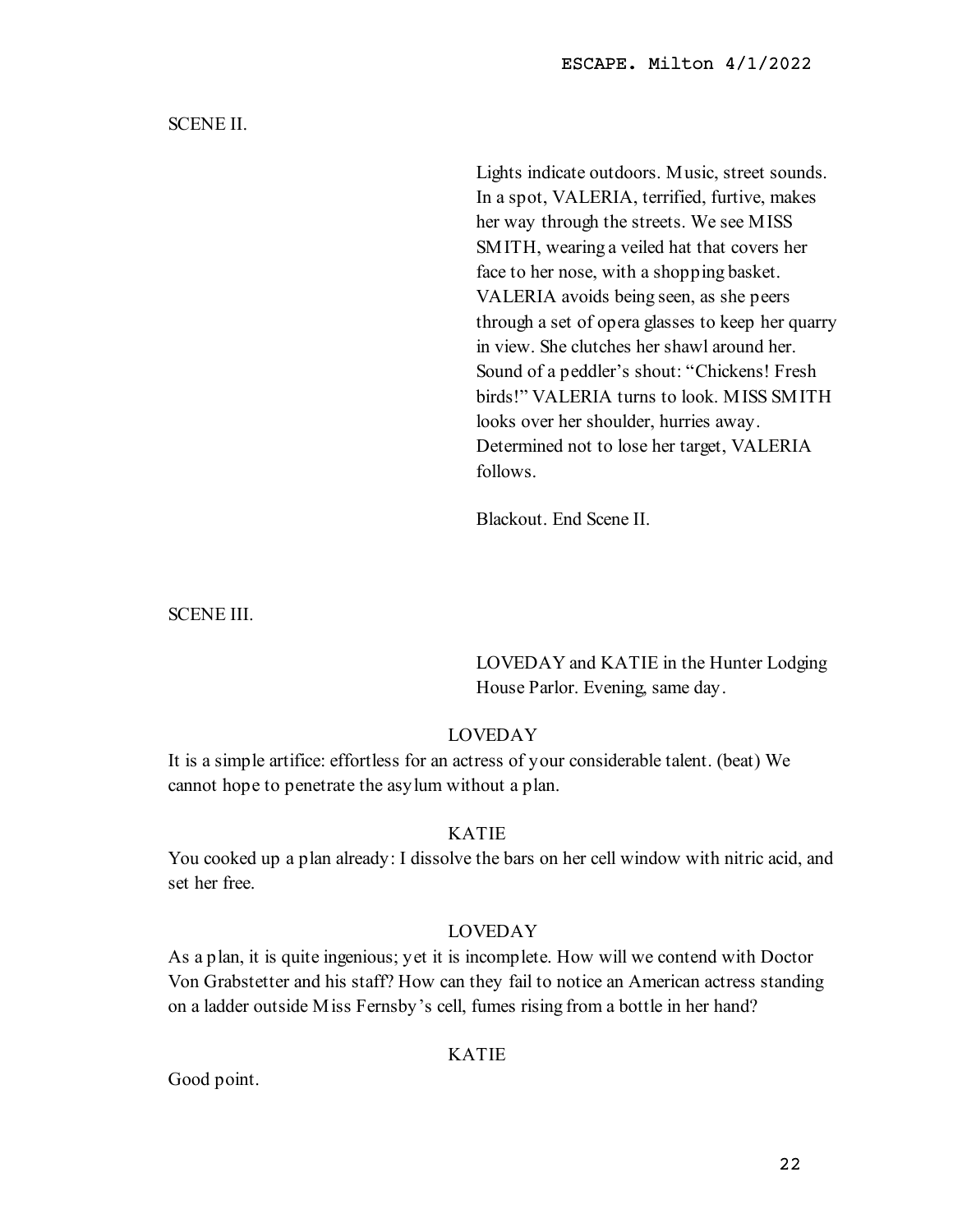We must assess our enemy, and devise a method of *distraction*.

# KATIE

Like ... a loud noise?

# LOVEDAY

A particular distraction tailored to the mad-doctor, his staff, and the asylum. That is what this ruse will help us determine. I have sent for the man.

# KATIE

He's comin' here?

#### LOVEDAY

At any moment. When he arrives, my plan will commence. I will probe his vulnerabilities.

# KATIE

I'm afraid to ask what that means.

## LOVEDAY

It means, by observation, I will determine the distraction we may use whilst you carry out the rescue. Here is our scenario: When the doctor arrives, he will be greeted by me: A distraught relative. My dear "Cousin Katie" - that's you - has gone plainly and dementedly mad.

# KATIE

I'm your cousin? How's that going to be received? (silence) No. I'm a lodger, making my home here in the Hunter Lodging House.

# LOVEDAY

Fact, then, not fiction. Perfect. (beat. Puzzled) Hold on a tick. Why are you present?

## KATIE

I'm acting as your chaperone, so you won't be left alone with a man.

# LOVEDAY

Good. And thus, you will allow him to diagnose you. As mad.

#### KATIE

Do I look devoid of sanity to you?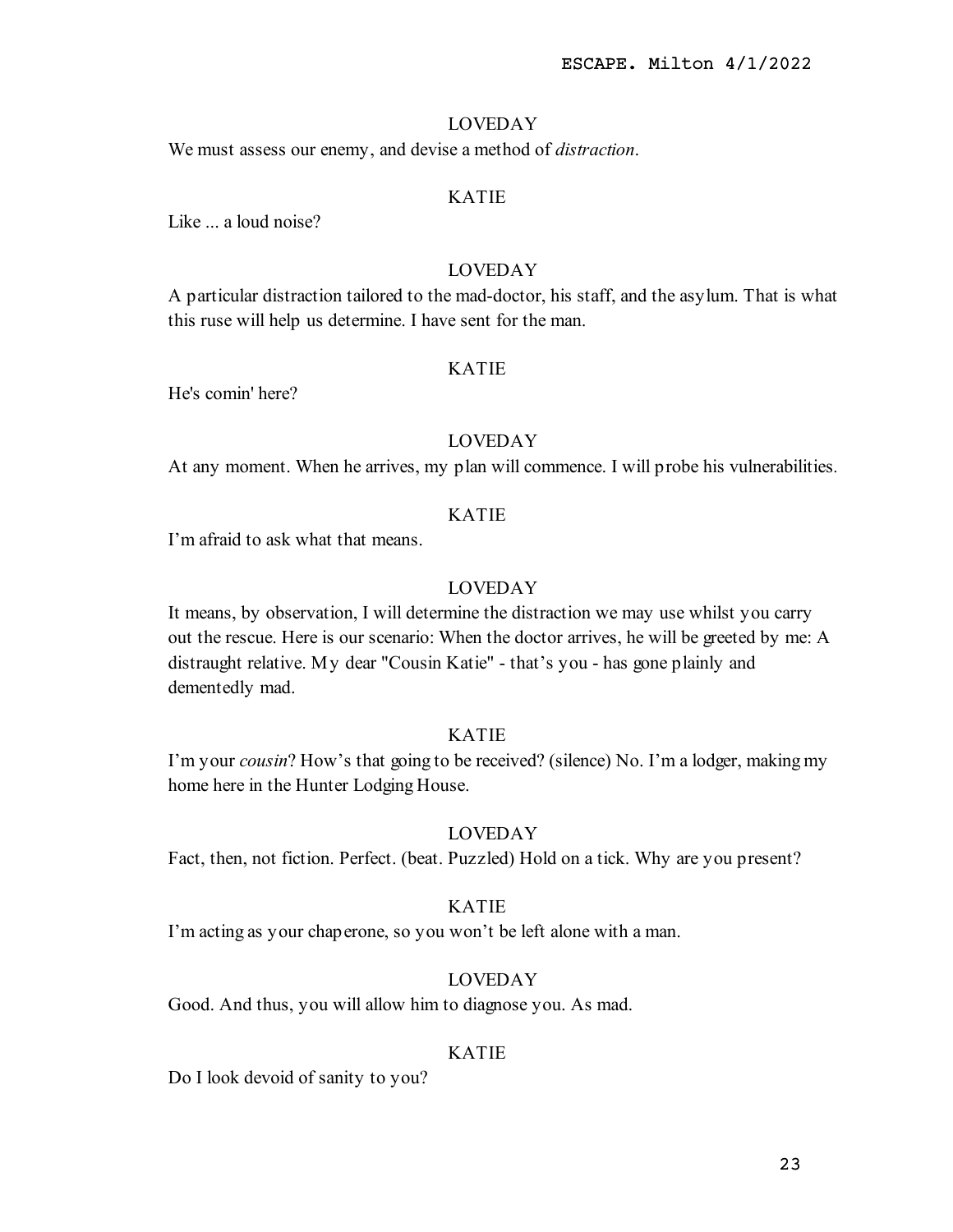You are from America. (Silence) We must play to our strengths. You are a gifted actress. Adopt your character from Jane Eyre/

#### KATIE

Oh, no. No screamin' and no matchsticks/

# LOVEDAY

Then simply remain silent. I will steer the good doctor toward the assessment that you are in a catatonic state. (beat) Do not regard me as if I have requested you swim the Bristol Channel.

### KATIE

You haven't considered ... Loveday. You are a white lady. When women like you are thought to be mad, you're prescribed a rest cure. For women who look like me, on the other hand/

# LOVEDAY

You are the perfect/

#### KATIE

The perfect subject for a "scientific experiment!"

#### LOVEDAY

(beat) Surely this is an exaggeration.

#### KATIE

It's not. I know the truth about these doctors, and what they do to women like me. They feel self-assured medicating us, whether we say "yes" or "no." We are refused ether for the pain of the operating table. As a woman without means, as an immigrant, I might be locked up in the pauper's asylum, where I could end up missin' a vital organ! I do not consent to this.

## LOVEDAY

This is my oversight, Katie. I withdraw my strategy entirely, with apologies.

## KATIE

Besides ... Don't you want to know if he's corrupt? Or incompetent? Let's see if he'll assess a woman of sound mind as mad.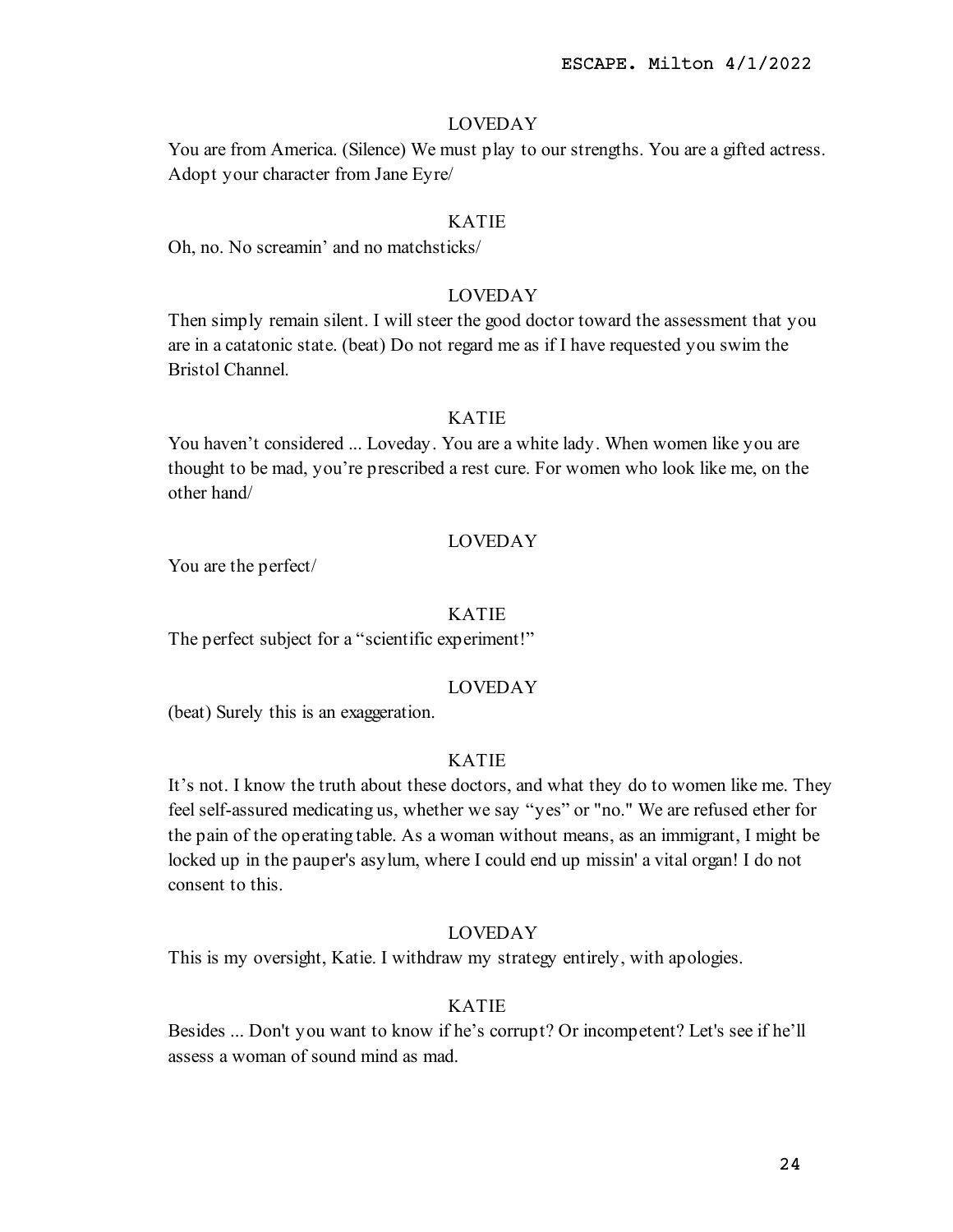How shall we find and enlist a perfectly sane white woman in the next few moments?

# KATIE

You don't qualify, so. (thinks) You'll say you've got some other relative ... Your mother. Who is arrivin' from some other location. We ask him to diagnose her, sight unseen. If the doctor is willin' to lock up a woman he's never even met/

## LOVEDAY

The charlatan is confirmed.

#### KATIE

What if he figures out what we're aiming to do?

## LOVEDAY

He may. But think! If we can deduce how to distract him, free Mehetabel, and catch the thief who is looting her inheritance/

# KATIE

That's a whole lot of "if's."

#### LOVEDAY

A clear path will develop, I believe, after the good doctor arrives. (beat) Will you participate, then?

KATIE assents. A knock on the door.

#### KATIE

You let him in. I'll stand over here, and make suggestions.

# LOVEDAY admits Florian VON

GRABSTETTER. He is dressed in a black suit, tall hat with black bow, and wears a mourning armband. He clutches a wooden box under his arm.

# LOVEDAY

Herr Doctor Von Grabstetter! Thank you for coming on such a chilly, forbidding evening.

### VON GRABSTETTER

I am at your service, Fraulein Fortescue.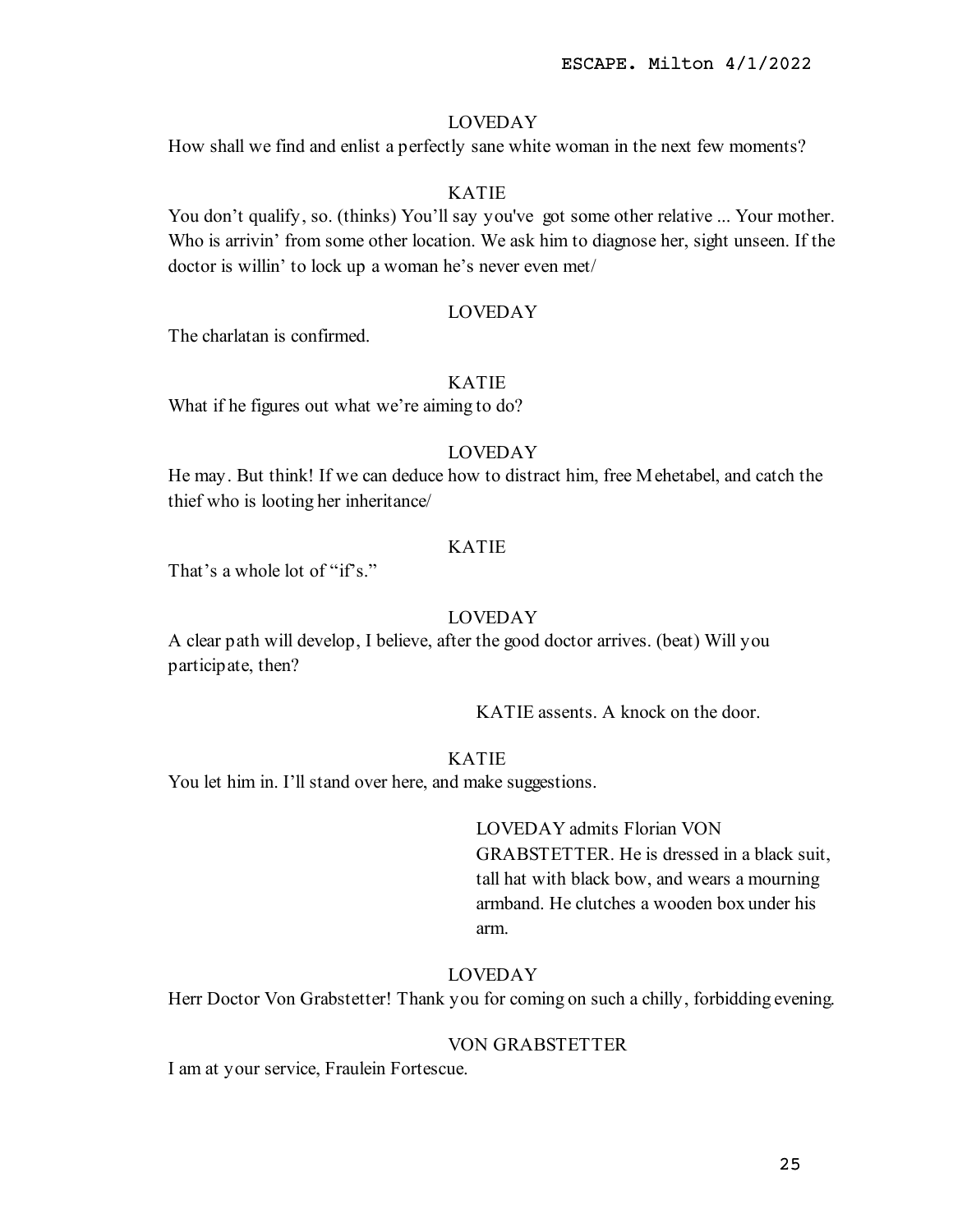I see you are in mourning. Double thanks, for visiting us in your hour of bereavement.

VON GRABSTATTER's face crumples. He sniffles, gasps for air, takes out an enormous black handkerchief, dabs his eyes. Recovers.

## VON GRABSTETTER

I suffer from ze untimely death of ze matron of ze asylum staff.

# LOVEDAY

Dear me. Terrible.

# VON GRABSTETTER

Dreadful.

# KATIE

A cryin' shame.

## LOVEDAY

My deepest condolences. May I take your hat? And your, um/

# VON GRABSTETTER

Mein hut. Danke.

VON GRABSTETTER continues to clutch the box. LOVEDAY removes his hat, places it on the side table.

## LOVEDAY

And your ... your box?

# VON GRABSTETTER

Ah, you observe: I have brought mitt me ze brand new, portable "Doctor Von Grabstetter Intra-Uterine Magnetic Polarity Apparatus."

# LOVEDAY

M-hm.

## VON GRABSTETTER

It detects ze hysterical uterine dysfunction.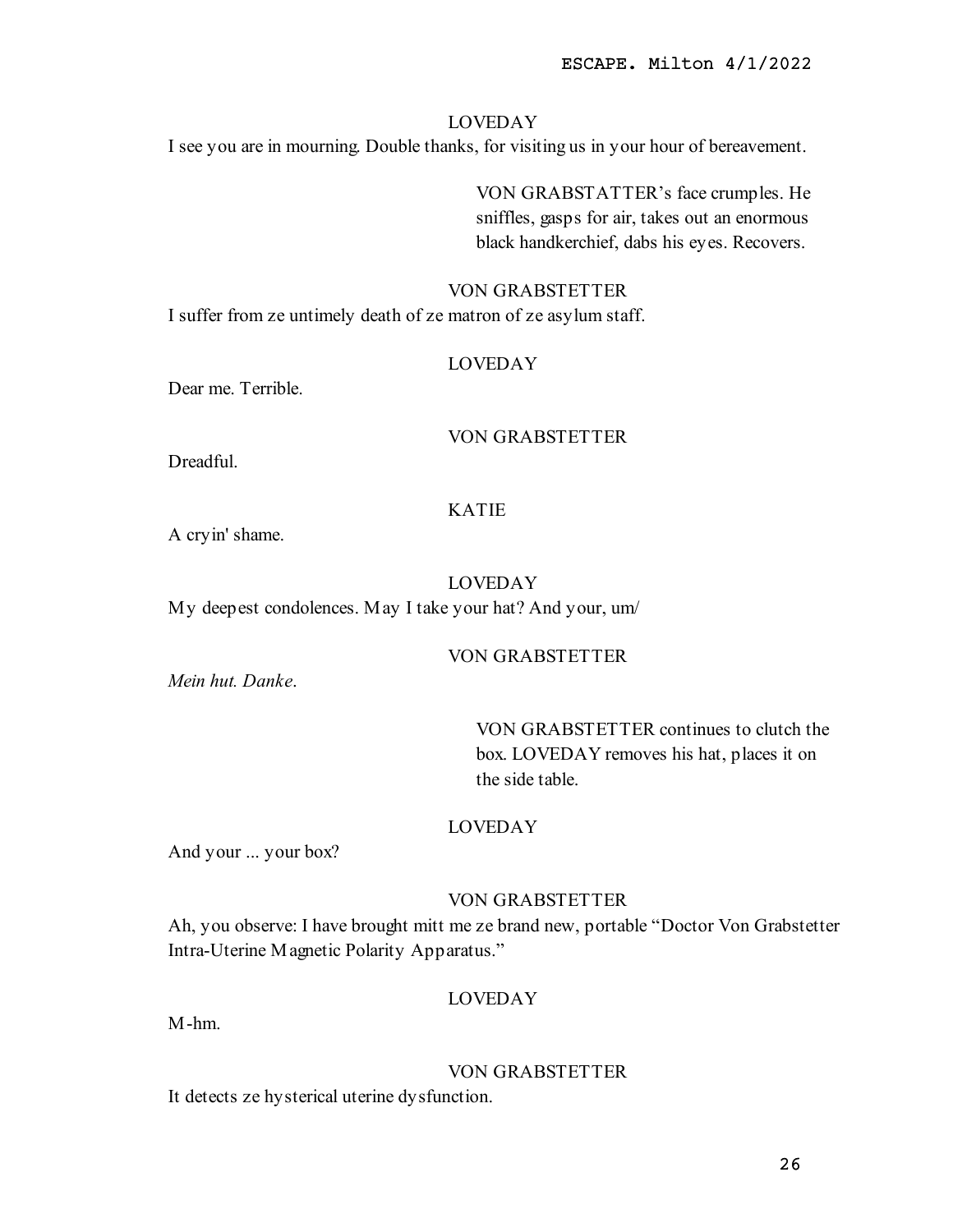(realises they should be amazed) Oh, my! How astonishing!

# LOVEDAY

Remarkable! May I set it over here?

# VON GRABSTETTER

You must be very careful.

LOVEDAY gingerly takes the box from VON GRABSTETTER and sets it on the side table. Throughout the rest of the scene LOVEDAY and KATIE improvise with the DOCTOR.

# LOVEDAY

Doctor, this is my chaperone, Miss Smalls. She is a dear friend, and is familiar with the situation.

# VON GRABSTETTER

Zis iz ze woman you vish to commit?

#### LOVEDAY

KATIE

Oh, no! My mother. She's, er, arriving on the train. No!

# VON GRABSTETTER

I see. You said you vish to lock her up immediately?

## LOVEDAY

Can you diagnose her if she's not here? (beat) She is an affluent woman.

#### VON GRABSTETTER

Ze absence of ze wealthy lunatic is no impediment.

# LOVEDAY

We- we need more information, of course. I'm concerned for Mother's comfort, and her safety. For example, what about the ground-plan, and the security of the asylum? You have a new edifice, I understand? A more modern building is our preference.

VON GRABSTETTER has a pamphlet.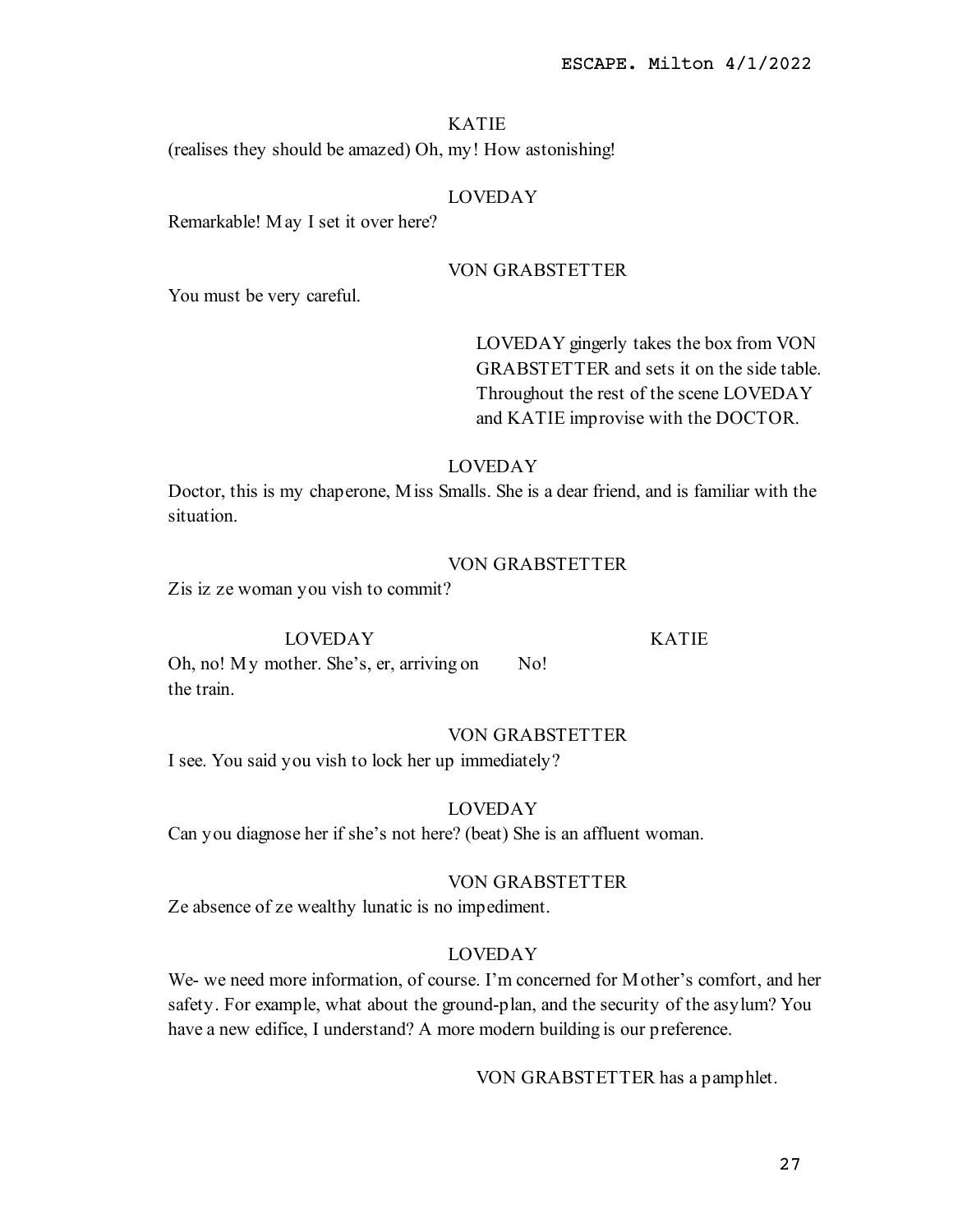# VON GRABSTETTER

 $Ja$ , ve have a room in ze new auxiliary building, across ze way from ze main asylum, on ze ground floor. Each room is self-contained, mit ze single door. It is oh, so restful.

# LOVEDAY

I imagine you keep the cell latchkeys ... on your person?

# KATIE

Missus Fortescue is a feisty one. She'll snatch those keys right out of your hand.

# LOVEDAY

Miss Smalls knows my mother all too well.

## VON GRABSTETTER

We have keys for ze front door, ja. No keys for ze cells. Keys may be grabbed und stuck into ze eye of ze doctor. So: Each interior door is secured by ze single, heavy sliding iron bolt. (He mimes shooting a bolt.) Simple, yet effective. Two vindows, mit ze strong metal bars. Straw bedding, und ze handy sink. Plus: ze magnetic polarity apparatus.

# LOVEDAY

This is exactly as I have heard it described.

# VON GRABSTETTER

If I have satisfied your curiosity, let us proceed mit ze diagnosis: Please, vat kinds of symptoms does ze lady exhibit?

#### LOVEDAY

She ... Perhaps you can tell us, doctor. The causes why a woman may be locked away.

## KATIE

For her own good.

## VON GRABSTETTER

There are oh, so many reasons: Ze speaking out of turn, ze carbonic gas, ze political excitement, ze sexual fantasies, ze rebelling against ze loving husband ... any of zese zings, und hallo? Zey are hin in der marün! (Off their looks) Zey are broken in ze apricot.

# LOVEDAY

A colorful idiom. My mother is, I must admit, outspoken.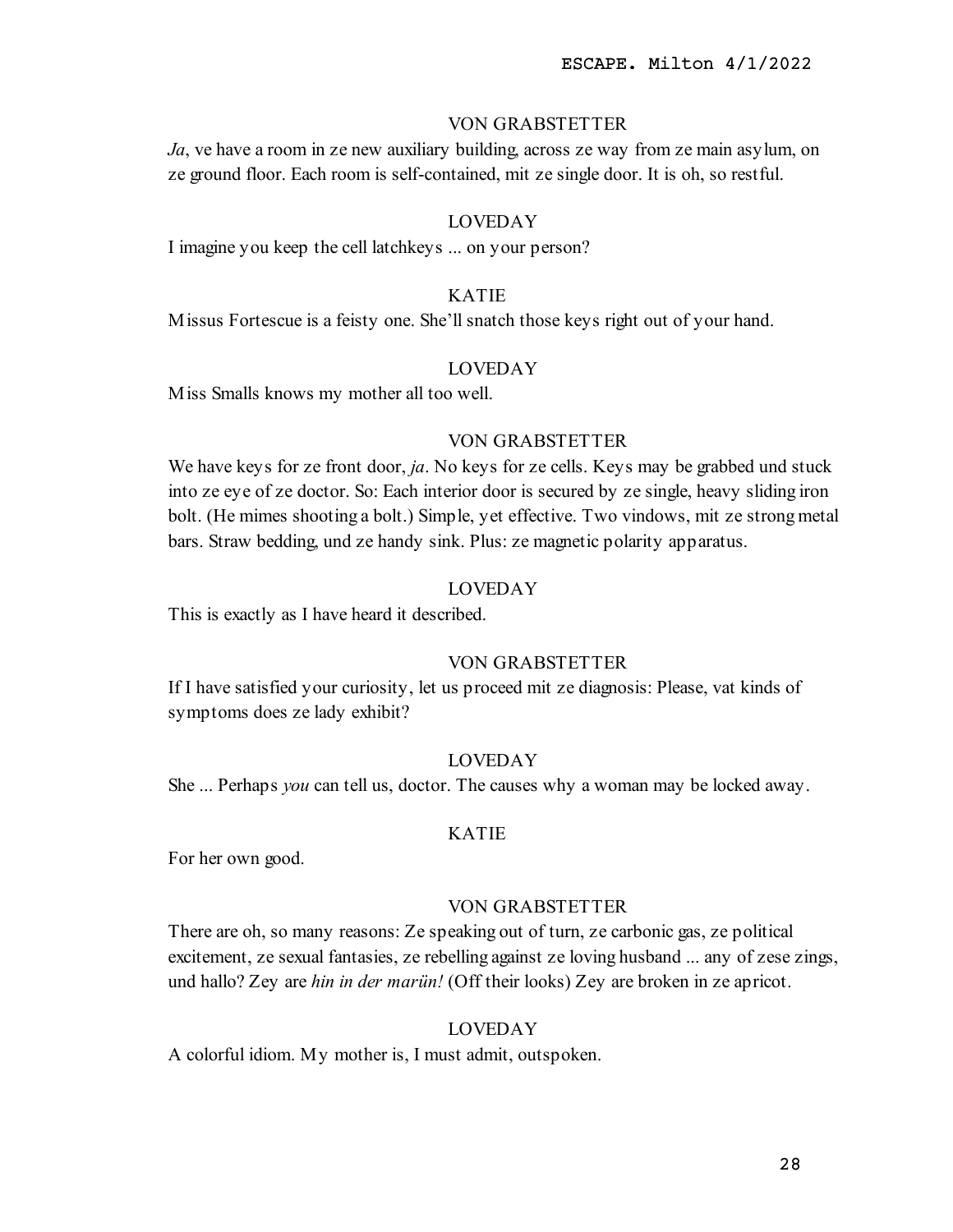## VON GRABSTETTER

Zis is very common, indicating ze condition called: uterine fury. Ze voman becomes bossy and talkative. Please, her dreams? I am highly skilled at ze dream interpretation.

#### KATIE

Remember, Loveday? On a recent visit, she discussed a recurring dream. In it, she ... kills a police constable with her fan.

# LOVEDAY

Katie, that is, without doubt, exceedingly normal.

## VON GRABSTETTER

Ah, *ja*. Ze fan is ze metaphor. When closed, ze fan is representing ze penis.

KATIE and LOVEDAY exchange glances.

# LOVEDAY

How fascinating, Doctor Von Grabstetter. My mother expresses dismay at London society, at the restrictions enforced on her.

# VON GRABSTETTER

Ja, ja, ze unreasonable grievances. Ze hysterical patient is rebellious und obstinate. You see, ze social conformity is ze key to ze woman's mental strength! Obedience is ze most clear indication of sanity. So, for example, if I were to take ze ladies' hand...

> He grabs LOVEDAY's gloved hand. She freezes. KATIE gets an umbrella, stands ready.

## VON GRABSTETTER

Zis is meant mit good will, of course. (sotto voce, to LOVEDAY) Your chaperone is grasping ze umbrella. Does she do zis often?

#### LOVEDAY

She enjoys a tidy room, and hates when a brolley is out of place.

# LOVEDAY retrieves her hand.

## VON GRABSTETTER

Ze umbrella is also ze symbol, und ze metaphor. When closed, as you may observe, ze umbrella is representing ze penis.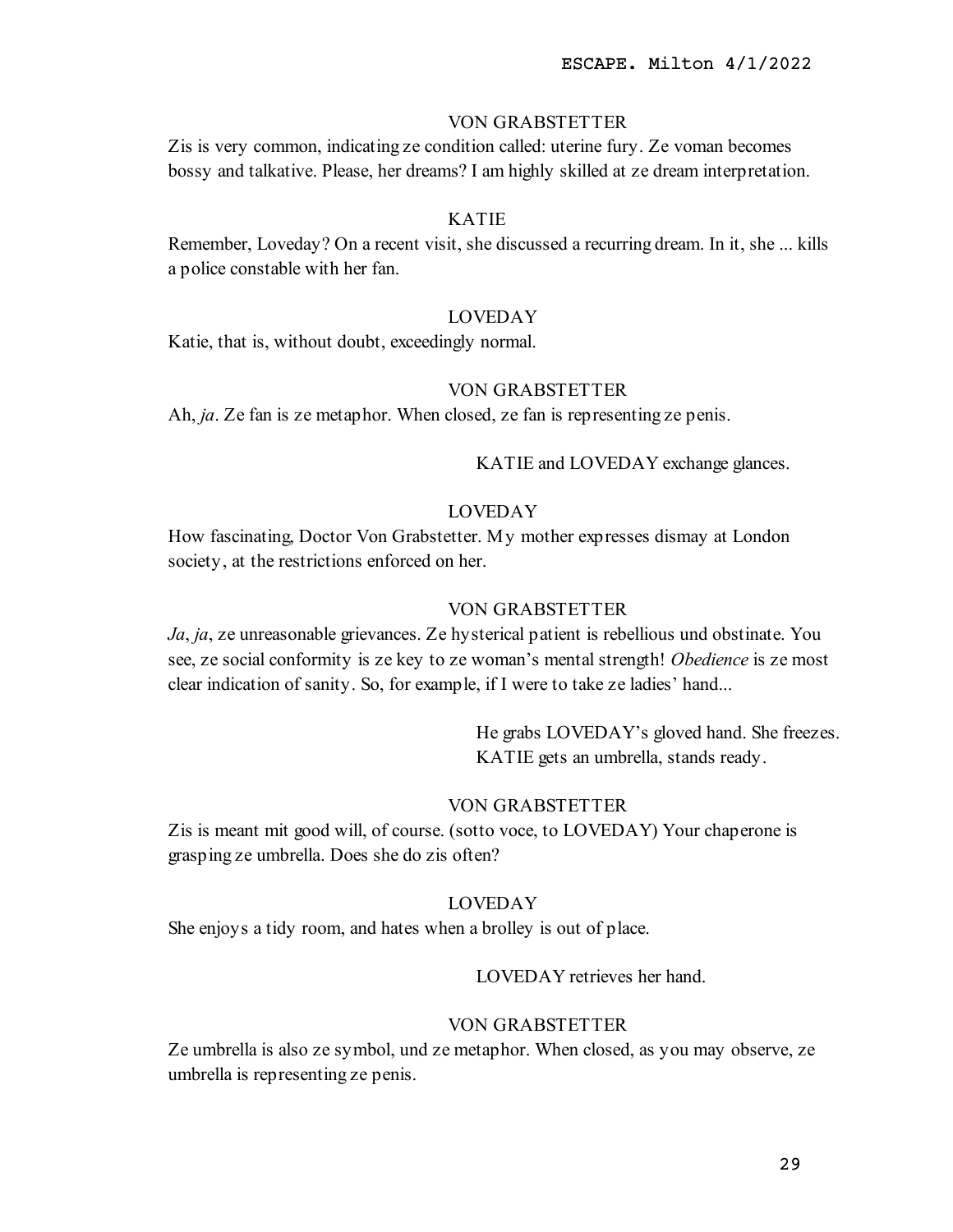(sets umbrella aside) Doctor, please tell us. Does everything have to be a penis?

# VON GRABSTETTER

Zis is ze foundation of modern psychology. Ve Viennese have proved this!

## LOVEDAY

Miss Smalls is, of course, demure, soft-spoken, and quite sane.

# VON GRABSTETTER

(to LOVEDAY, intently) You are wearing ze gloves, indoors. Zis is ... "unusual."

#### LOVEDAY

Oh! I- I- I-

# KATIE

Miss Fortescue's hands were scarred in a theatrical fire, years ago. But it doesn't trouble you, right, Loveday? (to the doctor) She never complains.

#### LOVEDAY

I ... my hands are quite disfigured.

# KATIE

Since Miss Fortescue's mind is very, very sound, she covers these blemishes ... so that men will not observe them and be repulsed.

## VON GRABSTETTER

Ah. Is traditional. Let's see. Ze potential patient: Does she exhibit ze sexual deviance?

# LOVEDAY

You are speaking of my *mother!* 

#### VON GRABSTETTER

Ze disobedience: it is sufficient.

# LOVEDAY

Is that what happened to Mehetabel Fernsby, Doctor Von Grabstetter? She was disobedient? We understand she is a resident.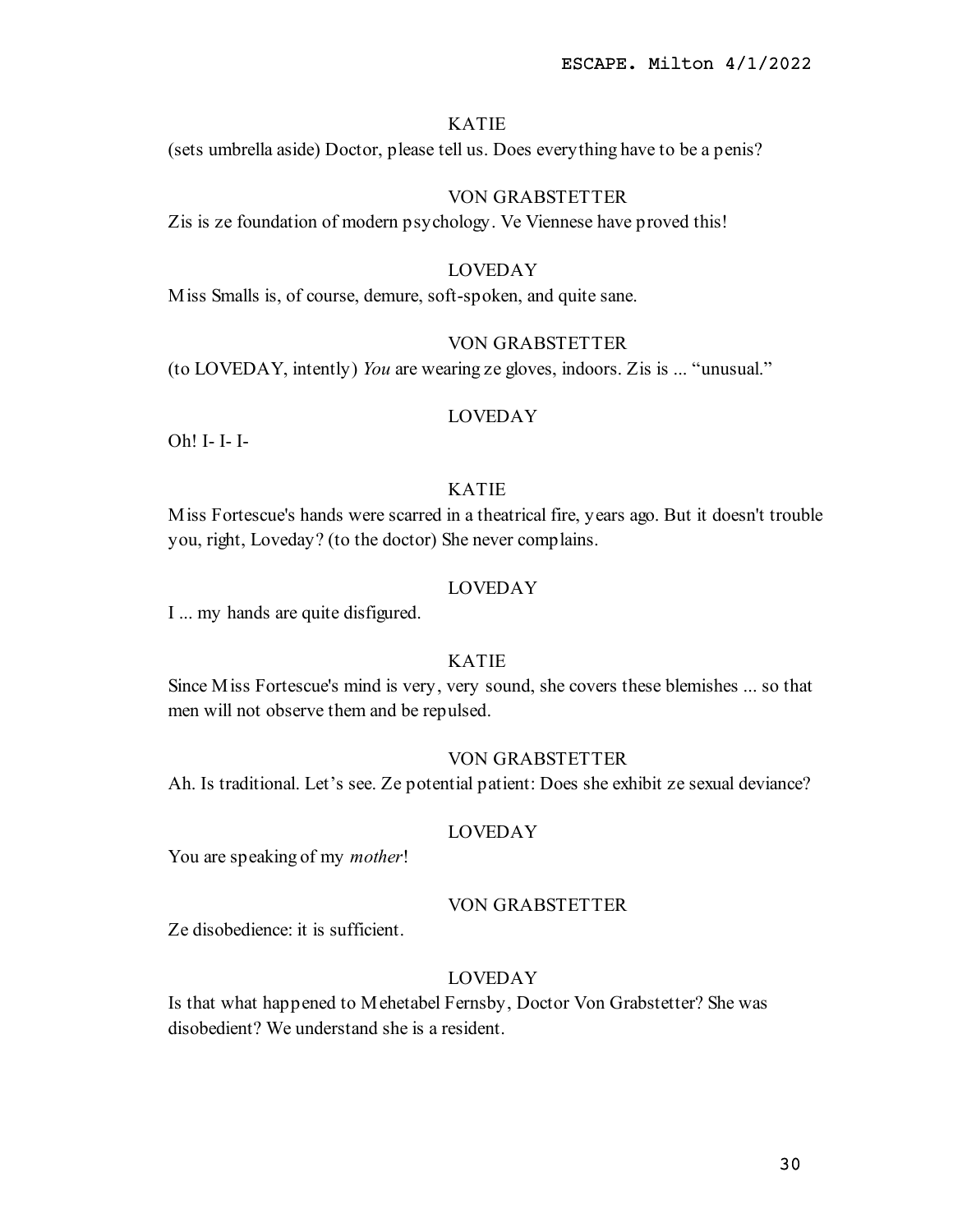# VON GRABSTETTER

Hm. Ja. Zis is correct. Sie hat nicht alle Tassen im Schrank. (off their looks) She is missing ze cups in ze cupboard. She is ze only lonely patient in ze new asylum annex. (to LOVEDAY) Your mother and she vill be fast friends.

# KATIE

You believe she's gone mad, from what?

# VON GRABSTETTER

Ve are pursuing her cure, Missy. (He indicates the box.) I use zis apparatus to determine ze prognosis. Ze large magnets on ze inside may determine if ze patient may be having ze improper uterine positioning.

#### LOVEDAY

Improper uterine/

#### VON GRABSTETTER

Ze Intra-Uterine Magnetic Polarity Apparatus locates ze position of ze madwoman's womb. It is detecting ze wandering uterus, where it floats in ze upper regions of ze body.

> VON GRABSTETTER retrieves the box from the side table. The women back away.

# LOVEDAY

Mum's internal organs are no gadabouts.

# VON GRABSTETTER

Ze womb may move hither and thither! I have ze same device, in ze larger model, in each of ze patient's rooms in ze Belfry Institution. I vill demonstrate/ it

#### KATIE

That's not necessary!

As VON GRABSTETTER brings the box close to KATIE, her hand is magnetically attracted to the box. It sticks there.

## VON GRABSTETTER

Hm. Ve must remove ze ring. Ze magnetic pull is very strong/

#### LOVEDAY

I thought that ring was made of gold, Katie.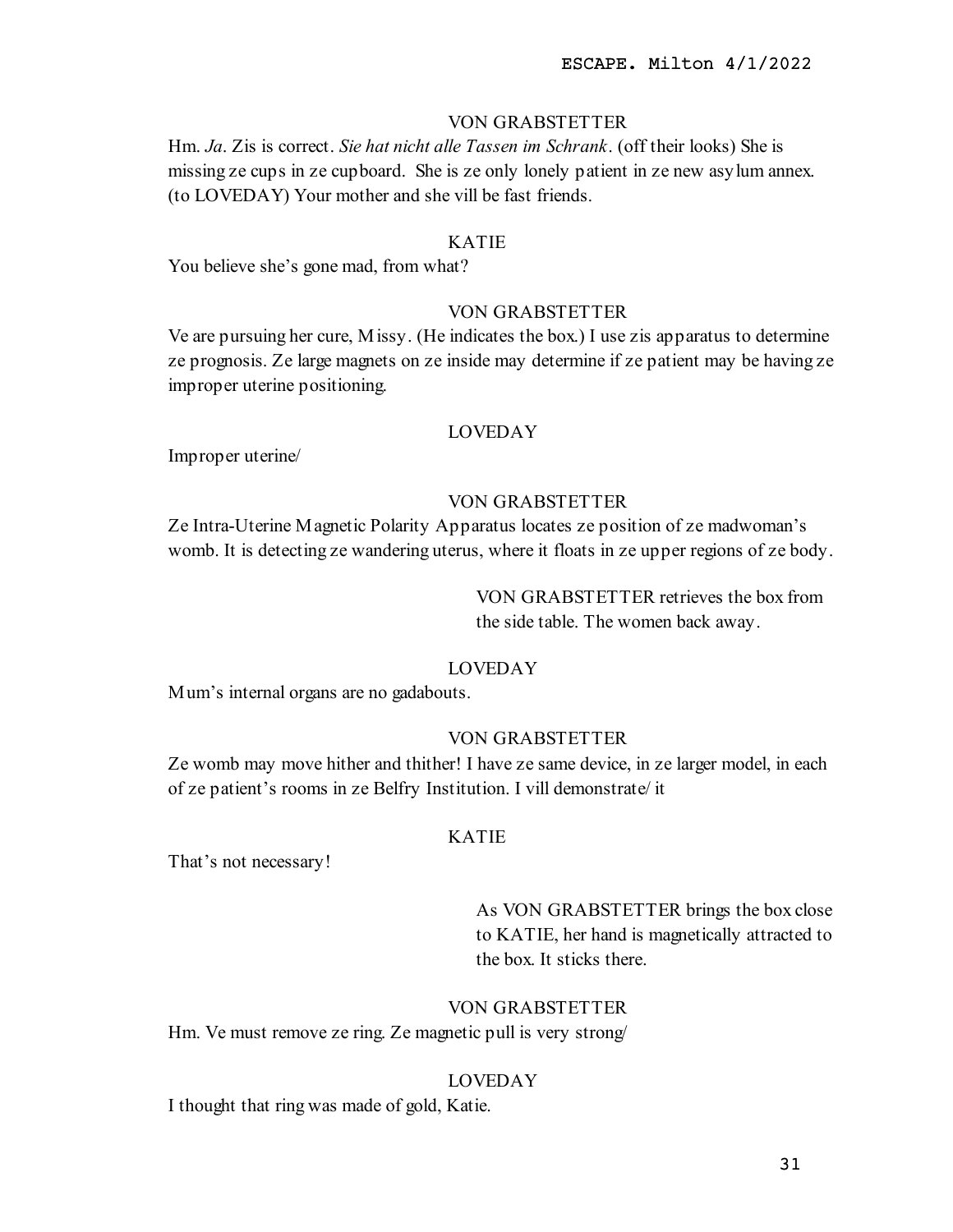(upset) So did I.

KATIE retrieves her hand with great difficulty, removes her ring, pockets it. VON GRABSTETTER opens the box and takes out an ultrasound-like wand, connected by wires to the box. The ladies are horrified.

# LOVEDAY

You need not exhibit the machine to us!

## VON GRABSTETTER

Zis is ze most modern patho-gnomonic device in use today! In zis way I may diagnose ze characteristics of ze nervous diseases/ and-

# LOVEDAY

Doctor, I will not commit my mother, nor will I pay for her diagnosis /unless-

# VON GRABSTETTER

You say you will not pay?

# LOVEDAY

I'm sure your device is ... extraordinary. But I have more questions.

# KATIE

(to LOVEDAY) You said you wanted a good accountin' of the asylum's caretakers.

## LOVEDAY

How many orderlies and nurses are on duty? How often do they make rounds?

VON GRABSTETTER sets the wand back in the box. The ladies relax a bit.

# VON GRABSTETTER

Zis is a most sorrowful topic. My dear Miss Fortescue, I agreed to meet viz you as ze matter of professional courtesy. But as you observed, I am in mourning. Zis is due to ze shocking death of my- my- my-

Out comes the handkerchief. He is overcome.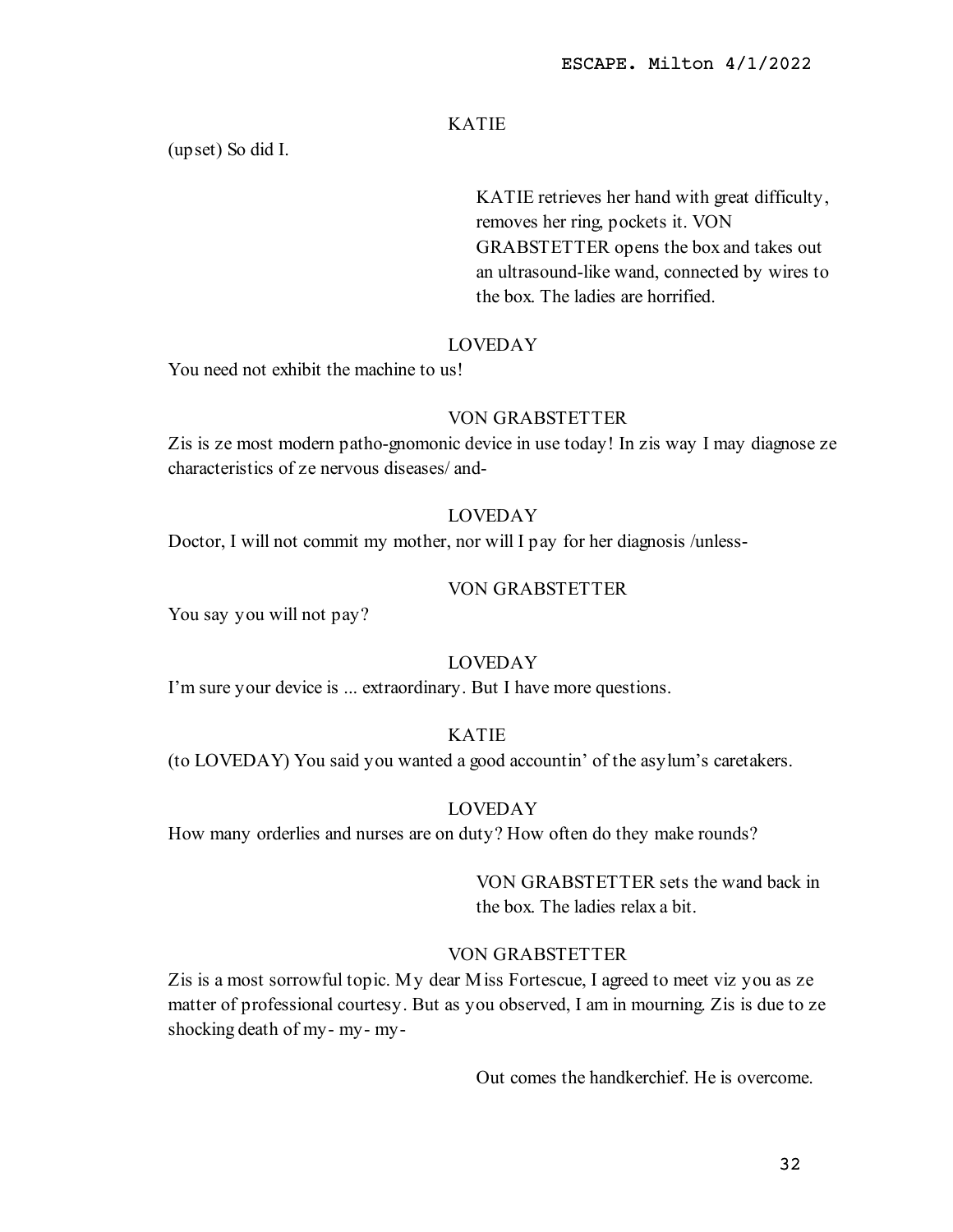## VON GRABSTETTER

I speak of ze matron of ze Belfry Institution, Miss Bettina Pichler. She is gone!

# LOVEDAY

How very sad.

# VON GRABSTETTER

It is more zan sad, it is tragic. Now, ve have no female presence at Belfry, no kindly pair of ze silken hands, no gentle woman's touch. (beat) But I am ready to assist. Your mother, Miss Fortescue, is clearly suffering from ze lunacy/

## KATIE

Loveday ... the rest of the staff? The ones who are still alive?

# VON GRABSTETTER

(weeping) Ze matron staff vas only Fraulein Pichler. Now, I alone care for ze patients.

# LOVEDAY

Your asylum is without nurses? No orderlies at all?

#### VON GRABSTETTER

Nein, nein, nein, just in ze auxiliary building. Ve have ze orderly in ze main building.

# LOVEDAY

This is a fascinating turn of events. (She and KATIE exchange looks) I would venture that you cared deeply for ... the late Miss Pichler?

#### VON GRABSTETTER

(chokes up) She vas an extraordinary woman. Quite strong. Ankles like ze Alpine ibex! She vas ... invaluable, impossible to replace.

# KATIE

It breaks my heart, to think of poor Miss Bettina. You must be devastated, Doctor!

#### VON GRABSTETTER works the handkerchief.

## VON GRABSTETTER

How can I hire anozzer matron? Who can be ze substitute for Bettina, mein herzschlag!

## KATIE looks to LOVEDAY with urgency.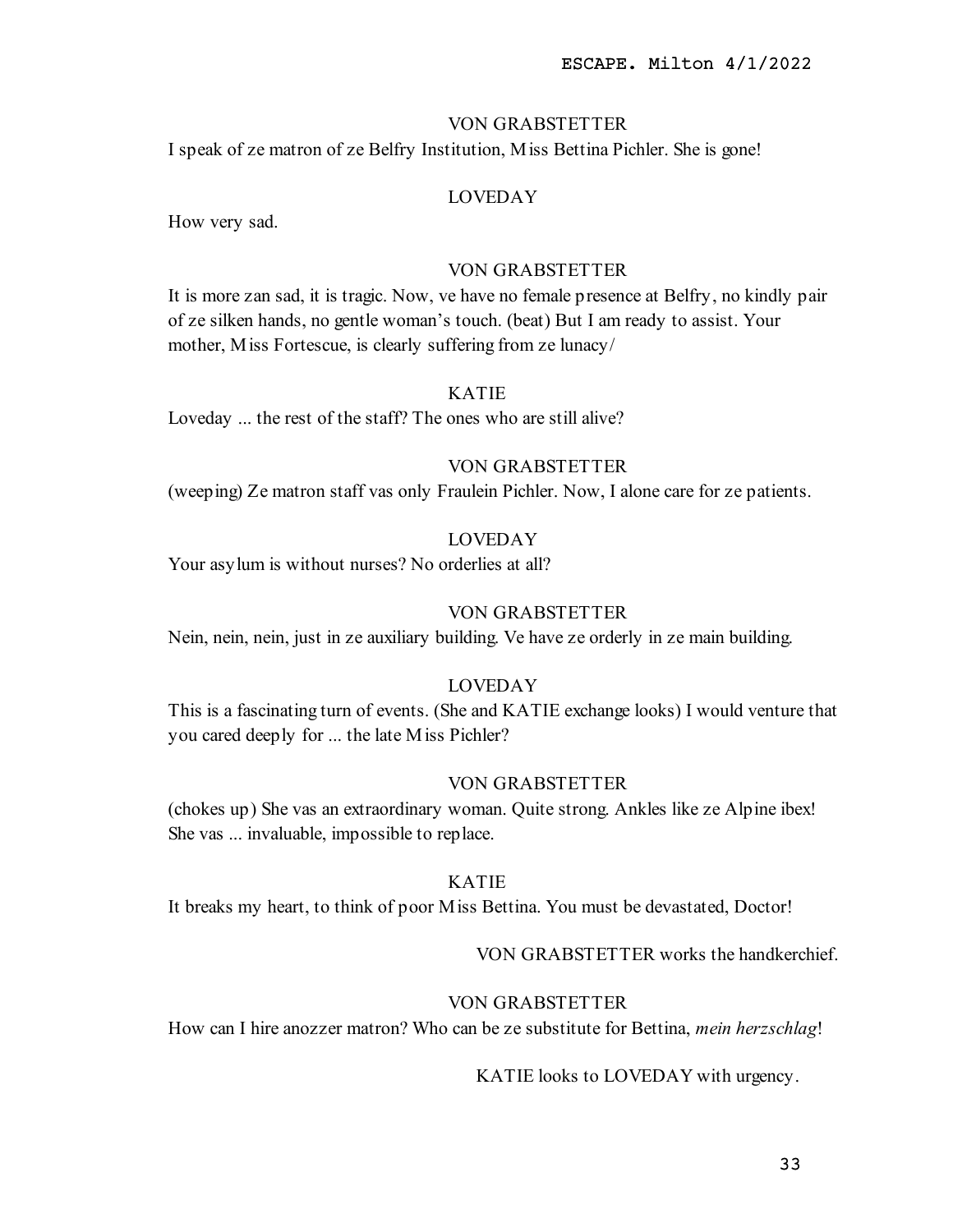Loveday, look at how distracted the doctor is! Forlorn and weepin' ... He's distracted from grief! We must give him some kind of / assistance.

#### VON GRABSTETTER

(weeping) My beloved Bettina!

# LOVEDAY

I am moved by this flood of emotion. You obviously profoundly loved your matron/

#### VON GRABSTETTER

Is true. I am sorry. I am ze wreck, like ze ship in ze storm on ze rocks.

# LOVEDAY

Of course. And now, your ship is becalmed. The thought of Miss Pichler haunts you.

## KATIE

Yes. She haunts you! (at LOVEDAY) Her spirit longs to connect with you again.

KATIE and LOVEDAY signal urgently out of the doctor's line of sight.

# LOVEDAY

I am sure her ghostly presence misses you.

#### VON GRABSTETTER

(weeping) She had ze most loving growl.

## LOVEDAY

A growl you would dearly love to hear once more!

#### KATIE

If only Bettina could reach out to you from beyond the grave! Loveday?

# LOVEDAY

Doctor, this deep grief welling inside you is not unknown to us. This longing for contact with the precious person, now departed.

#### KATIE

Your distress can be eased.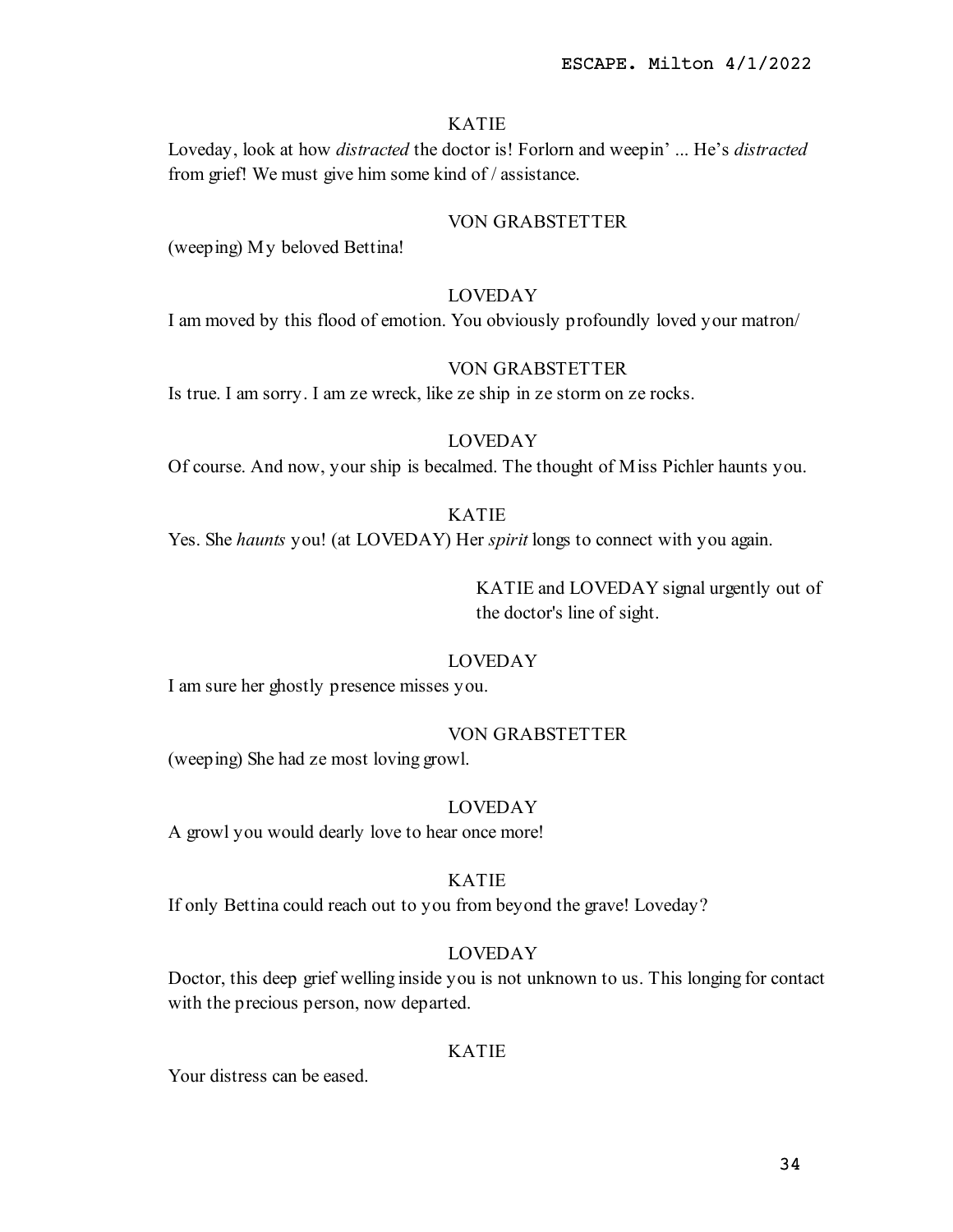# VON GRABSTETTER

How?

# LOVEDAY

I must enquire: Are you familiar with the practice of the séance?

# VON GRABSTETTER

You mean ... ze chatting *mitt* ze dead people? Ve have zis in Vienna, but it is a hoax.

# LOVEDAY

In Vienna, yes. British scientists from the London Spiritualist Association have developed a new scientific technique that is yet unbeknownst to Austrians, Herr Doctor.

## KATIE

In England, the séance is "séan-tific" ... An analytical, de...particulated meeting between yourself and, for example, the ghost of your dear, departed Bettina.

# LOVEDAY

Mechanical engineers have established that the veil between the spirit world and ours is thin, and fine.

### VON GRABSTETTER

Iz possible? I cannot but hope ... Is zis somezing I might do? I may pierce ze veil?

### KATIE

(sotto voce to LOVEDAY) Penis metaphor.

# LOVEDAY

I can introduce to you an accomplished guide to the ethereal realm! World-renowned scientific medium, Missus Valeria Hunter!

## VON GRABSTETTER

Vorld-renowned? But I have not heard of her.

# KATIE

Because she is world-renowned in the spirit world.

# VON GRABSTETTER

You vill arrange zis for me!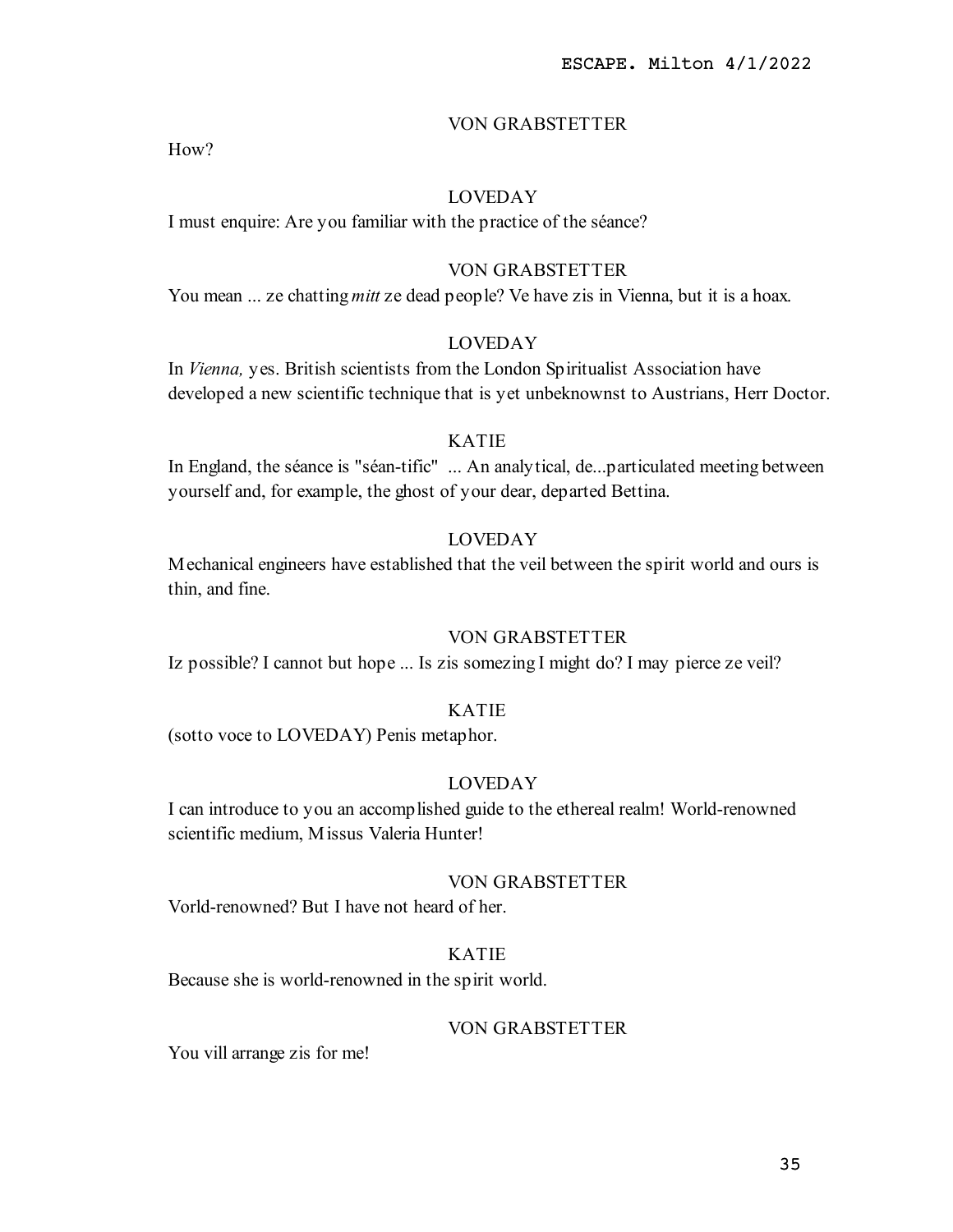Perhaps, I wonder. Yes! I believe I can convince Madame Valeria to conduct a séance for you, in this very house.

## VON GRABSTETTER

To meet again! Mit Bettina? To hear from her lips zat she still loves me! Zis vould be too good to be true!

## VON GRABSTETTER

Now, zis "séance" ... please describe ze scientific basis.

## LOVEDAY

Why, it is quite similar to your magnetic polarity box, there. (beat) Katie?

### KATIE

You see, a signal sent by the medium galvanizes an, uh, cytoplasmic belt and pulley, and/

# LOVEDAY

Yes, I remember: A neural cantilever conveys the departed from the astral plane to ours.

# KATIE

There's a machine. (beat) It's activated by magnets!

## VON GRABSTETTER

Ah! Is very good.

#### LOVEDAY

Madame Valeria possesses an astonishing, er, scientific gift: the / power-

## KATIE

A gift that astonishes even her! The power to draw spirits back from the nether world into our own. How about ... tomorrow night?

## VON GRABSTETTER

Ja! Is convenient! I vill return on ze morrow! Ve vill reach out to Bettina's spirit!

# VON GRABSTETTER moves to retrieve his hat, and his box.

# VON GRABSTETTER

Vat about your mother, Miss Fortescue?. For ze tiny sum of one hundred pounds per month/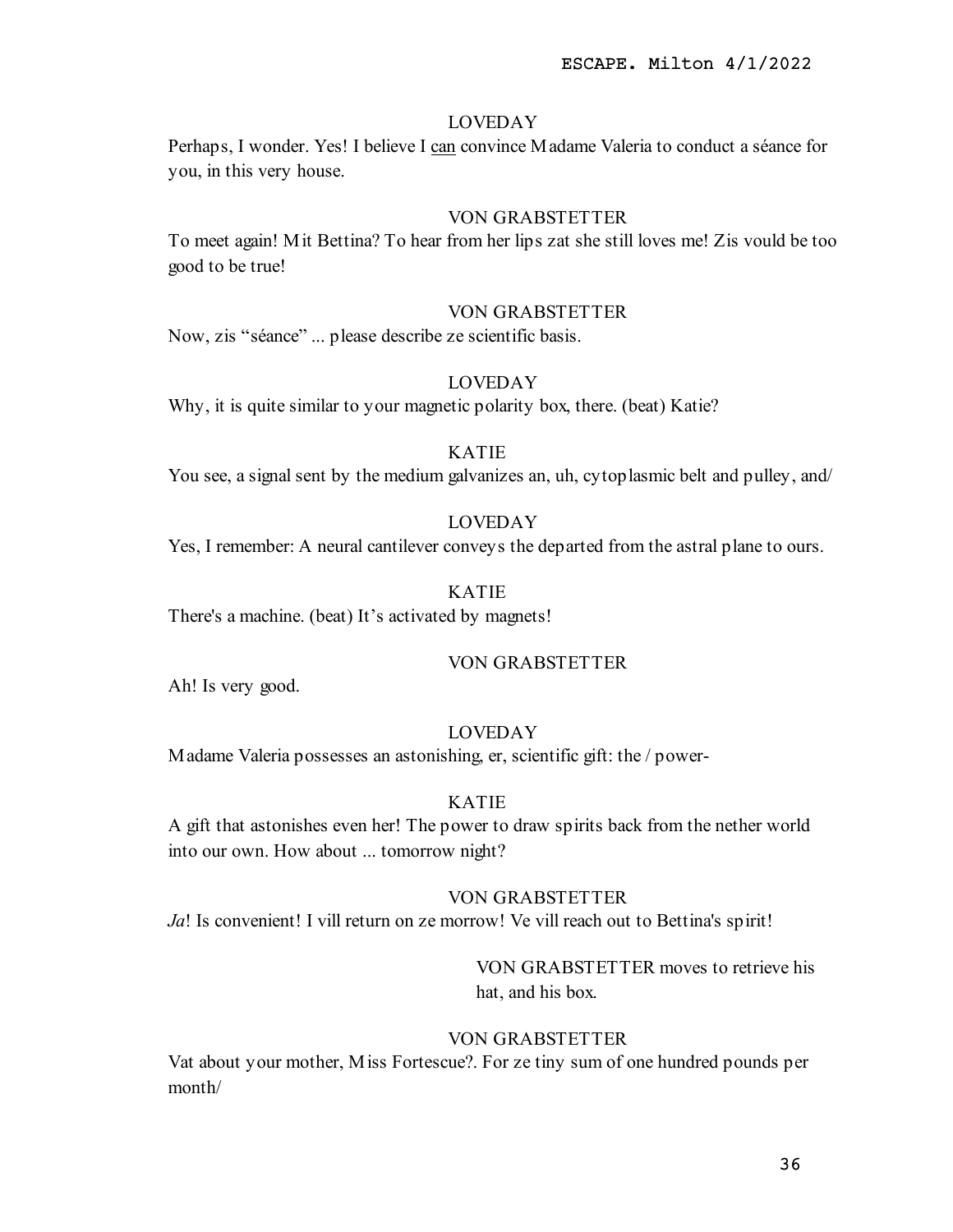My dear Doctor Von Grabstetter, I do not wish to admit my mother to your asylum whilst you have no matron. She requires a *female* attendant.

## VON GRABSTETTER

But I am ze mad-doctor! She has nothing to fear from me/

# KATIE

Aren't you in violation of some English code ... leaving Mehetabel Fernsby alone, with no staff, in an empty building?

### VON GRABSTETTER

(to LOVEDAY) She is quite ze chatterbox. (to KATIE) You are in error. Ze orderly poops in upon her, every hour, as ze clock strikes. He valks from ze main asylum to ze annex, to conduct ze check.

#### LOVEDAY

(noting to KATIE) Every hour upon the hour.

## VON GRABSTETTER

Like ze clockwork, to peek in ze door.

# LOVEDAY

I may consider admitting Mother, after you have sorted your staff. Now we will bid you/

#### KATIE

Auf Wiedersehen.

#### LOVEDAY

Goodbye.

## VON GRABSTETTER

Until tomorrow night!

## VON GRABSTETTER exits.

### LOVEDAY

Imagine if a lady displayed such unfettered emotion.

#### KATIE

He'd insist her womb had climbed up and lodged behind her tear ducts!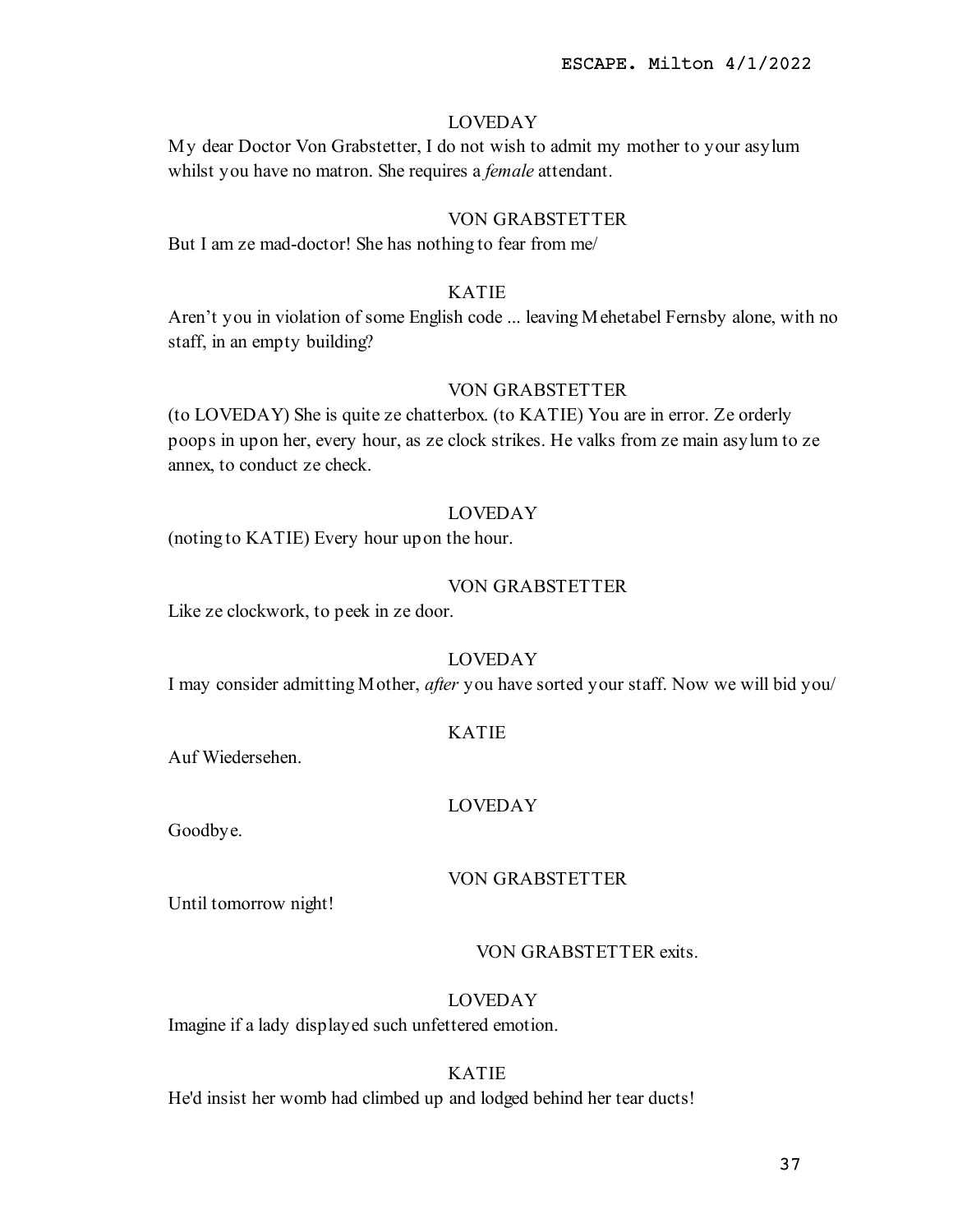That such a foolish doctor wields power over helpless women is ... it's ...

# KATIE

Not surprising. Common as cobblestones. (beat) You're gonna make Missus Hunter conduct a séance with that mad doctor? You said, yourself, she's in a fragile state/

# LOVEDAY

The séance will be over in a jiffy. And it allows us to detain the doctor, whilst you will await the chiming of the hour, and observe the orderly return to the main asylum.

### KATIE

Then I'll go to work to free Miss Fernsby.

# LOVEDAY

There is the one catch. (worried) Mehetabel did lose her father, and mislay her brother. The patient *may be* of unsound mind, as you noted.

# KATIE

We'll detonate that bridge when we get to it. (beat) Loveday, may I ask: Do your blemished hands still bother you?

## LOVEDAY

Don't be silly. I keep them hidden.

VALERIA enters. Exhausted, she crosses to sit.

#### LOVEDAY

There you are, dear sister! What have you discovered?

# VALERIA

I have worn a hole in the sole of my shoes, yet I am none the wiser as to whether Miss Smith is a cunning thief, or a complete innocent.

### LOVEDAY

Her movements?

## VALERIA

She walked from shop to stall for hours. The only deviation in her routine was: once, in a dark alley ... She bestowed a coin upon a young lad who waited there for her.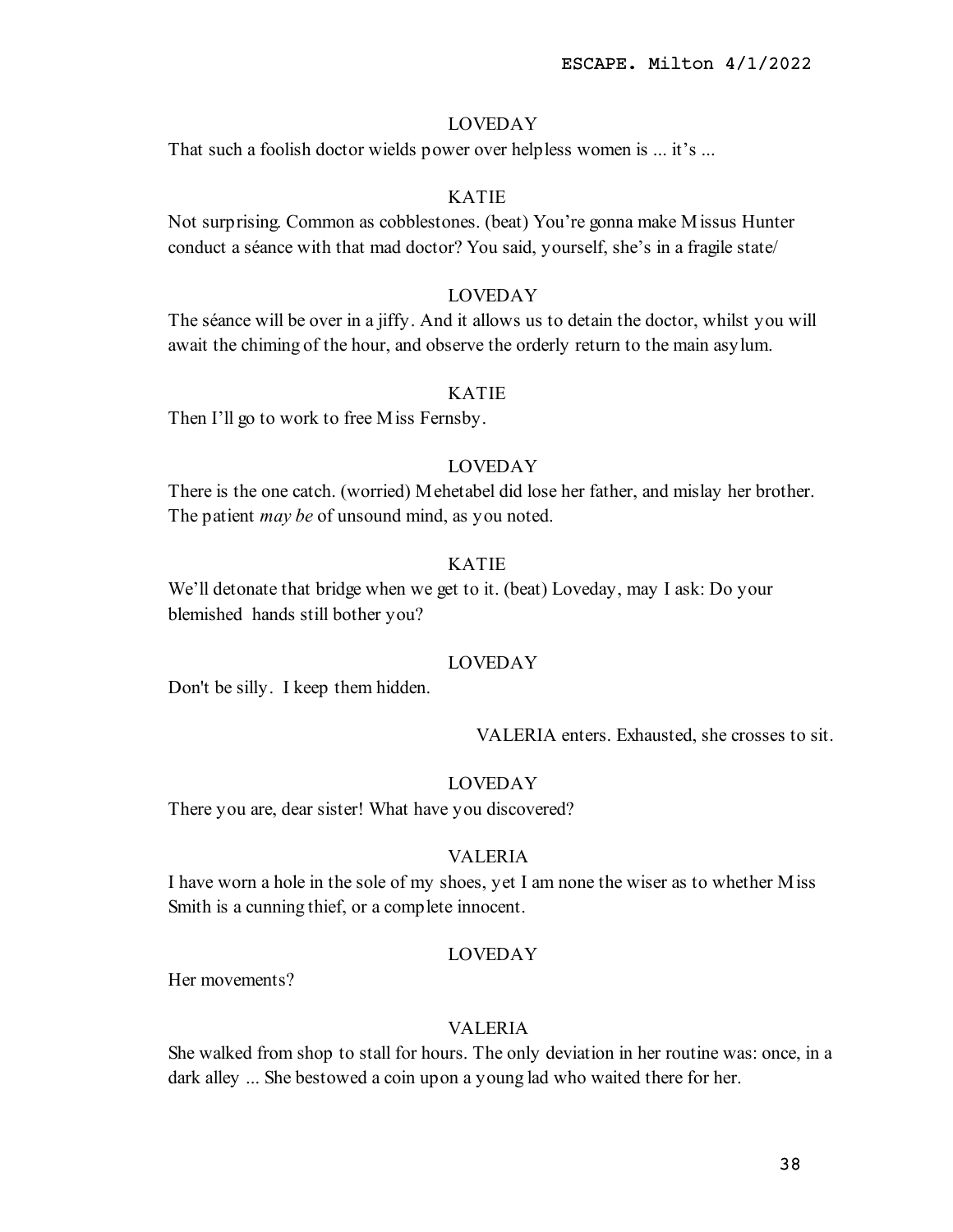Where? What alley?

# VALERIA

I did not note its name. (beat) It is around the corner from the Beefsteak Gentleman's Club. I told you, I have not the first idea how to gather clues!

# KATIE

You did just fine.

# VALERIA

(looks closely) Loveday? There is a fiendish furtiveness in your eye. What have you been doing, whilst I've been away?

## LOVEDAY

(all smiles) My dearest, darling sister ...

# BLACKOUT. END ACT I.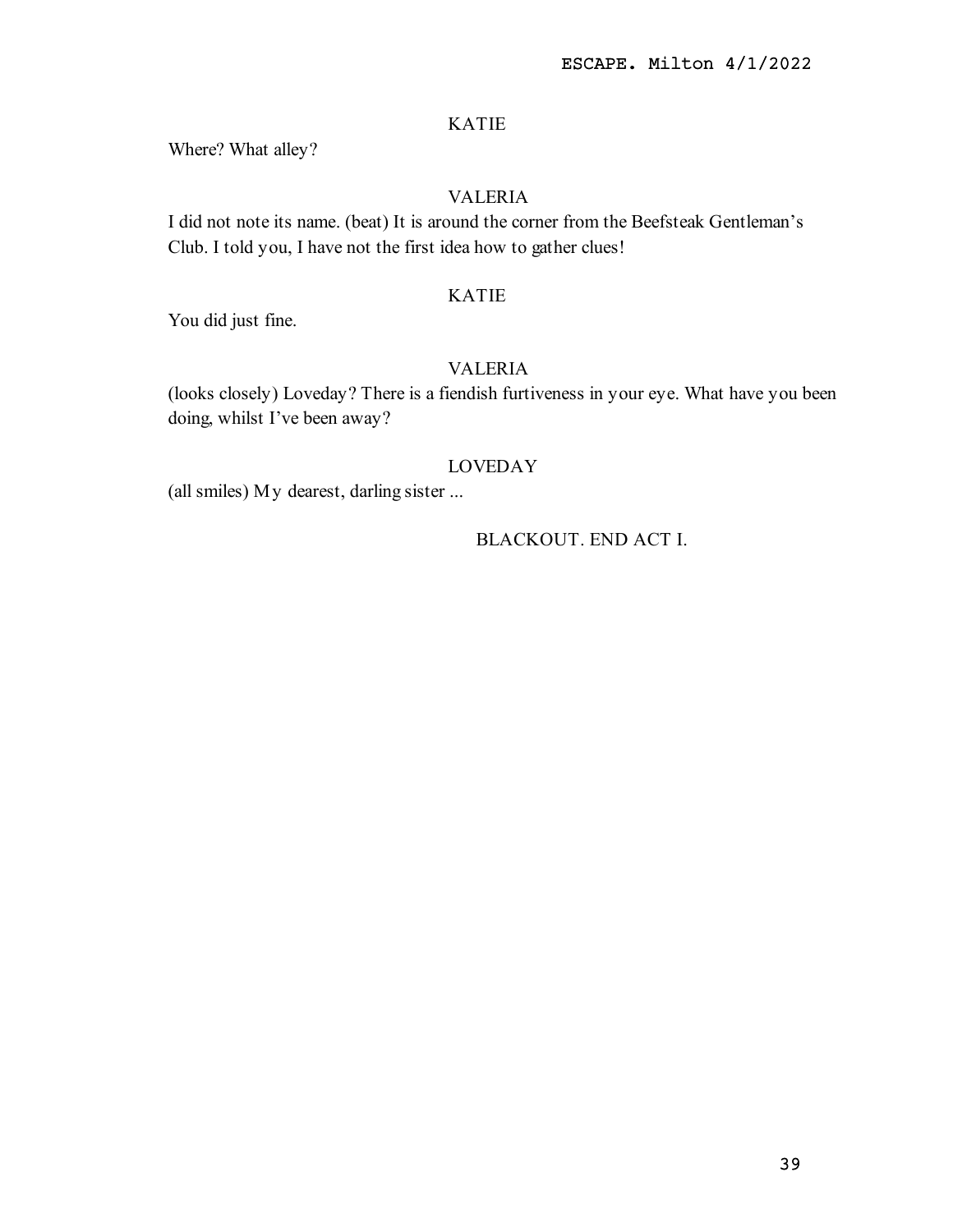# ACT II. SCENE I.

# The séance is arranged center stage. Next afternoon. KATIE and REGINALD enter.

## KATIE

Your presence is mystifyin' ... but if you are delivering my pay, Mister Phillips, you're most welcome.

## REGINALD

I do not deliver pay to actors.

### KATIE

Seein' as it's been weeks/ since

# REGINALD

Miss Smalls, I am here to fetch you for an immediate rehearsal. \*

#### KATIE

Why are we rehearsin'? We already opened.

# REGINALD

You are rehearsing. I have been told your performance has deteriorated.

### KATIE

I- I can't go to rehearsal. I have somethin' urgent to do.

# REGINALD

The stage manager reports you are acting the role of the madwoman as if she were sane.

## KATIE

I am actin' Bertha as I understand her character.

# REGINALD

The lunatic you portray is neither racially pure nor mentally stable. The second caused by the first. Surely you understand this.

# KATIE

Beggin' your indulgence, Mister Phillips. That woman isn't mentally unstable. She's homesick. Angry her husband's takin' up with Jane Eyre.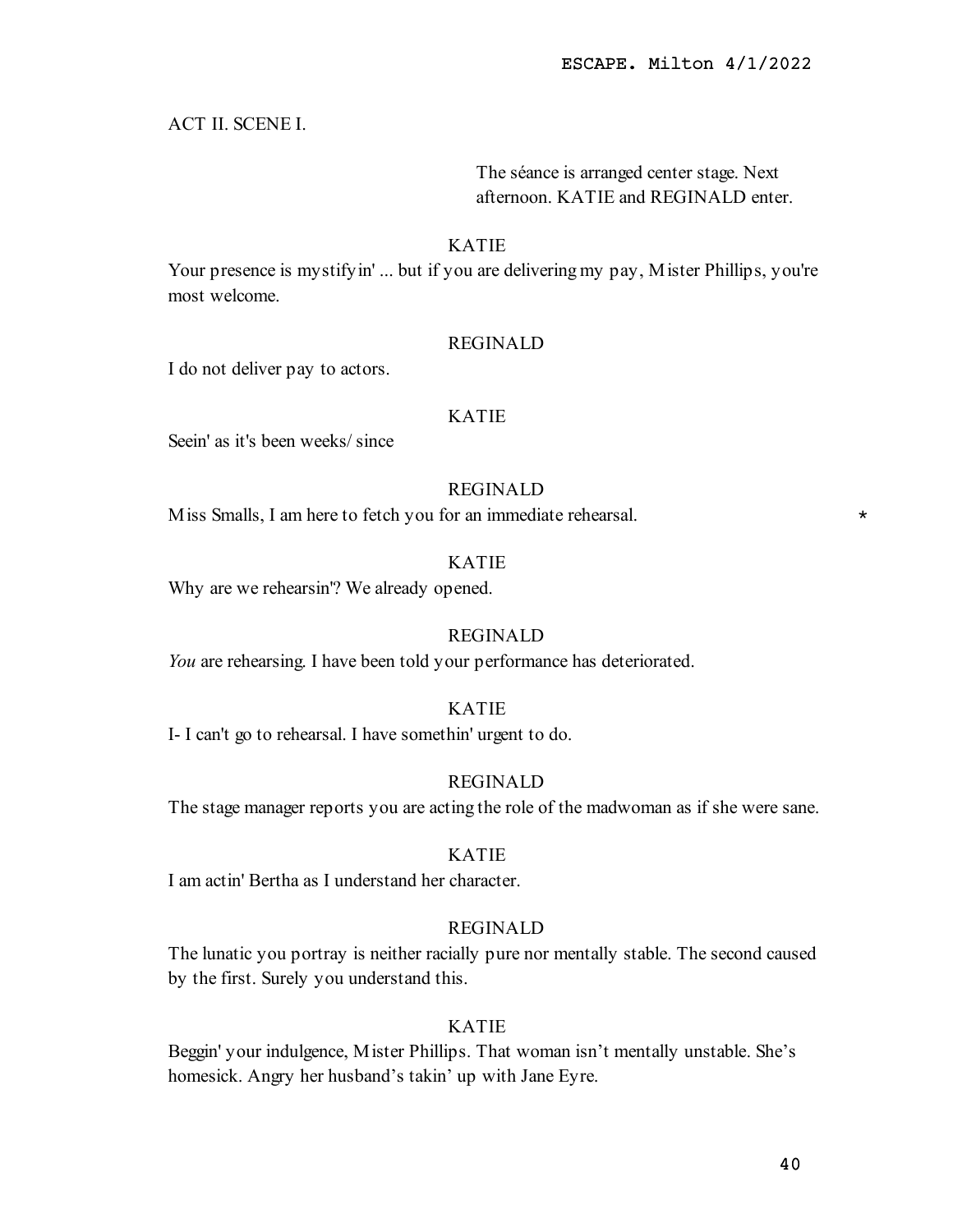# KATIE (CONT'D)

He's forced her to change her name and hidden her in an attic, alone. She's become a stranger to herself. Any woman in the audience will recognize these feelings/

## REGINALD

Consigning Bertha to the attic is a kindness. We have discussed this.

# KATIE

Rochester hurls insults at her: calls her "pygmy" and "savage." How would you like it if your wife locked you in an attic, and called you a "flapdoodle?"

## REGINALD

My home life is none of your concern! You will step on your marks and speak your lines as insanely as possible.

## KATIE

I have no lines!

# REGINALD

Your empathy for the character is touching, but ... Why do you care? She is a *fiction*.

#### KATIE

She is of the same mixed heritage as my own. Miss Bronte has silenced her. Without a defense, without my actin' the part as a sympathetic human being, what conclusions will the audience draw about women like me?

### REGINALD

You will rehearse at the theater in twenty minutes. You will not stop until I am satisfied you are sufficiently lunatic.

## A moment.

# KATIE

My sanity is precious to me, and I'm tired of leavin' my dignity at the stage door. I quit!

# REGINALD

(controlling his temper) Fine. Your understudy will step in. She is a lodger here, correct?

# KATIE

Miss Lister? Rebecca is a straw-haired girl, about as Creole as vanilla pudding.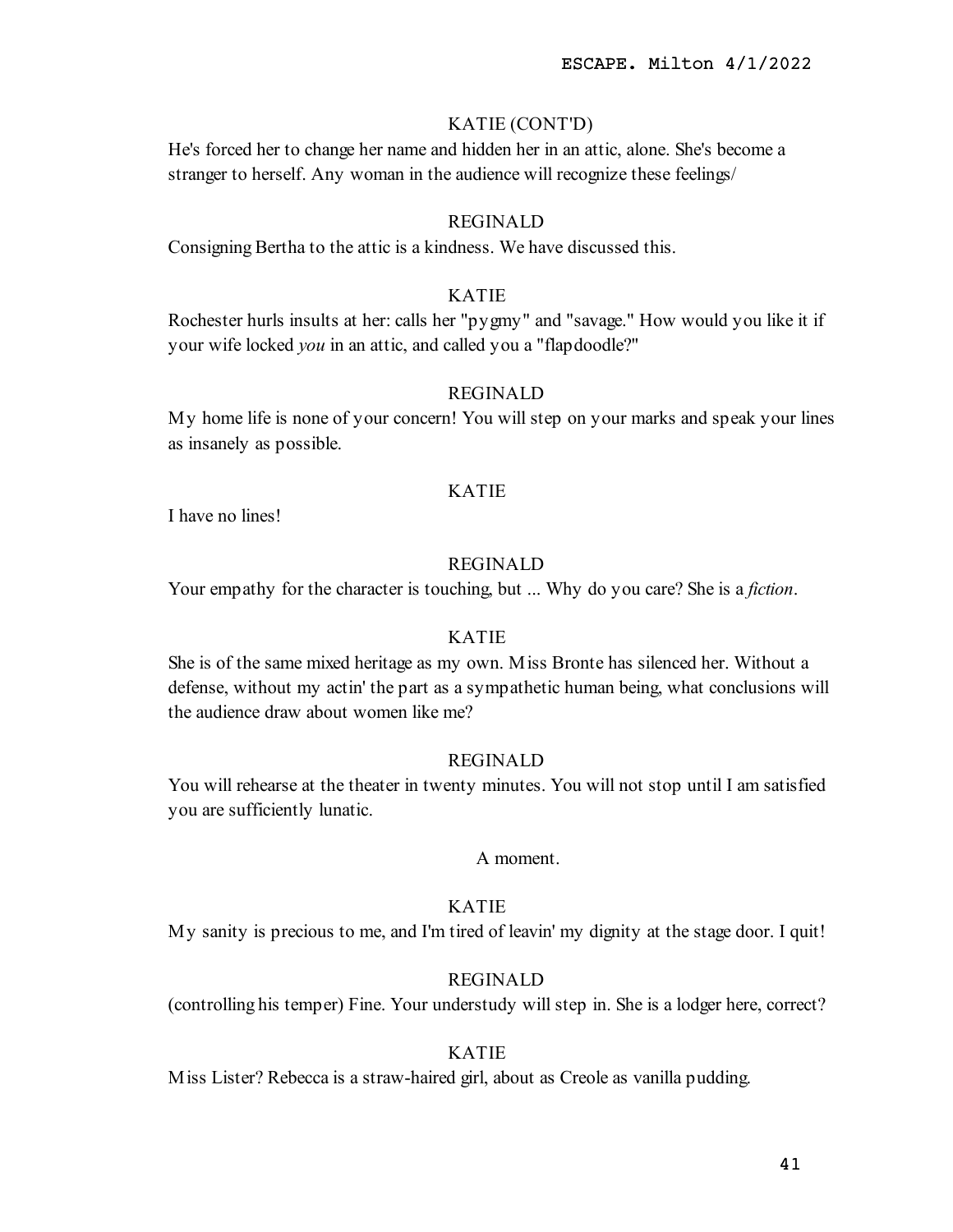## REGINALD

She will apply burnt cork to her face, as is customary.

REGINALD crosses to the downstage door.

# KATIE

Will burnt cork bestow acting talent on that slab of mutton? You'll regret losing me, Mister Phillips.  $My$  performances attract crowds. No one can hold a candle/ to my

## REGINALD

Rebecca can hold a whole candelabra to you! You are a curiosity, perhaps, but a known troublemaker. You are banned, and will not act at the St. James Theatre again.

#### LOVEDAY and VALERIA enter.

## VALERIA

May I help you, sir?

## KATIE

He's ... This is- An acting manager. Reginald Phillips. He's callin' on Rebecca.

# VALERIA

I will walk you to the dining hall. House rules are, you must meet with her there.

### REGINALD

You are most kind.

# KATIE

(as they exit) Missus Hunter! Be sure to serve him a slice of that delicious fish bits pie.

#### VALERIA and REGINALD exit.

## LOVEDAY

What was that about? (beat) Are you all right?

# KATIE

Don't you worry about me. (pulling herself together) I'm fully prepared for my mission, with nitric acid, clay, chloroform, and a new invention: gloves made out of rubber.

# LOVEDAY

Excellent.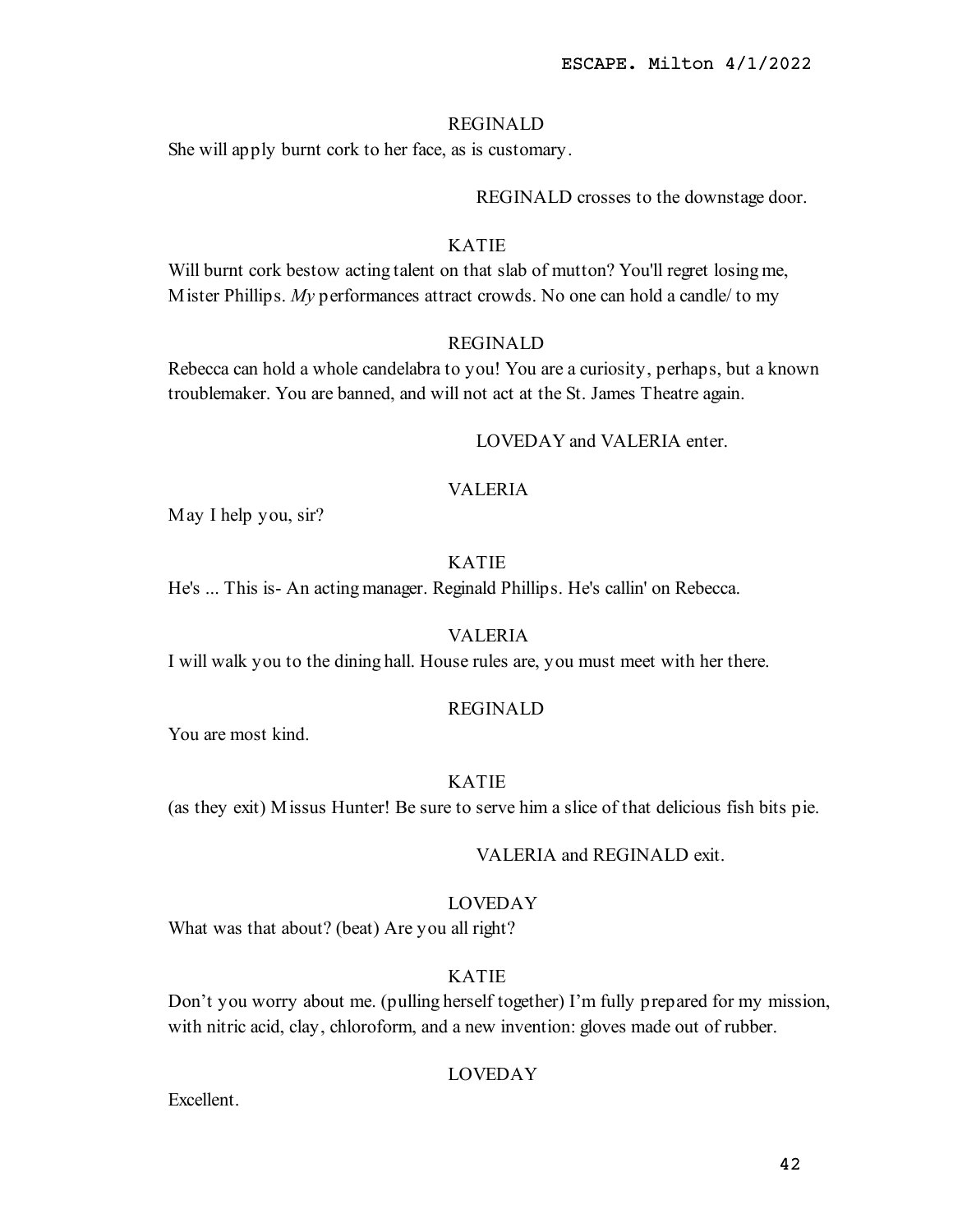It's not excellent. We are losin' sight of the prize. We've abandoned the trail of Miss Smith. She could be stealin' all of Mehetabel's fortune this very minute.

# LOVEDAY

I must stay with Valeria as she meets the asylum doctor.

# KATIE

Not you; I'm sayin' I will pursue the woman. (surprised silence) After I've completed my assignment. Bust out Mehetabel from her cell; then, catch up with Miss Smith. I've got a bicycle just beggin' to speed through the city.

## LOVEDAY

Are you up to something?

# KATIE

My life is an open book. Kind of a field manual on how to be amazin'.

# VALERIA enters.

## LOVEDAY

What of your performance at the theater? (silence) It will be nearly curtain when you free Miss Fernsby. Yet here you are, stepping forward for an additional task ... One that will make you tardier still.

## KATIE

I can't possibly be tardy. (beat) I quit.

## VALERIA

Oh, my.

# KATIE

I've got the lay of the land, here ... just like back home. I'll never play the heroine. I don't look the part, according to them.

## LOVEDAY

That is unfair. You are beautiful, and talented, *and* a heroine, Katie.

# VALERIA

Irrefutably. But ... I do worry about your rent.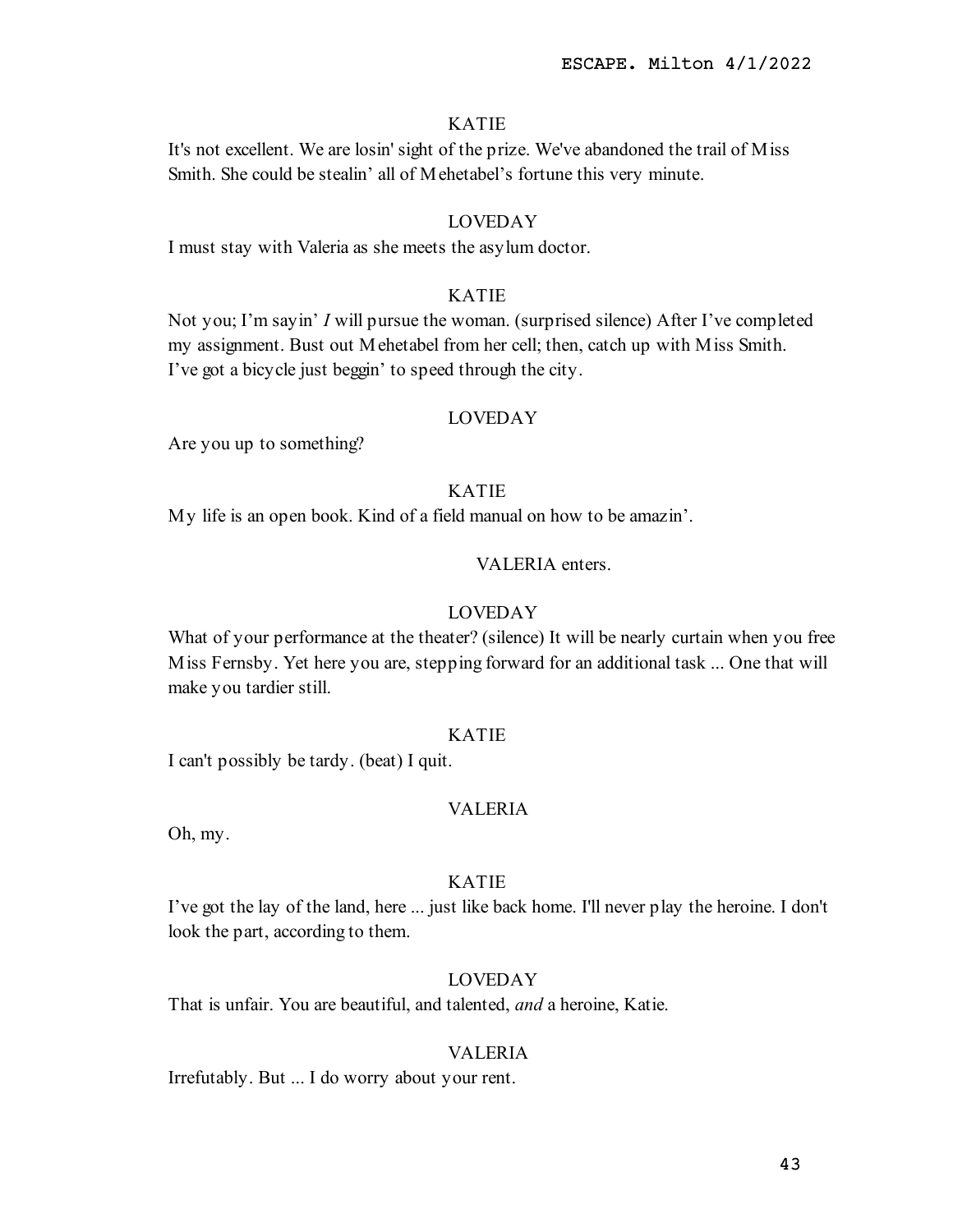Which is why I need to spy on M iss Smith! Figure out how she's stealin' the valuables. (to LOVEDAY) You said we'll get publicity by solving the case. (beat) I'll leave the asylum, walk the lady here; then I'll bicycle over to Clutterbuck's house.

## LOVEDAY

You may pursue her. But not from his home.This evening, you will likely find Miss Smith lurking in the vicinity of Clutterbuck's *club*.

## VALERIA

The man is no Socialist, surely.

## LOVEDAY

Not the Socialist Club, Valeria. Clutterbuck dines nightly at the Beefsteak Gentlemen's Club ... and a lady, who is most likely Miss Smith, has been spotted loitering outside.

## VALERIA

That club is nearby to the alley where I saw Miss Smith yesterday.

# KATIE

They're in this together? That doesn't add up. Unless ... they were lovers, they broke up, and he's settin' her up, to get rid of her. (beat) Who "spotted" the two of them?

## LOVEDAY

My ... source. My friend. (admitting) Mister Liam Desmond, the Acting Manager of the Garrick Theatre. He is also a member of the Club. Mister Desmond has agreed to harbor the victim after her rescue. Katie, you will bring Miss Fernsby directly from the asylum to Mister Desmond's.

## KATIE

Mister Desmond lives all the way over in Chelsea.

LOVEDAY, at the courtyard door, points to the window, across. KATIE takes this in.

# LOVEDAY

Yes, but you see, that flat belongs to Mister Desmond. He ... It's .... He also keeps a flat. Here in Battersea.

# VALERIA

Hmmm.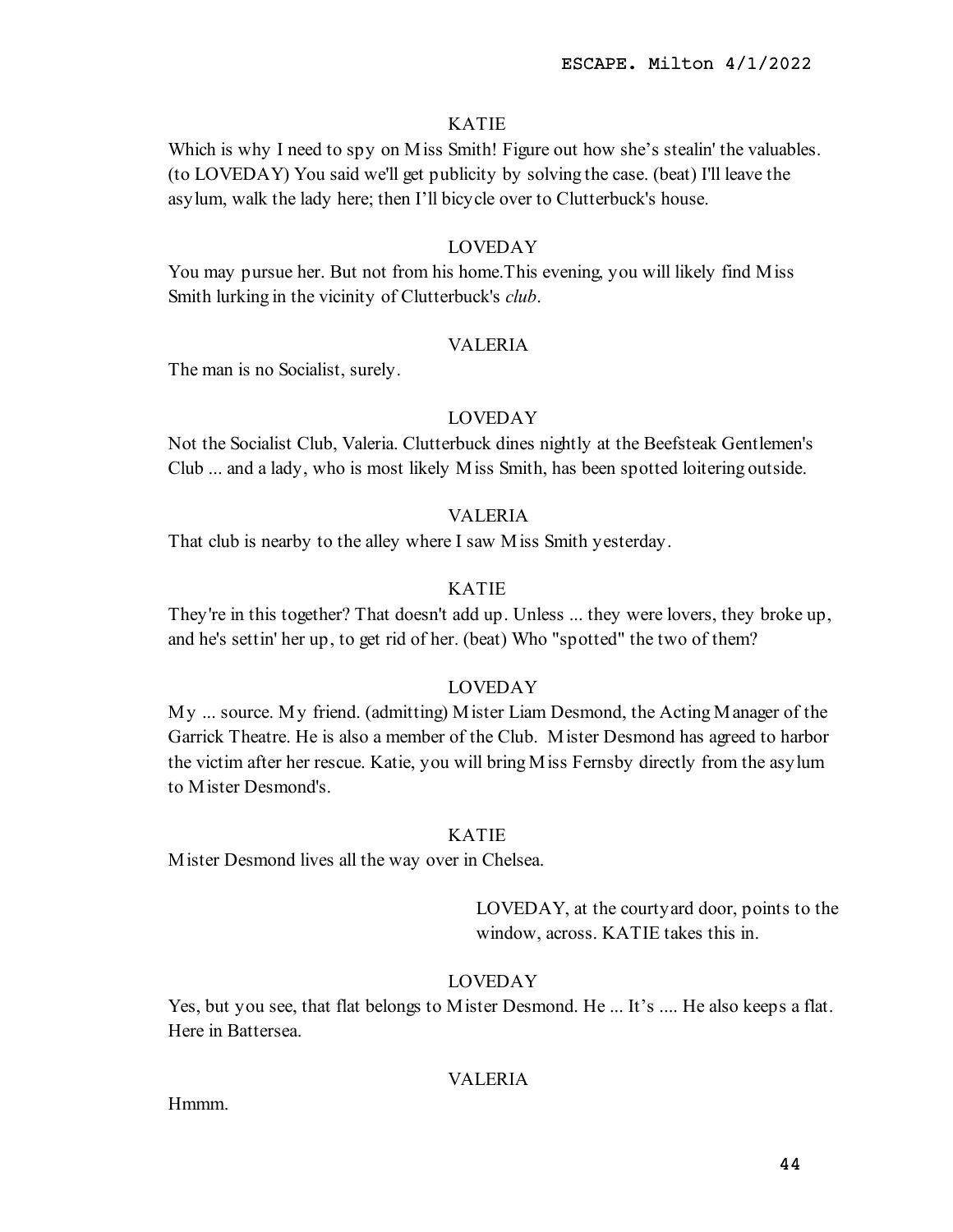You know the address of this secret flat ... how?

# LOVEDAY

I do not need opinions from the two of you about our benign friendship.

## VALERIA

Mine was a neutral "hmm," not a suspicious "hmm."

# LOVEDAY

I am Mister Desmond's acquaintance. He has inside knowledge of London's clubs, and is a brilliant informant. Liam is Irish, and therefore chatty.

## KATIE

Oh, now he's "Liam?" I s'pose havin' a brush with some "acquaintance" is a fine English tradition, like huntin' foxes, or hatin' foreigners.

# LOVEDAY

Stop it! It is his *office*. You will place candles in his second-story window, to signal us. One candle if you have failed in your mission. Two candles if you have freed the lady. Liam's physician friend will be waiting to examine Miss Fernsby. When Valeria and I see the signal, we will dispatch Von Grabstetter back to his empty asylum annex, post haste.

## KATIE

Is this is some already-existing signal? One candle meanin' "Sneak on over!"/ and

### LOVEDAY

Your insinuations are ill-founded! Were one to rub Liam and me together, as two sticks, we would not generate a single spark!

## VALERIA

A curious turn of phrase.

## LOVEDAY

(Exasperated) Liam is not my type. He is quite bearded, and hairy all over his cheeks and chin, like a wild animal!

### KATIE

How's his chest? I don't see a drawback.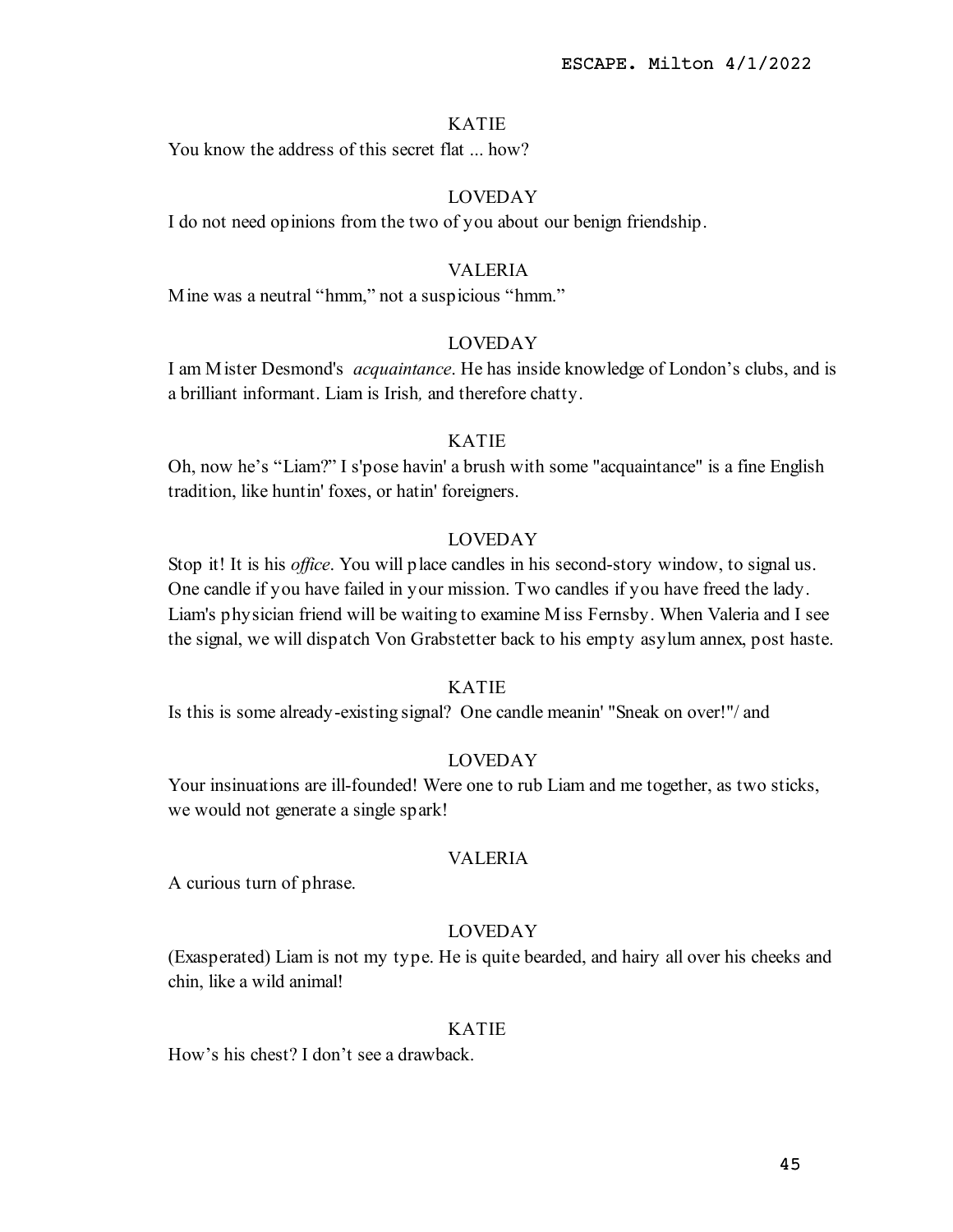## VALERIA

Well. Irishmen are known to be good-looking, with a natural ability in the sensuous amusements. (silence) The Needlework Society occasionally chats about subjects other than embroidery.

LOVEDAY, upset, turns away to the window.

## KATIE

Loveday. What I hear you sayin', is you have brought a man into our collective. Without once consultin' us.

## VALERIA

This is an appallingly solitary decision.

# KATIE

In fact, you're always makin' elaborate plans without askin' Missus Hunter and me.

# LOVEDAY

That is because *I* am the sensible one in this collective!

Shocked silence, then:

# VALERIA

# KATIE

That is unkind.

I have something to say/

# LOVEDAY

That is not what I mean! I mean, I do ... make plans. You adjust them, when necessary. You execute them brilliantly. It is a sensible division of tasks. (beat. They are silent) In any event, Liam has agreed to help us, and he is perfectly principled/

# VALERIA

You may believe so, but how can we be sure this Desmond person is as you say?

# KATIE

I'm reservin' judgement. Tell us why your "sensible" self thinks he's credible.

#### LOVEDAY

(considers) All right. As you may know, Mister Desmond is/

#### KATIE

An acting manager. Not usually a sign of virtue.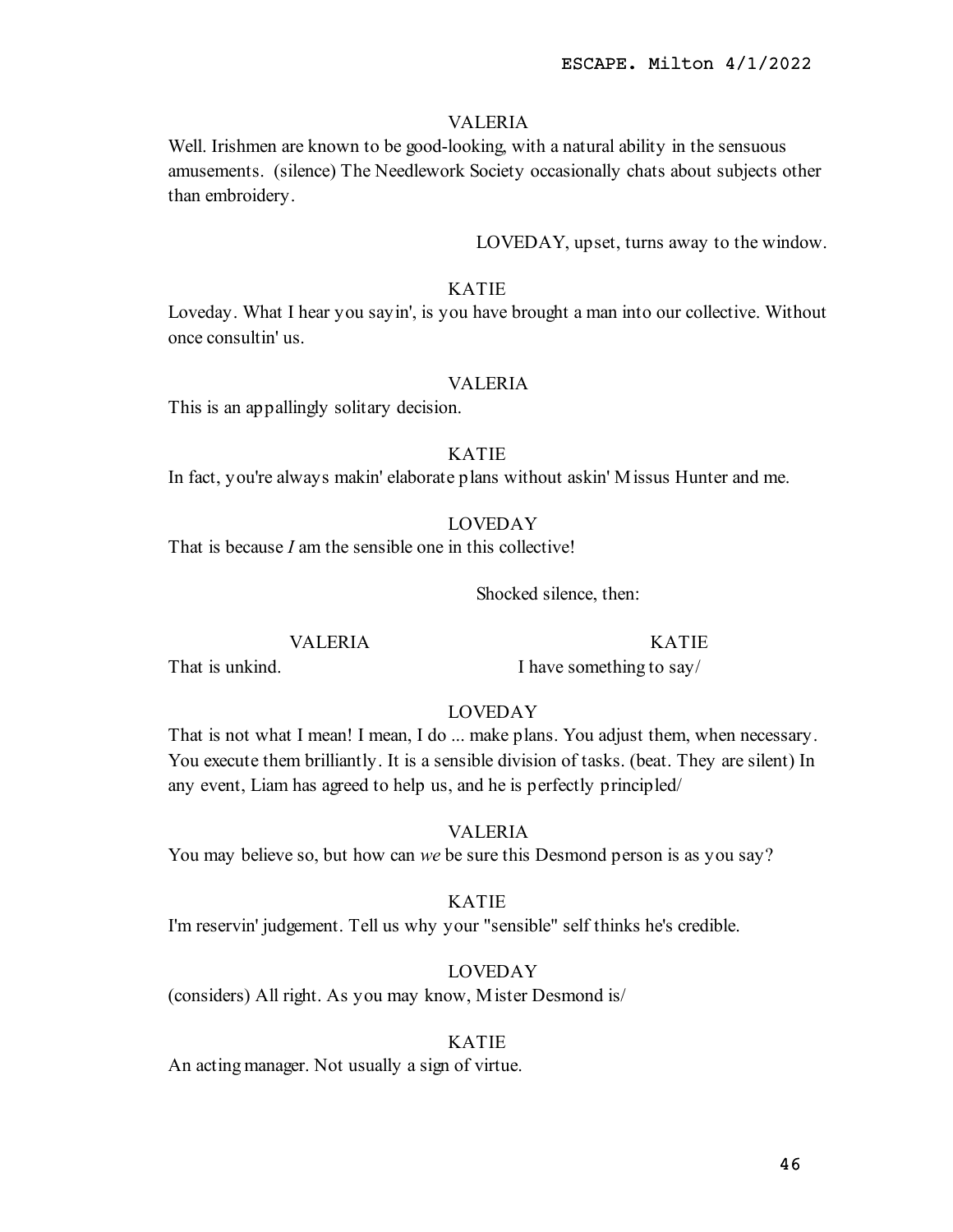He had recently requested I read aloud a new play script with him.

# KATIE

You quit acting.

# LOVEDAY

He offered me two shillings. I am financially dependent on my sister! I must say ... (to VALERIA) thinking about you, er ... swamping ... your tosser of a husband is inspiring to me. The courage of others can encourage courage in ourselves.

## VALERIA

You are always confident.

## LOVEDAY

No. I carry with me the gut-churning fear that that wherever I go, I will be turned out.

# KATIE

That's on account of the fire that charred your hands.

# LOVEDAY

So. I arrived at the flat. Liam greeted me warmly. He is a very warm person.

# KATIE

He's an actin' manager, so, he's not technically a person.

### LOVEDAY

Please don't interrupt. (beat) Liam was wholly professional. As we read, my spirit lifted up. I again played a character on the stage, which I have always profoundly loved... even after the theatre itself turned upon me. Burned me. (beat) A stage direction bade the woman remove her gloves. Without thinking, so deep in the lady's psyche I was, I peeled off my gloves.

### KATIE

(this is shocking) Exposin' your scars.

# VALERIA

Oh, my dear Loveday.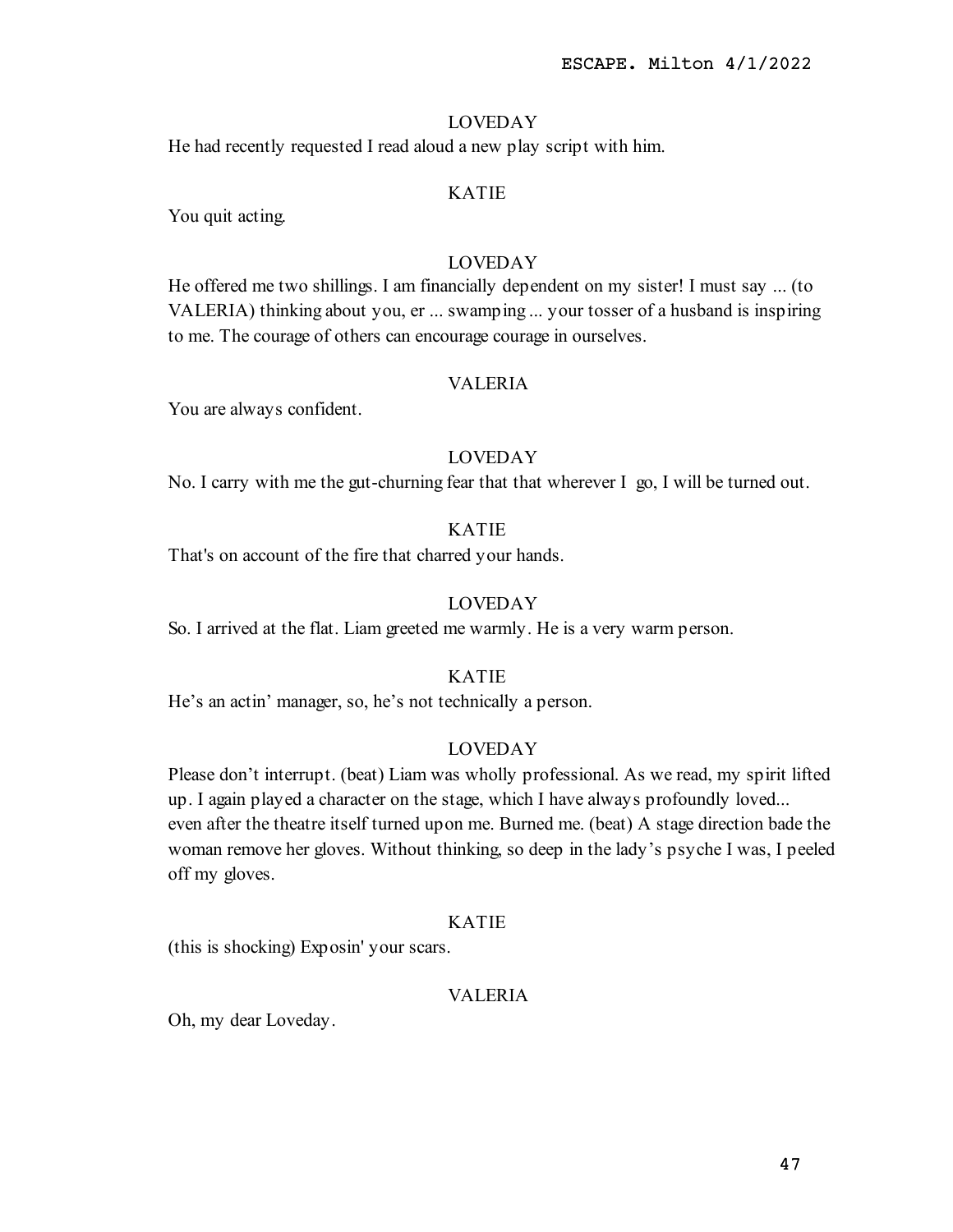I read on. It was a few moments before I realized what I had done: the damage the fire had wreaked upon my hands was quite visible. Searing shame, carried all these years, crowded the breath from my throat. Finally, I looked up. I searched Liam's face for a look of disgust, of pity. But the horror that I expected because of my physical defect? Was absent. And my heart shone, a little, with joy. At the same time, I was furious at myself.

### VALERIA

Why, for mercy's sake?

# LOVEDAY

Had I gone mad? Without my knowledge, I had submitted myself to our society's communal delusion: that a lady's worth depends upon the opinions of men.

#### KATIE

You want your worth taken as a given: that's far from mad.

## LOVEDAY

I quickly donned my gloves again. We finished reading the script, and then we ... conversed, only, for more than an hour. I told him of our collective, which he admired. He shared his knowledge of Clutterbuck, and this loiterer who resembles the ladies' maid.

### VALERIA

I understand why you trust him. Not why you fail to trust us.

# LOVEDAY

I'm so sorry I did not confer with you, but ... he provided us with clues!

## VALERIA

I will accept Desmond ... as a temporary associate. (beat) Your hands, sister: They need not distress you.

# LOVEDAY

What distresses me is society's attitude toward women whom it views as ... damaged. The marks do remind me of the terror of the fire.

#### A moment.

### KATIE

I s'pose it's fine if we accept Mister Desmond's assistance.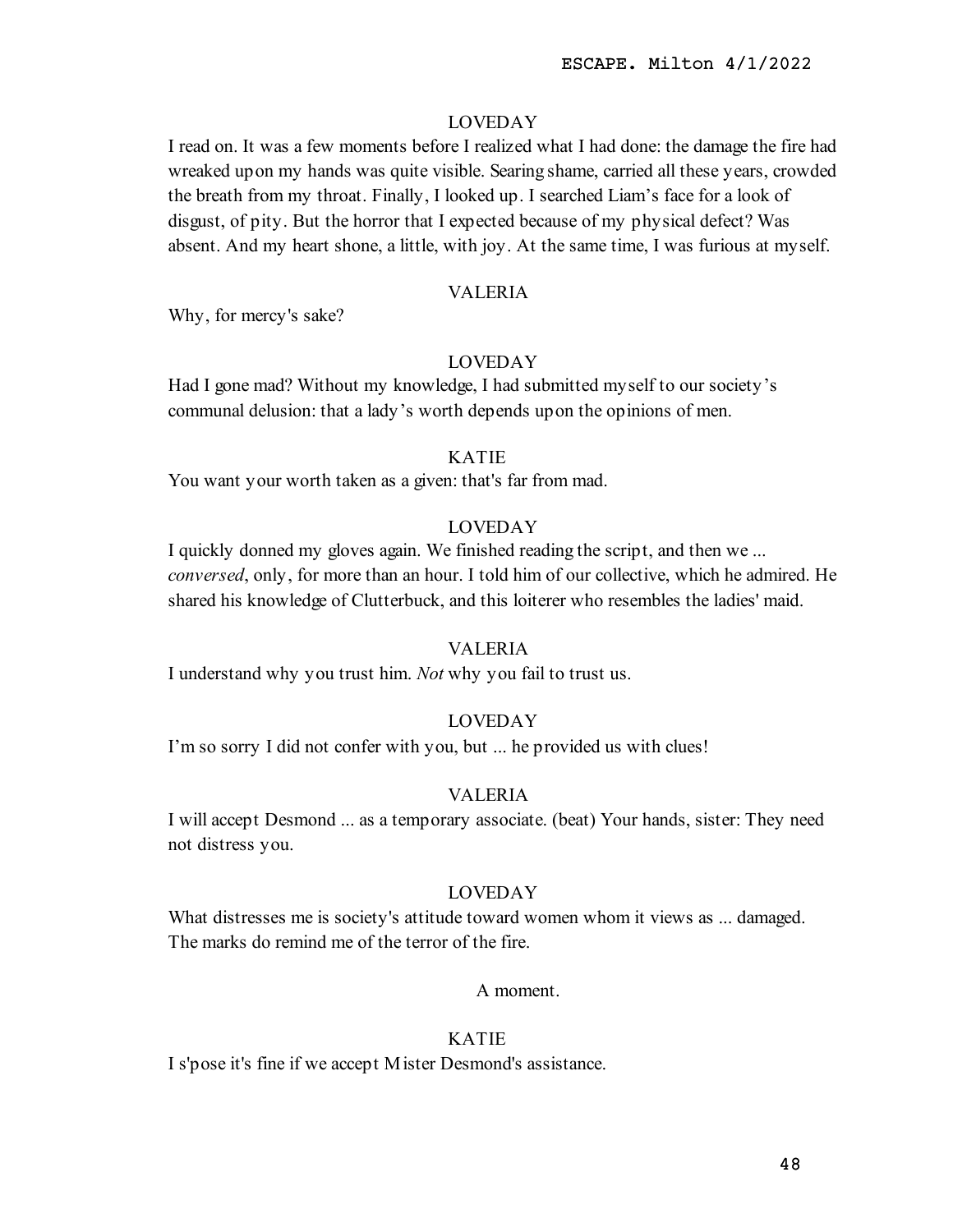Thank you. You will stop being so nettlesome?

# KATIE

(thinks) Only if you will let Missus Hunter and me start makin' plans.

### VALERIA

Katie is right. We do not require you to be our taskmaster.

# LOVEDAY

(reluctant) I admit I am more at ease when I am in control.

#### KATIE

We're detectives. We detected that.

# LOVEDAY

All right. When a plan is next required, you may devise it.

Big Ben chimes, 5 pm. During the following, KATIE fetches her muff from the side table, retrieving coins and clipping.

## LOVEDAY (CONT'D)

Note the time! It has flown, and we are due to hold a séance with a corrupt asylum doctor ... whilst you, Katie, free an explorer.

## KATIE

I nearly forgot. There's six pence left, Missus Hunter, from my buyin' the nitric acid.

### VALERIA

You must keep that for your trouble.

### KATIE

Thank you. I clipped a newspaper item, too, see? "The unusual death of Miss Bettina Pichler, asylum matron."

> KATIE gives a clipping to VALERIA. Affixes the muff to her waist. The sisters read.

### LOVEDAY

Poor Bettina. Good work, Katie.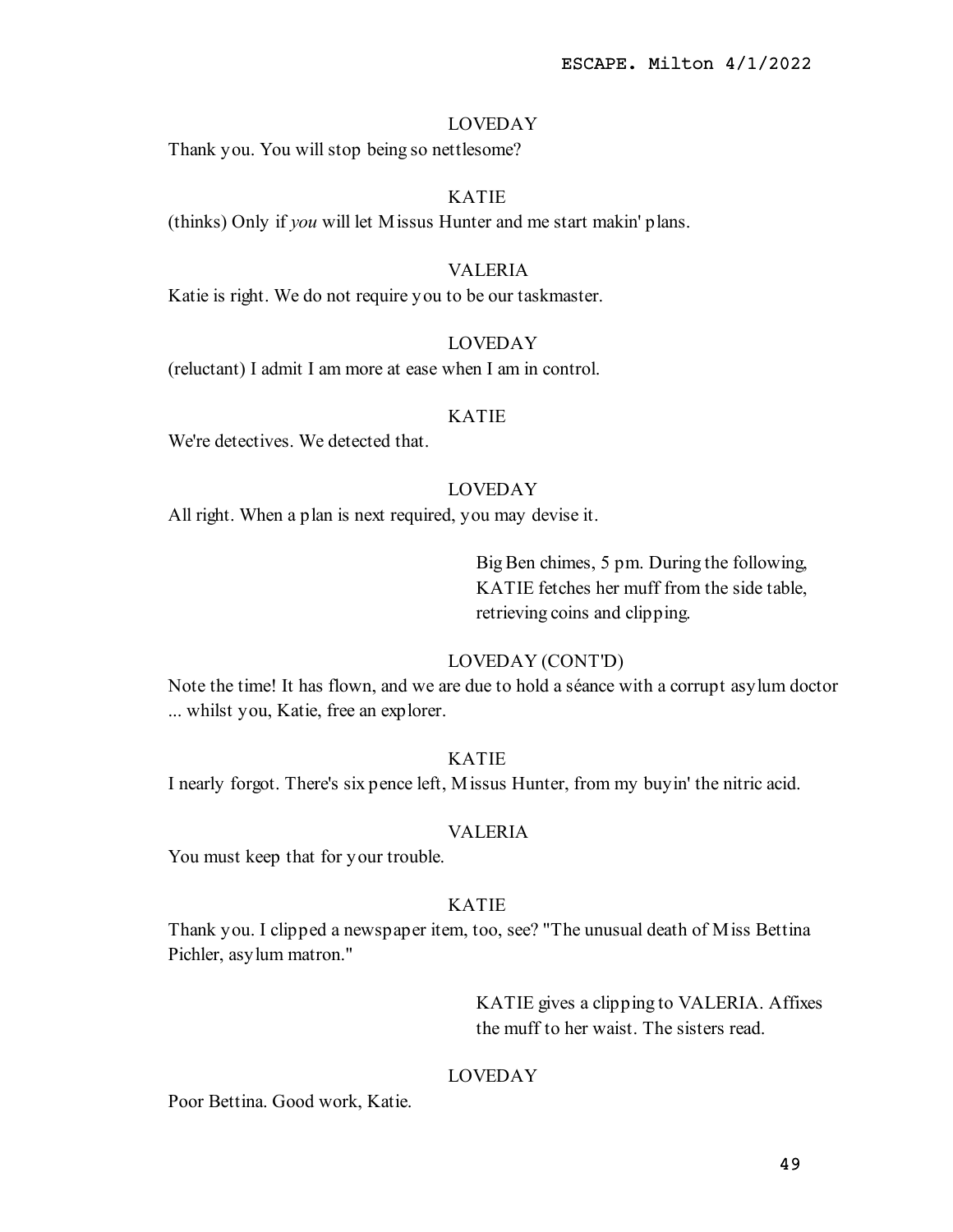(crossing to the door) Transport the lady to Mister Desmond's house. One candle if I've failed. Two candles if I've rescued the lady. Then I'm off to the Beefsteak Club, to shadow Miss Smith.

# LOVEDAY

Best hurry.

# KATIE

(before she exits) Good luck with the séance, "Madame Valeria." I'll say a prayer. And please, if you have it in your heart ... say one for me.

> KATIE exits wearing her muff. LOVEDAY and VALERIA arrange the table, placing on it a table runner, tarot cards and a candle.

# VALERIA

Loveday, I know I agreed to this bollocks scheme ...but, what if a panic overcomes me?

## LOVEDAY

We do not panic. We are English. Is there anything I may fetch for you?

#### VALERIA

I should like an immediate holiday in Spain.

# LOVEDAY

Nonsense.

#### VALERIA

How will I remember the invocation? I am uncertain I can perform. You and Katie are the actresses, not I.

### LOVEDAY

It must be you, sister. He has met us.

## VALERIA

I am not a capable person!

# LOVEDAY

Valeria. You have killed two men. That argues for your minimal competence.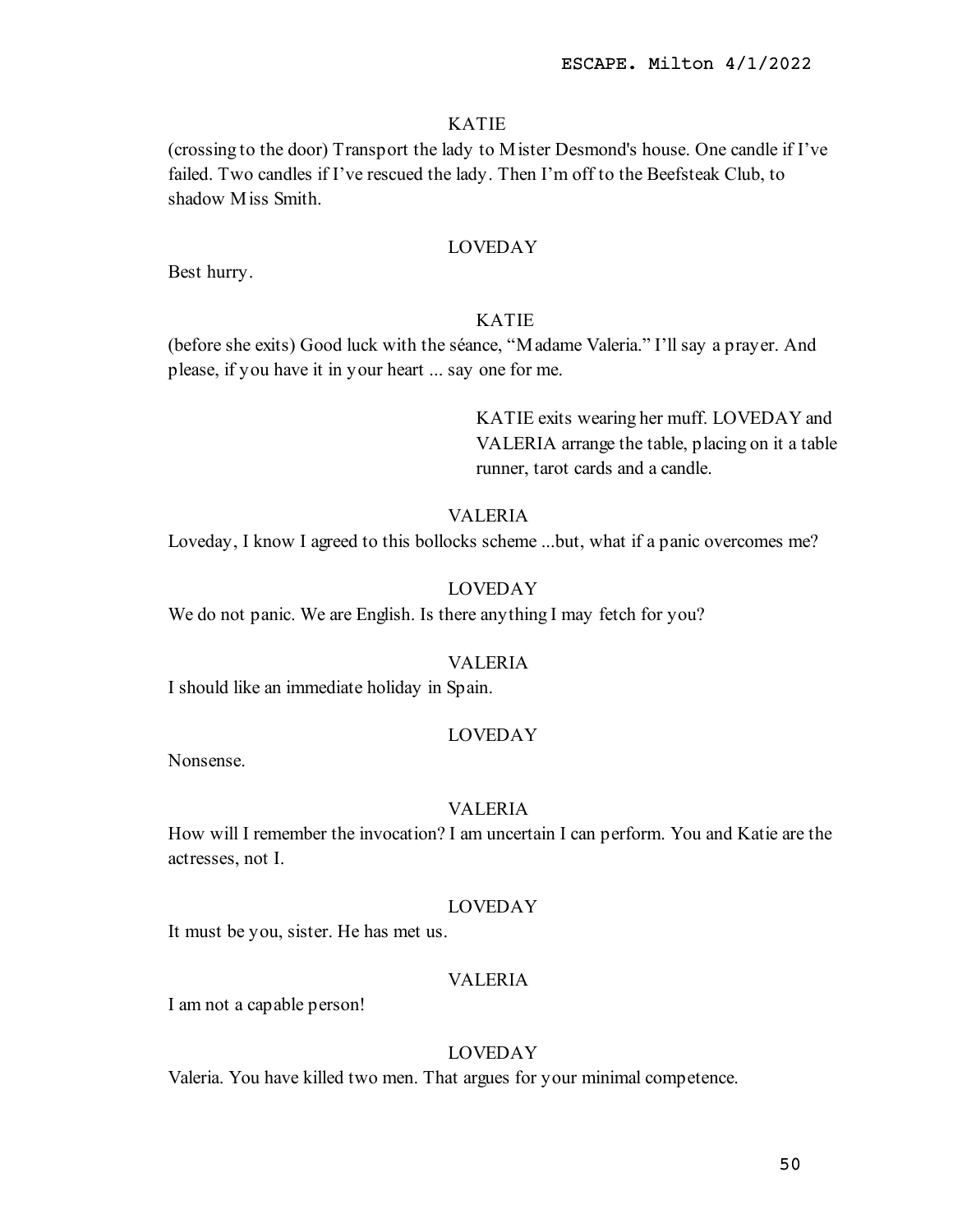# VALERIA

Séances are nothing but claptrap. I do not believe in the afterlife. Especially for the Viennese.

# LOVEDAY

You need simply pretend.

# VALERIA

(thinks) If there is an afterlife, what of my drowned husband, Nigel? Or the constable I helped to kill? I may come upon them, by accident. It would be monstrously awkward.

# LOVEDAY

There is no chance of that, sister.

# VALERIA

What if the spirit of this "Bettina Pichler" speaks only Austrian? How will I know what she is saying?

# LOVEDAY

(taken aback) Mediums do not actually speak with these spirits they supposedly elicit. You will convince the man, by using the information provided by the newspaper clipping.

# VALERIA

This ruse you have concocted will not be simple, not at all!

## LOVEDAY

Rise to it! Was it simple for Joan of Arc?

## VALERIA

They burned her at the stake/

# LOVEDAY

Was it simple for Lady Jane Grey?

# VALERIA

She was beheaded with an ax/

## LOVEDAY

Was it simple for ... (I don't know) Medusa?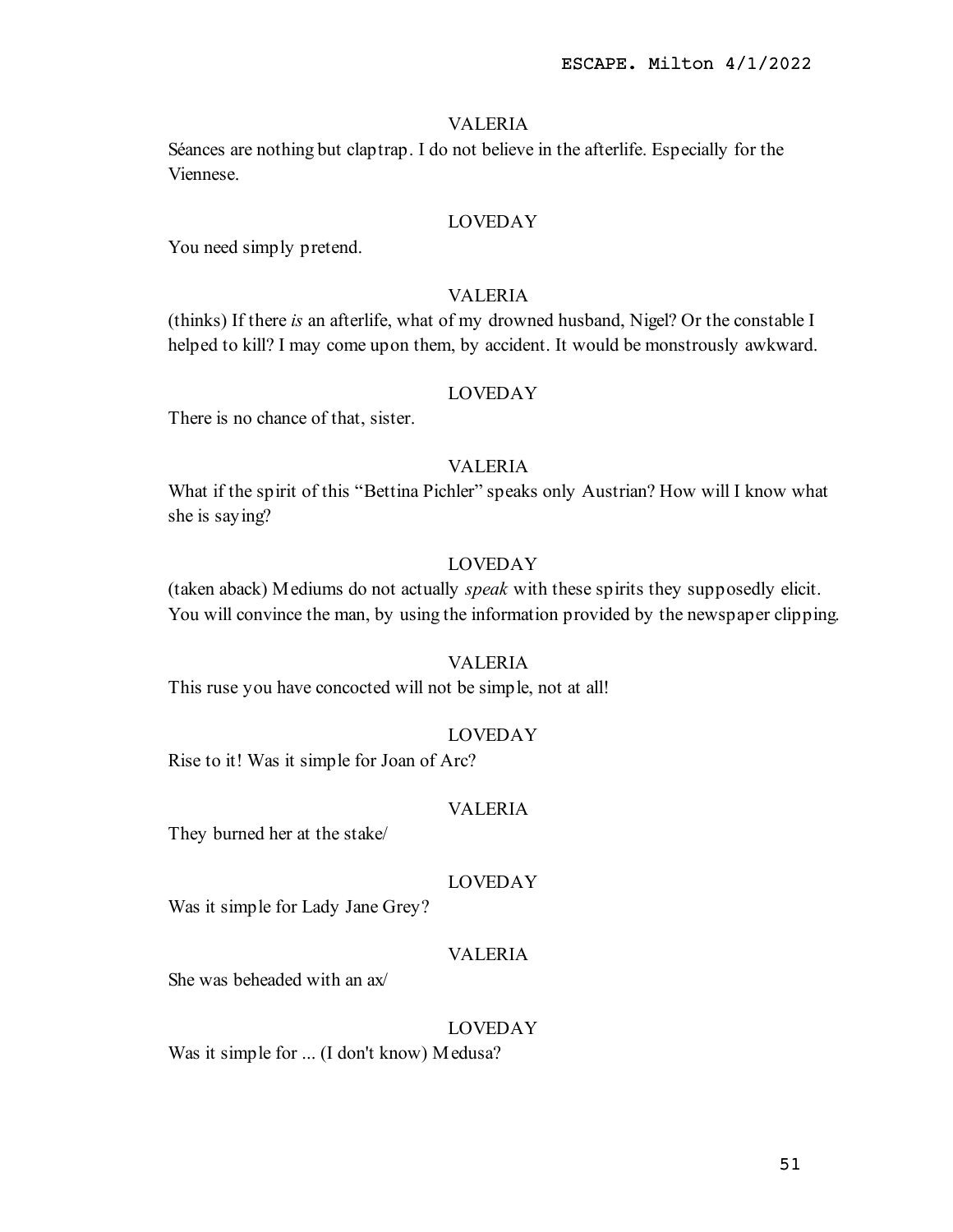# VALERIA

Murdered by Perseus, who put her head in a bag. You are maddening.

# LOVEDAY

Well, *I* didn't have them killed, Valeria.

### VALERIA

The fact does not bring me comfort.

### LOVEDAY

Then let this comfort you: the séance is one of the only settings in our society where a woman holds the power. Would you not enjoy wielding power over a mad doctor?

# VALERIA

(thinks) Yes.

# LOVEDAY

You *must* carry on. Otherwise Katie will be caught, and Miss Fernsby remain imprisoned.

# VALERIA

(Resolved) I will not let that happen. Now, may we discuss ... my hatbox?

A knock at the down left door. LOVEDAY and VALERIA argue briefly in pantomime, then VALERIA exits through the up left door.

#### LOVEDAY

One moment!

She surveys the table, lights the candle.

## LOVEDAY

Is that you, Herr Doctor Von Grabstetter?

Muffled "Ja." LOVEDAY admits VON GRABSTETTER, still in mourning garb.

#### LOVEDAY

Herr Doctor! How good of you to come!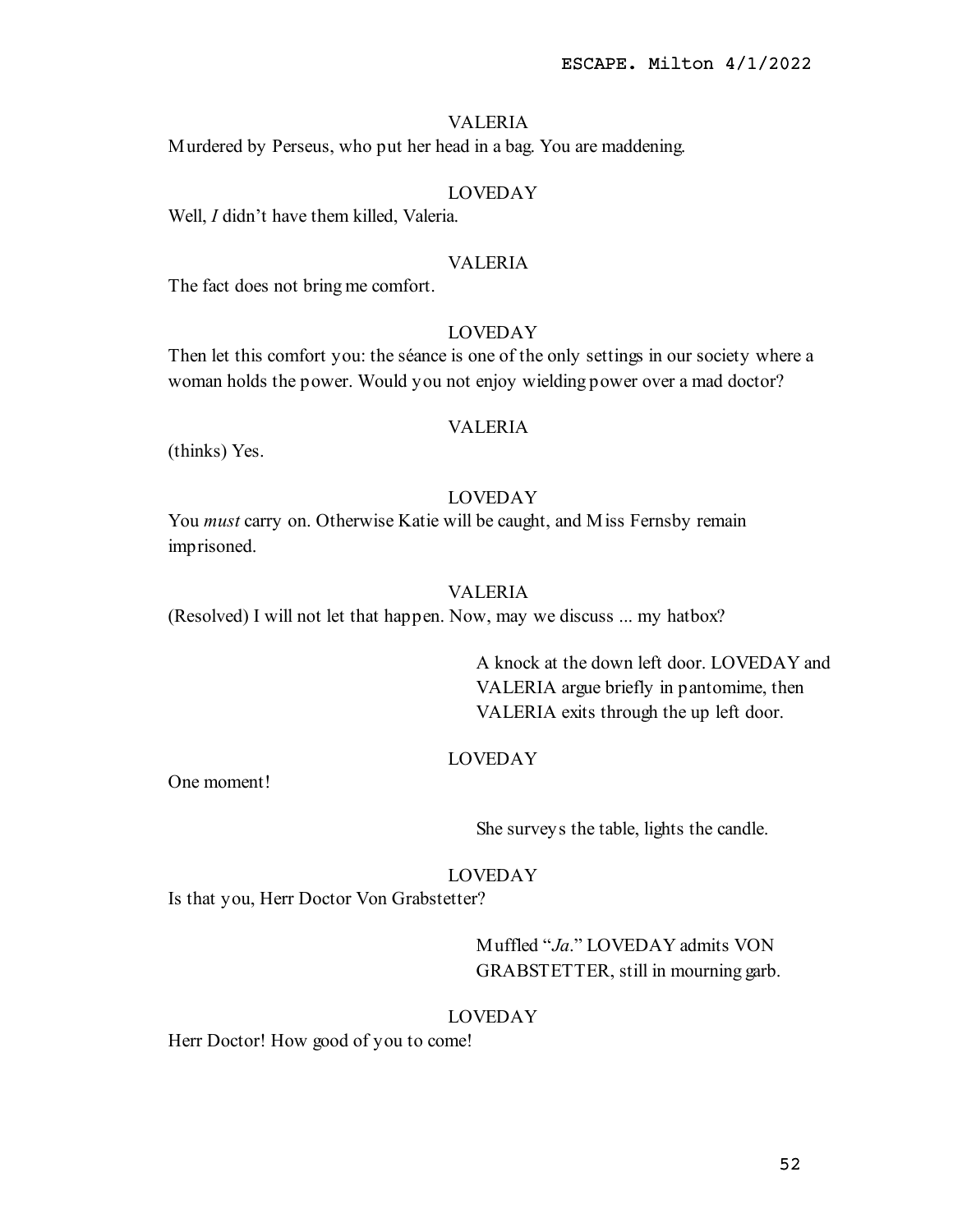#### VON GRABSTETTER

Good evening. I cannot contain ze excitement. Vere is ze medium?

# LOVEDAY She is ... presently, erm, ... levitating. Please, be seated. I'll just go get her down.

LOVEDAY crosses to the door. Opens it, and VALERIA enters. VALERIA avoids the doctor.

## VON GRABSTETTER

Madame Valeria.

LOVEDAY adjusts a chair to be further away from the Doctor. VALERIA sits.

## VALERIA

This is the bereaved? (before he can speak) Shhhh. That will be one crown.

#### LOVEDAY

Madame Valeria!

# VALERIA

(to LOVEDAY, defensive) I require funding to conduct my scientific experiments.

# VON GRABSTETTER

Is fine. (Pays her.) I am excited you vill bring my beloved back to me.

#### VALERIA

We must clasp hands. (They do) Grip my hand and do not let go, unless the spirits direct.

## VON GRABSTETTER

Is Bettina present? Can you see her? Does she still burn for me?

### VALERIA

Patience! I must intone the invocation. There is a land where we all go, Whence ne'er the frost nor cold wind blow, In glow surround these gentle ghosts,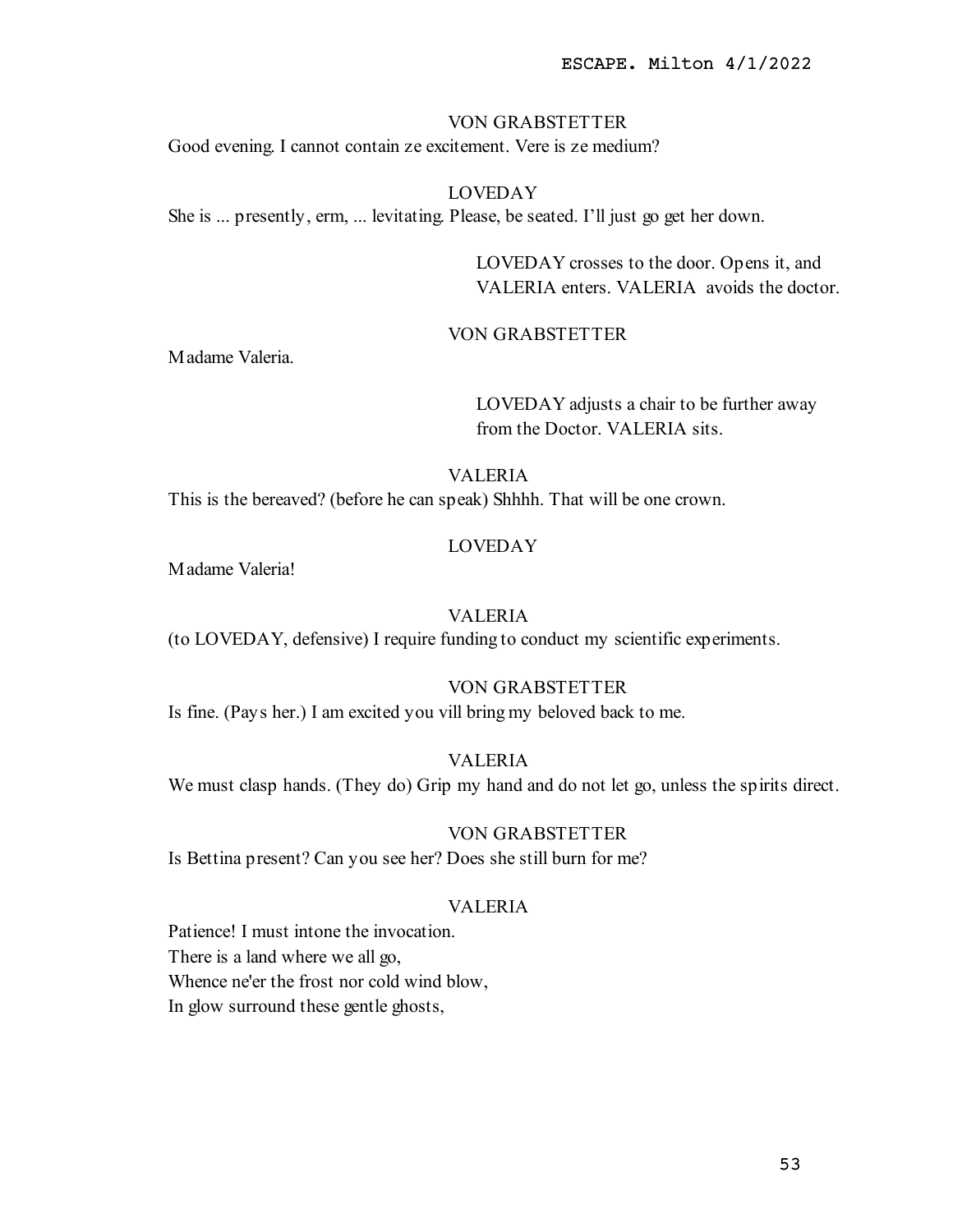# VALERIA (CONT'D)

We welcome you, as you draw close. Heaven's promise, our departed duteous, We cry out to you! Set right our uterus! ...es. (booming) Greetings, gentle spirit! Speak thee to us?

VALERIA appears to enter a trance.

### VALERIA (CONT'D)

Herr Doctor Von Grabstetter. Your nurse .... Miss Bettina Pichler, late of the Belfry Asylum, Twenty-Seven High Street, has gone toes up. You seek a sign from her, that she still cherishes you.

# VON GRABSTETTER

Zis is quite dumbfounding.

# VALERIA

Quiet! I sense Miss Pichler. She is trying to reach me. Attempting to tell me her story. She says she suffered a devastation, that had calamitous effect on you, Herr Doctor.

# VON GRABSTETTER

 $Ja. Ja!$ 

## VALERIA

She died abruptly. (peeks at VON GRABSTETTER) There. She nods her head at my assessment. A catastrophe. A disaster. A misadventure!

#### VON GRABSTETTER

Is zis verifiable? If you can speak mit my Bettina, zen ... You vill now tell me how she died. She vill instruct you.

## VALERIA

I see Miss Pichler, alone. Wandering in the outdoors.

### VON GRABSTETTER

All of zis is most correct.

## VALERIA

A spirit demands, "Break hands!"

They do. VALERIA makes magical gestures. LOVEDAY looks to the window.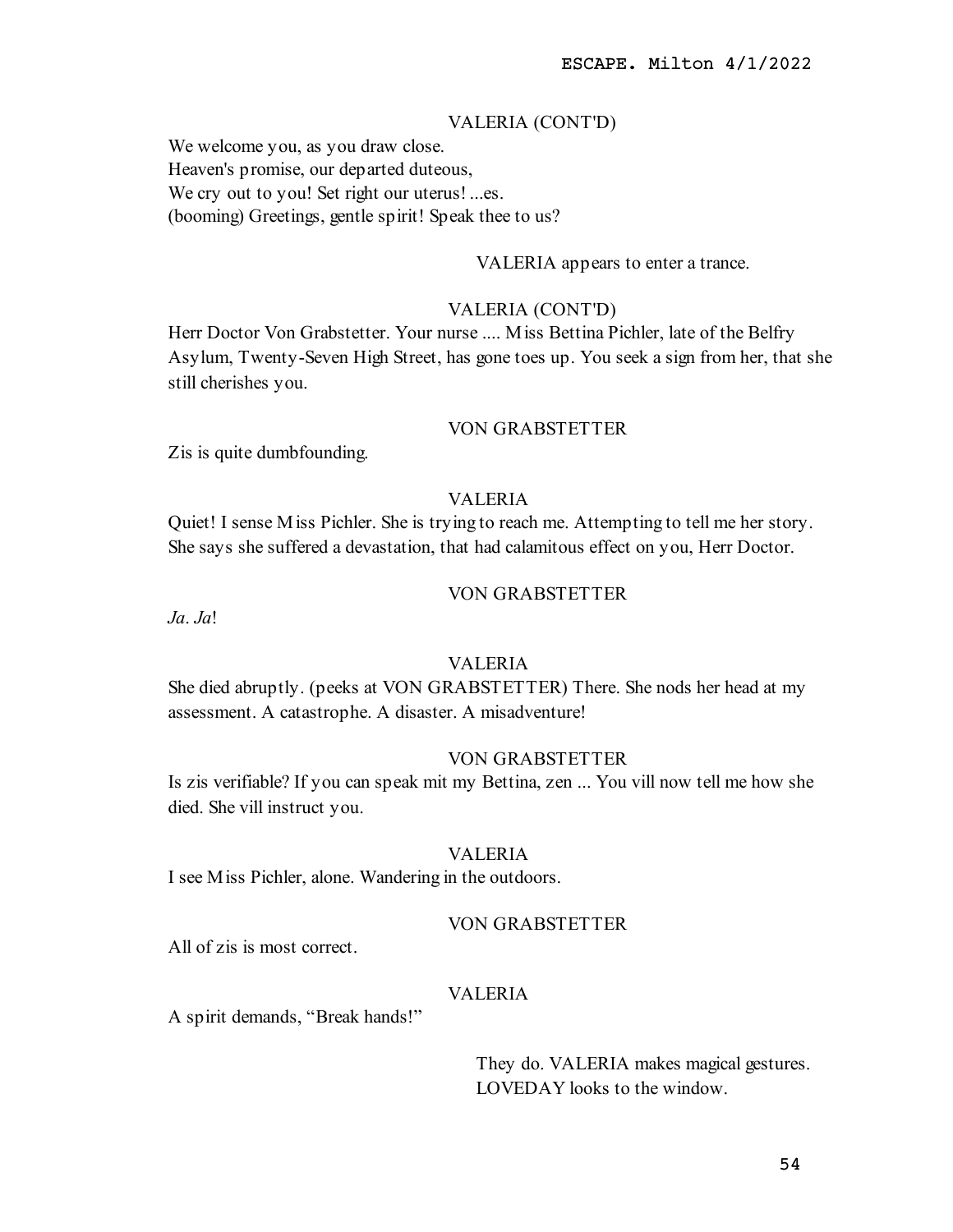## VALERIA (CONT'D)

I have a sensation of water. Miss Pichler is wet through/

# VON GRABSTETTER

Zis is factual! Vat iz ze scientific basis, please?

## VALERIA

I must perform the sprinkling of ... of the ectoplasmic fluid. (She sprinkles over the table.) This fluid eases the ghostly throat so Miss Pichler may speak freely.

VALERIA rises. Her hands are a bit wet.

## VALERIA

Your beloved is sopping, drenched, her clothes heavy. There is ... suddenly, water everywhere. Water ... (VALERIA is in her own memory) Water surrounds me! I am floating, gasping for breath.

Lights change. VALERIA is terrified.

#### VON GRABSTETTER

Vat is zis, now?

# VALERIA

I am accused of murder. I have fallen from the dunking chair! (calls out) "I am innocent!" (low) I will surely drown. Or, no. ... I am diagnosed as mad, and nurses compel upon me a water cure. I peer below the waves. A man yanks at my skirts! His face in shadow, he pulls me under the surface. I fight for my life; he is relentless. It is my husband, Nigel! I realize ... I am to be annihilated. I am undone!

> LOVEDAY rises, puts her hand on VALERIA's arm. VALERIA returns. Lights change.

### LOVEDAY

Madame Valeria, do not wander about in the unsavory areas of the afterlife, it is not safe!

# VON GRABSTETTER

(gets up) Mein Bettina did not drown. Miss Fortescue? Vat is going on here?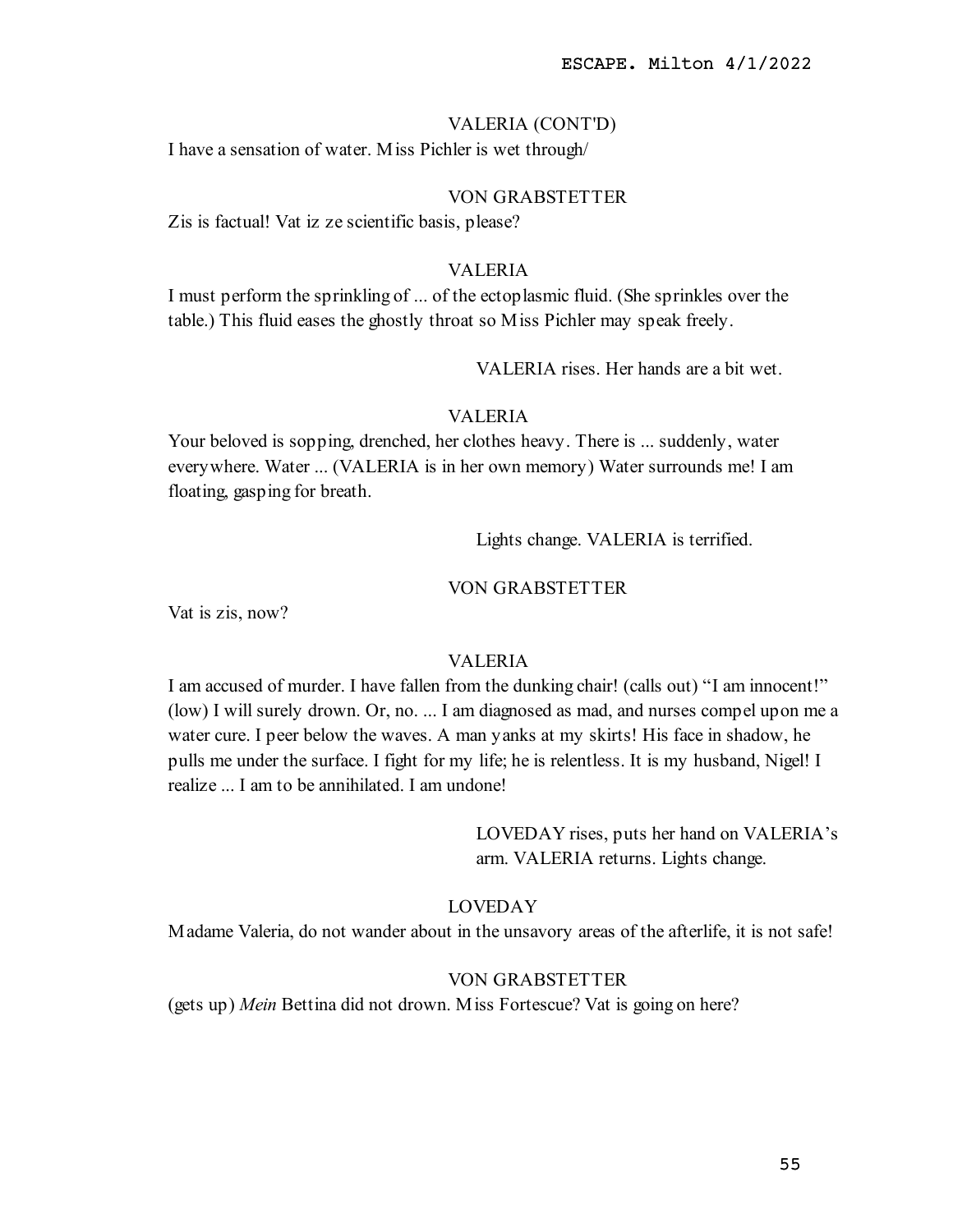The underworld is vast, and crowded with evil spirits. (to VALERIA) Madame. You are dry, and safe. Neither accused, nor mad. Your husband is drowned, many years ago. He, and the Thames, are where you left them.

### VALERIA

(calming, sitting) I do remember: Nigel is dead.

## VON GRABSTETTER

I did not come here to chit-chat mit her husband. Ladies? Vere is ze science?

He stands, then starts to leave.

# VALERIA

Wait! Bettina has returned! I see her ... there!

## VON GRABSTETTER

Zis is hinky. (to LOVEDAY) You promised ze demonstration of ze scientific device!

## LOVEDAY

Please, you must be seated ... so Madame may galvanize the cytoplasmic belt and pulley!

VALERIA is bewildered. LOVEDAY retrieves a hatbox from under the table, from which protrudes a headband affixed with magnets.

## LOVEDAY

Your Magnetic Semaphoric Communication Device, Madame Valeria!

#### VALERIA

You will assist me, as I will employ this, er, machine, to urge Miss Pichler to speak.

## VON GRABSTETTER

(hesitates, returns) Is better.

### VALERIA

Please. Join us at the table. (he hesitates. She booms.) I am in command! (beat) And now, to retrieve the doctor's true love, I will magnetize the bereaved.

> He sits. LOVEDAY applies magnets to the doctor's head.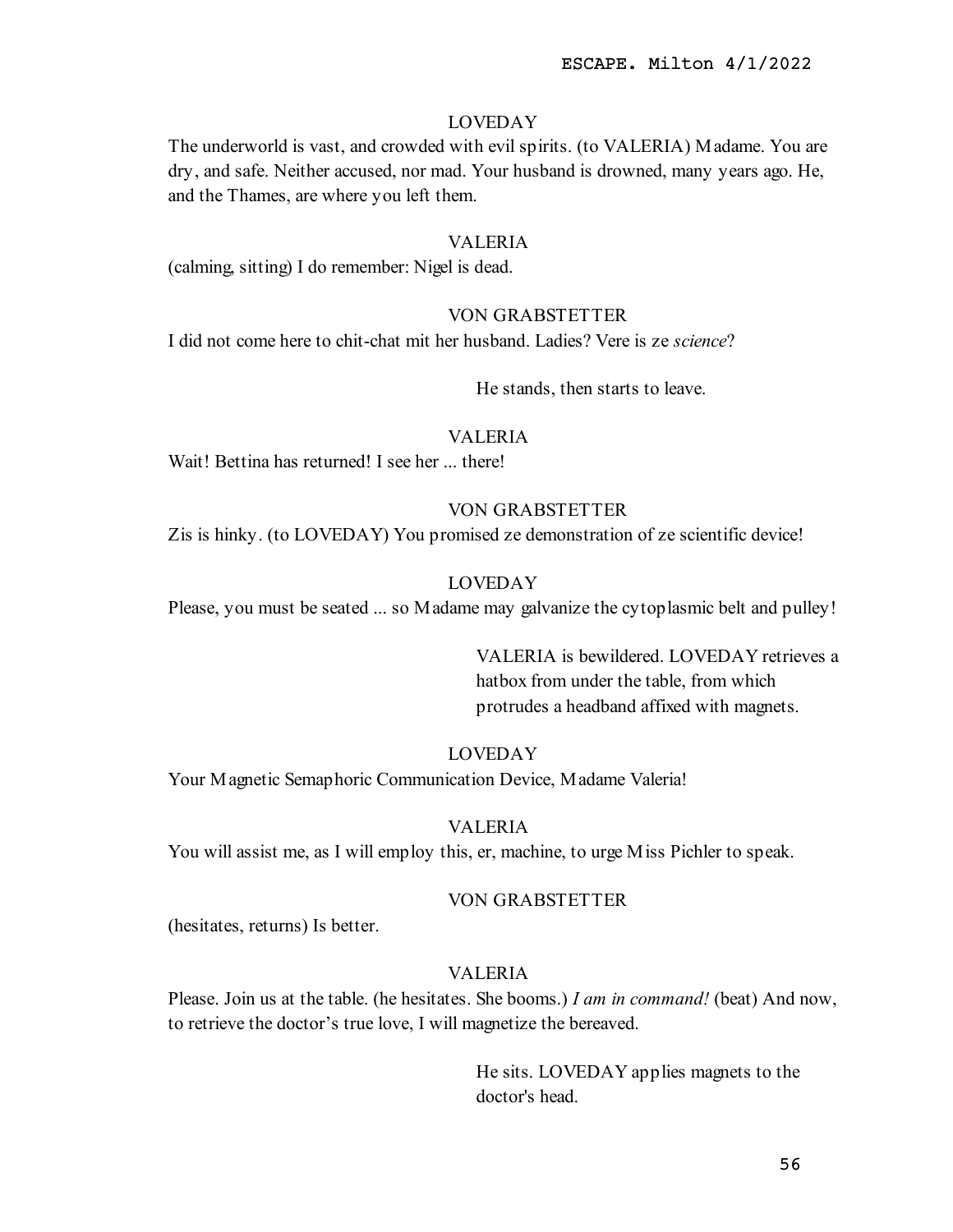### VON GRABSTETTER

Ooof. Is compressing me!

# VALERIA

Tighter! Painful sensation sweetens the lovers' reunion. There. Bettina stands in the middle of a downpour.

# VON GRABSTETTER

(suspicious) Say more.

# VALERIA

In ... in Hyde Park.

# VON GRABSTETTER

Ja! She vas in Hyde Park. (to LOVEDAY) Ze accuracy is astonishing.

## LOVEDAY

It's the magnets.

LOVEDAY looks to the window.

# VALERIA

Bettina is hurrying along a path, thinking only of you, Herr Doctor. She muses, "The Viennese are hopelessly attractive, and known to be expert at carnal congress."

#### VON GRABSTETTER

You have ze gift.

During VALERIA's speech, lights and sound effects enhance her description.

# VALERIA

Suddenly: A grievous thunderclap! (she rises) The clouds close in, and rain pours down upon Bettina! Soaked, shivering, she takes shelter from the storm. She huddles ... under a sturdy tree. Oh, Miss Pichler. Bad idea! What's that, you say? A bolt of lightning is attracted ... by the metal stays in your corset! And BOOM! You are struck down, unable to cry out, perishing instantly! With the thoughts of your precious asylum doctor still, feverishly, floating like, uh, lily pads on the ... dimming pond of your mind. And now there is only ... the smell of smoke.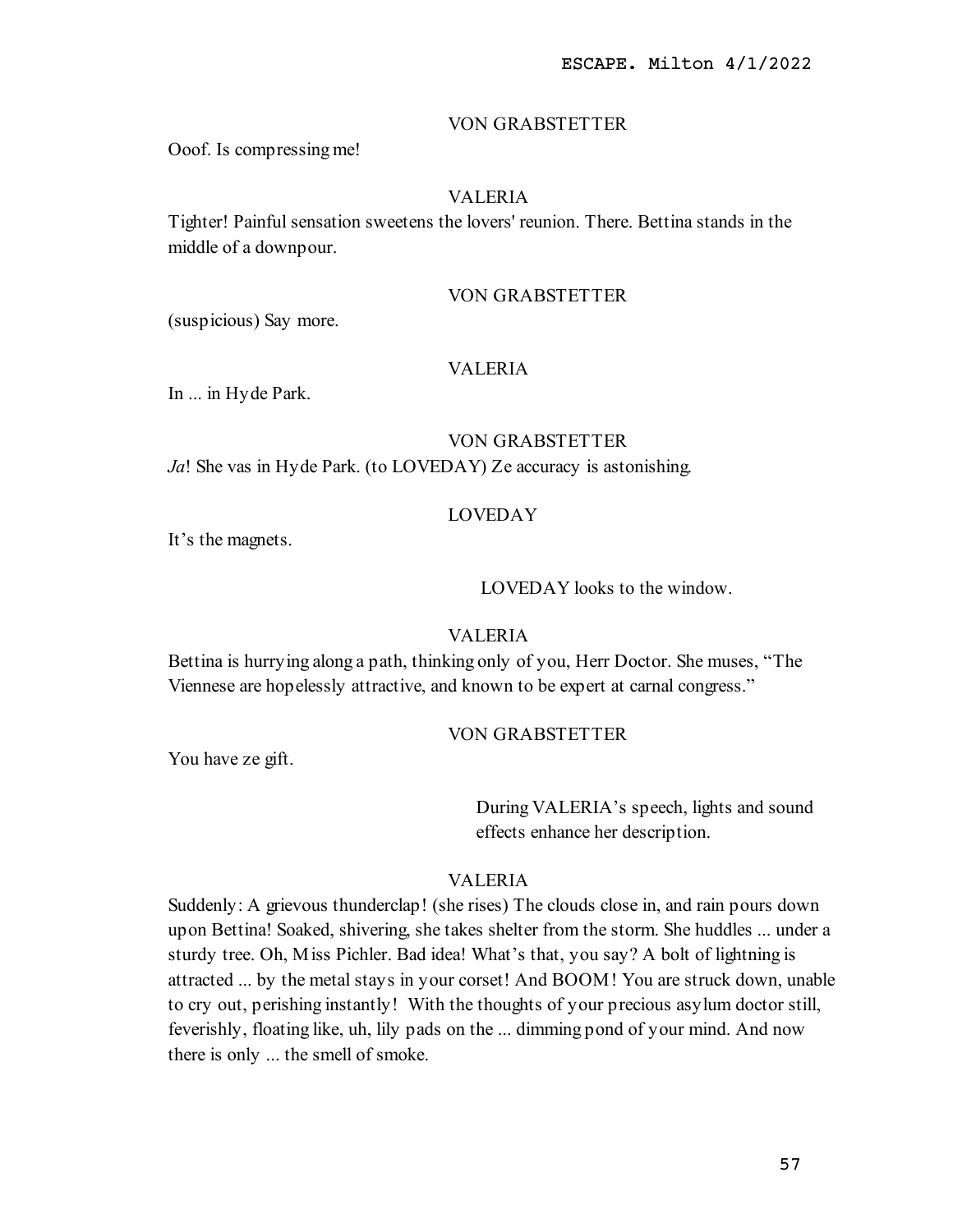What a senseless tragedy. Death by undergarment.

# VON GRABSTETTER

I liked zat corset.

VALERIA makes a card rise from the deck. Shows the card.

## VON GRABSTETTER

Vat is ze card: Ze Fool? Is zis ze sign? I do not understand.

# VALERIA

The Fool walks joyfully through the world, Herr Doctor Von Grabstetter. Bettina wants only happiness for you.

LOVEDAY crosses to the window.

# VON GRABSTETTER

Ja, ja, but vere is ze sign? A sign zat I may be sure of her unceasing love?

# VALERIA

Bettina speaks! She says, you must not be so demanding, now that she's dead.

### LOVEDAY

A moment, Madame Valeria!

# VALERIA

She points out that she has agreed to visit you, when she might have been napping.

# LOVEDAY

Now, Madame Valeria. I require your attention. I am witnessing a sign.

### VON GRABSTETTER

(jumping up) A sign?

#### VALERIA

(to VON GRABSTETTER) Please, sit down. I must examine and interpret the sign.

VALERIA rises, crosses to the courtyard door.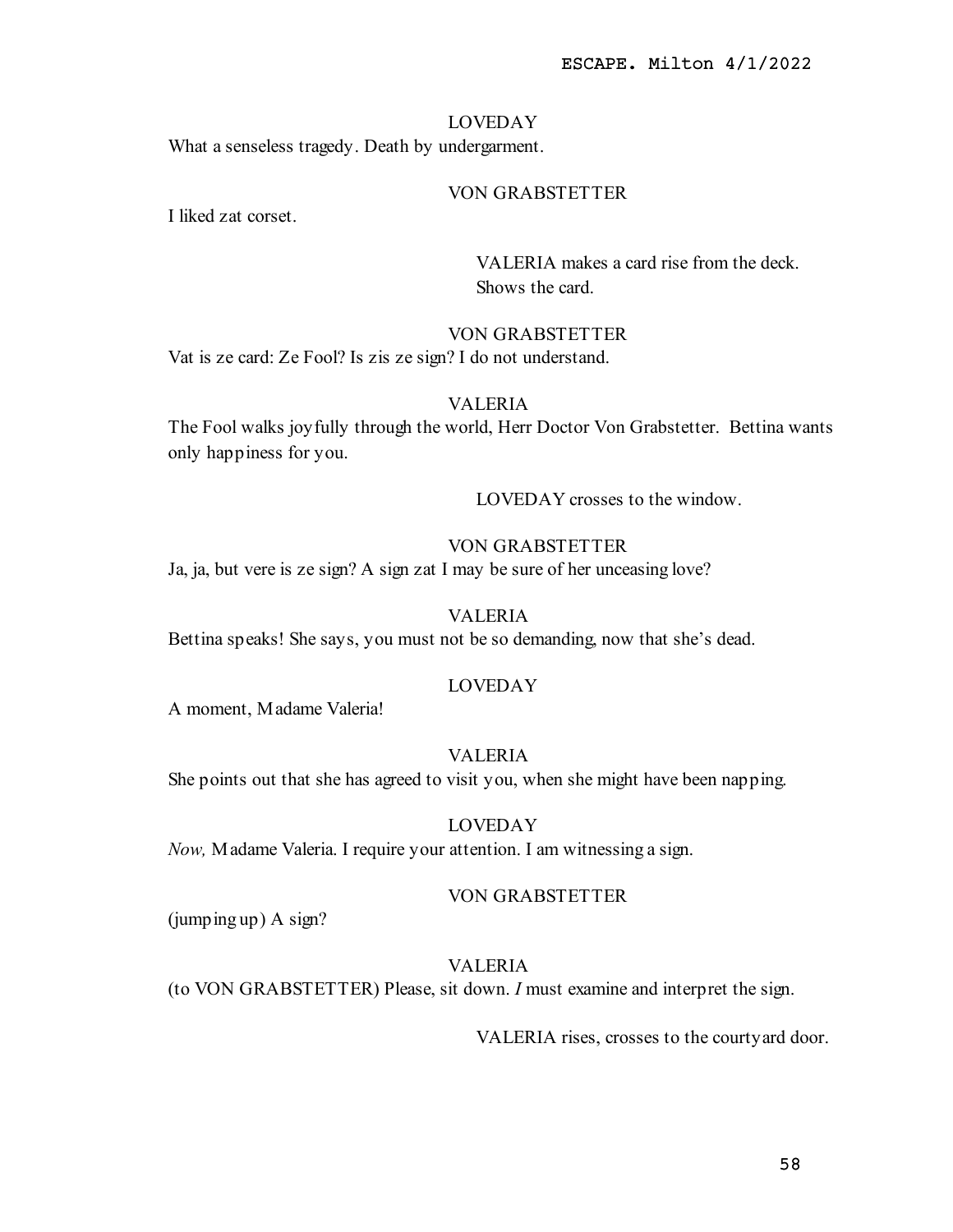It is but one light ... Bother!

# VALERIA

No, look. Two lights! Two gleams in the darkness! It betokens a triumph!

# VON GRABSTETTER

Vat is it? Is it Bettina, signaling to me?

# VON GRABSTETTER, clutching the hatbox, crosses to see.

# VON GRABSTETTER

You are looking at ... vat?

# LOVEDAY

Oh! It is three. Three lights? I have no interpretation for three!

## VALERIA

What is the significance of three?

The sisters stare at each other.

# VON GRABSTETTER

It is a sign! Allow me to interpret. Ze significance of "three" is ze three little words Bettina and I vould vhisper to each ozzer: Ich liebe dich!

# LOVEDAY

(to VALERIA) I am bewildered.

# VON GRABSTETTER

Und ze candles: each one, a "shaft" of light. A shaft! Don't you see? (They don't.) Bettina is delivering to me ... ze penis metaphor!

# BLACKOUT. END SCENE.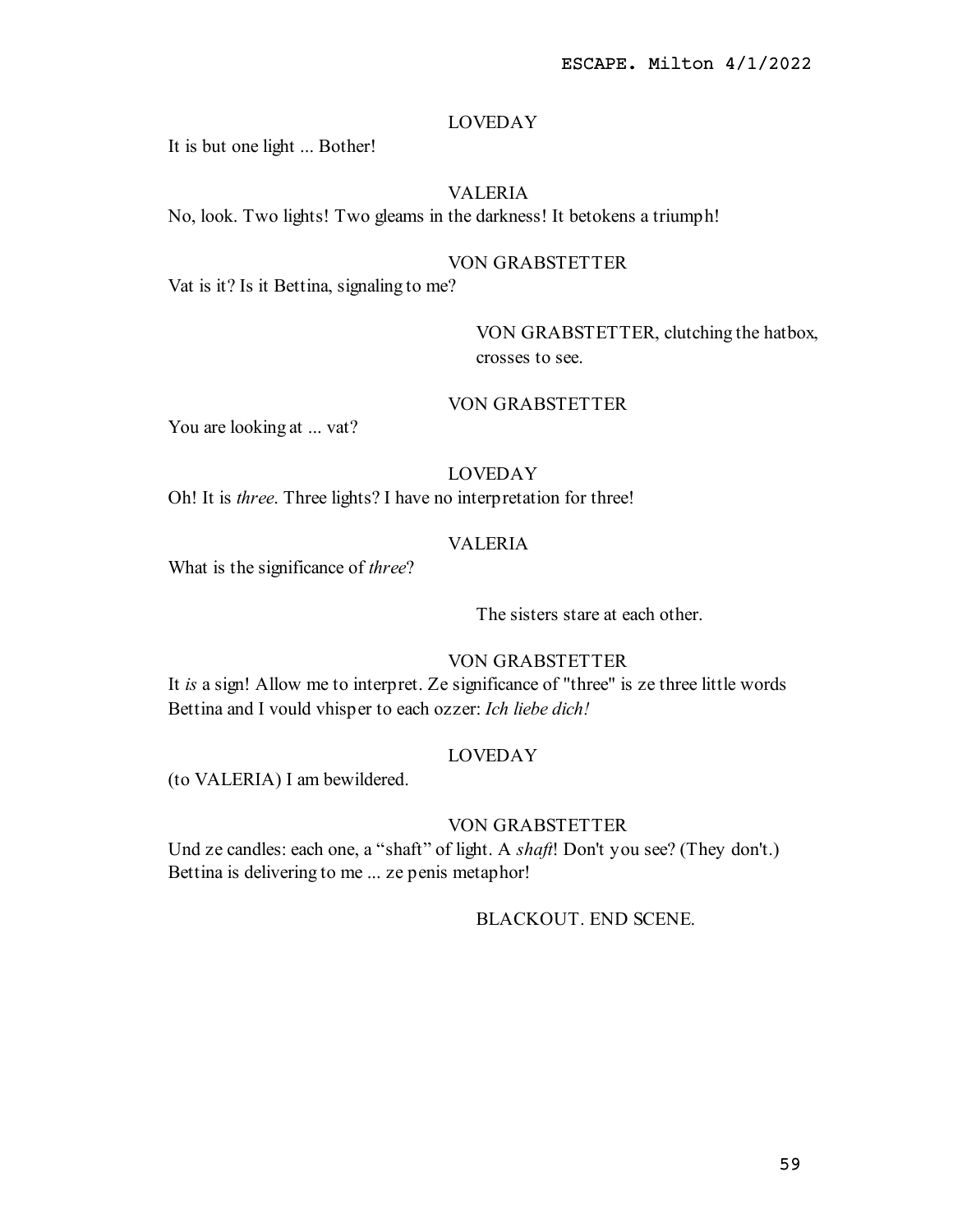## SCENE II.

Fifteen minutes later. VON GRABSTETTER is gone. VALERIA and LOVEDAY pacing. KATIE enters from the down left door. A moment. The sisters speak at once.

VALERIA

# LOVEDAY

What does three candles signify?

What do you mean by that signal? And why have you not left promptly for the Gentlemen's club as I asked you?

# KATIE

(to LOVEDAY) You said: one candle that I could not free her, two candles that I had brought her with me. I asked "Liam" to put up three candles, on account of ... Ladies, when I arrived at the asylum, our madwoman was *gone*.

## VALERIA

Gone?

# KATIE

Missing. Absent. Disappeared.

## LOVEDAY

Not in her cell?

# KATIE

Her window is 'round the back of the buildin', so ... Look. I first went to the asylum annex's front door, to knock, and see there really were no staff on the premises.

#### LOVEDAY

Sensible.

## KATIE

Thank you. When there was no answer, naturally, I... kicked in the door.

# VALERIA

How very American of you.

## KATIE

I'm disappointed I didn't need the nitric acid, bein' a science aficionado and all. But if you're ever knocking and not getting an answer, kickin' in the the door is a real time saver.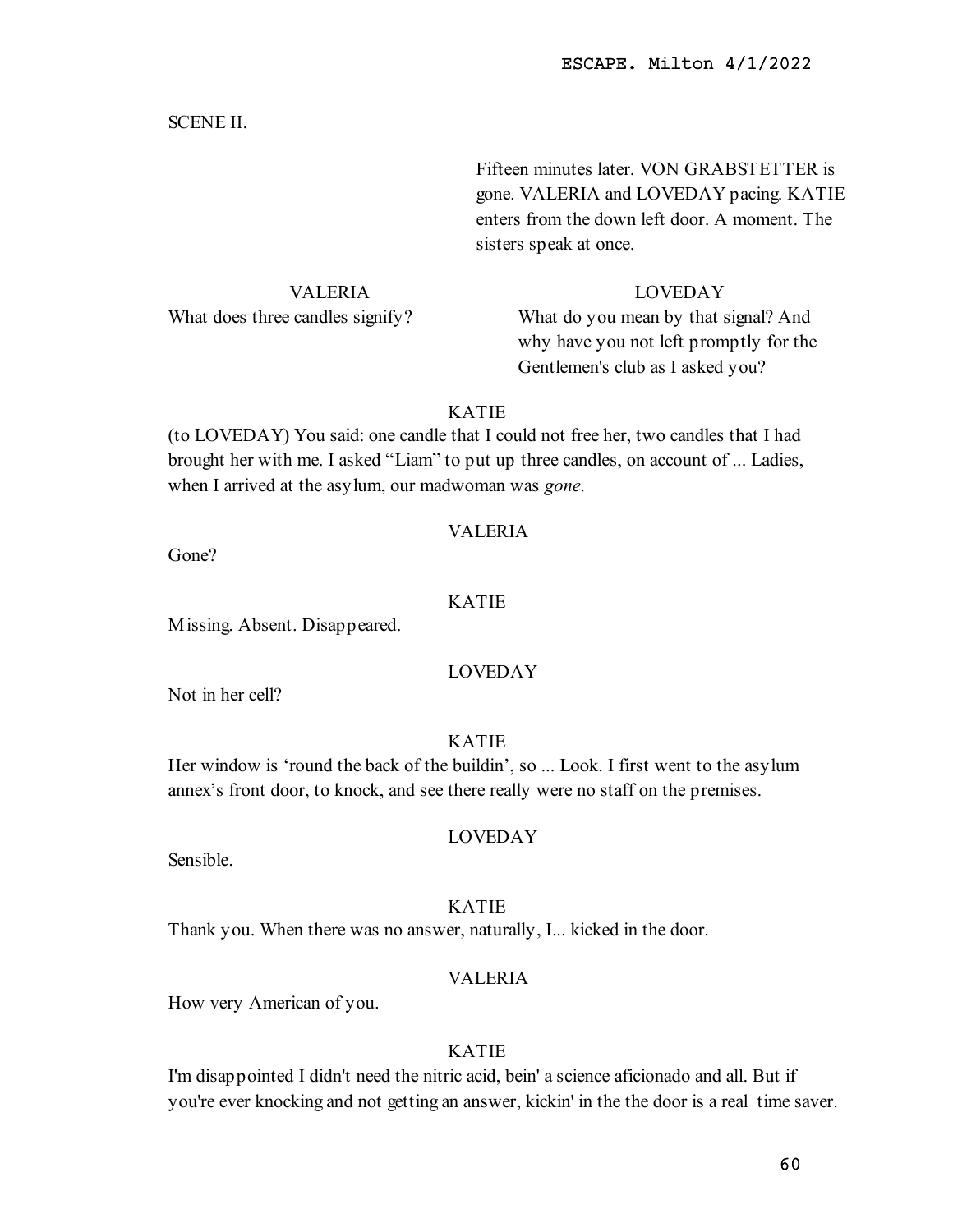So you proceeded to / her-

# KATIE

I walked through the front door right down the hall to her cell. It had her name on it. "Missus Clutterbuck" on a little placard, even though she didn't take his surname, because the husband is a /

## LOVEDAY

Misbegotten gibface/

# KATIE

Accurate. And when I arrived at her cell door ...

# VALERIA

It was ajar?

# KATIE

She is not the risen Christ, Missus Hunter. The door was shut tight and still locked, with a four-inch sliding iron bolt. I slid it back, and went inside the room ... a tiny space of just a few feet square. It was empty! Bars screwed in, intact on the windows. Nothing at all in the room but what the doctor described: straw bedding, a tiny sink, a large model ... magnetic polarity uterus-transportation device.

## VALERIA

A what?

## KATIE

A contraption he invented ... to discover where a lady's uterus may have wandered off to.

### VALERIA

Honestly. Men cannot seem to find *any* of the pertinent parts of a woman's body.

## KATIE

The apparatus in her room was dismantled, entirely, maybe for cleanin'.

## LOVEDAY

Were the floorboards in place?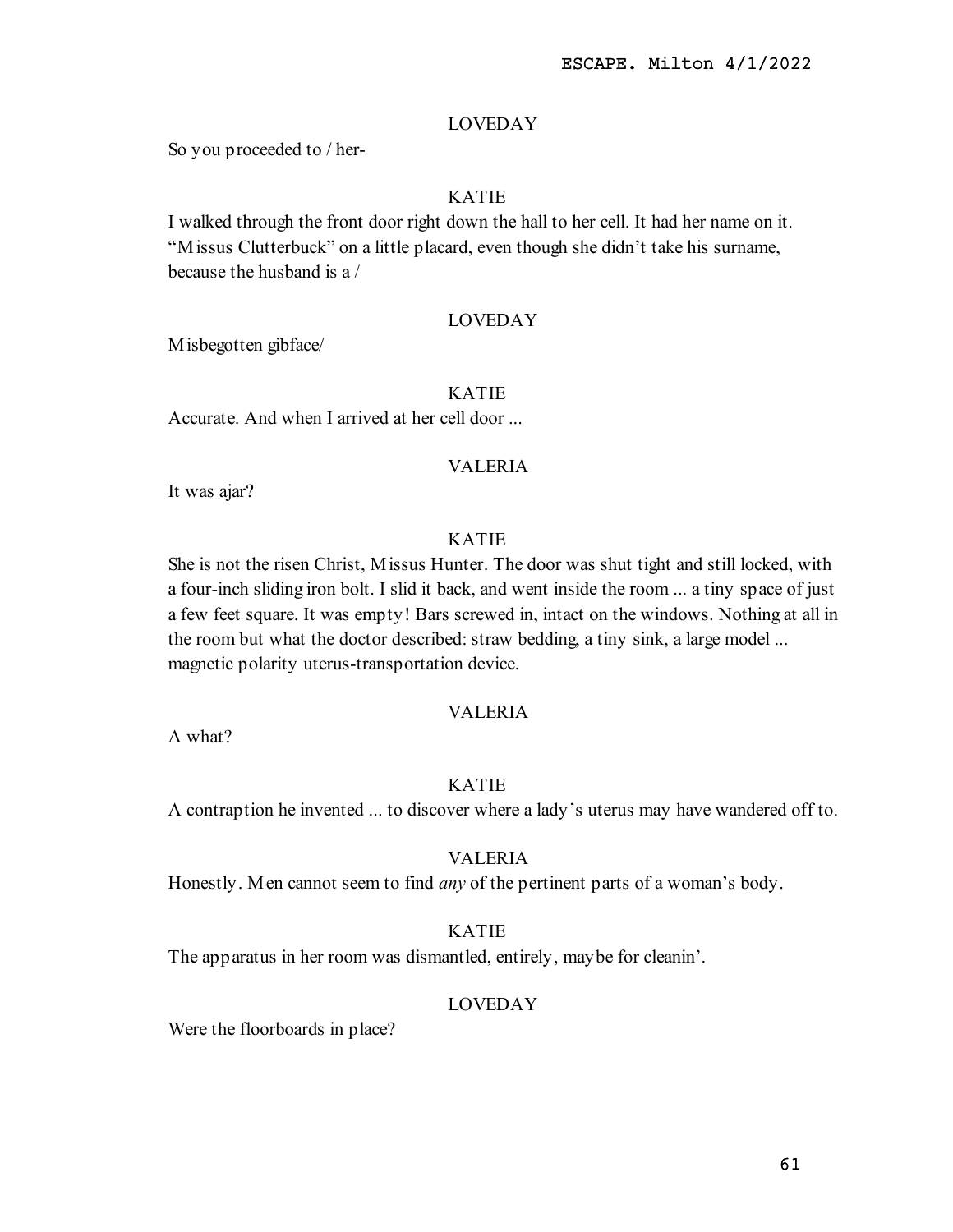Everything was normal, with no hidin' places or tunnels to the outside world. Except ... there was no lady.

## VALERIA

Mehetabel escaped a completely sealed room in a locked-up, fortified asylum annex?

## LOVEDAY

Perhaps she was set free by some ... other detective?

## VALERIA

Perhaps the doctor had her moved.

# KATIE

Maybe she melted herself into a puddle and seeped under the door. I don't know!

# VALERIA

Could her husband have kidnapped Mehetabel? Perhaps, murdered her? I would not put any desperate action past that brute.

# KATIE

There was not a single clue to be had in her room. Locked as it was from the outside ... I'm baffled.

#### LOVEDAY

(turning away, thinking) This sudden disappearance is alarming. I must devise a plan!

LOVEDAY turns back. They glare at her.

## LOVEDAY

(embarrassed) Oh! Quite right. Your turn.

# KATIE

I figure Miss Smith, her ladies' maid, knows somethin' about Mehetabel's disappearance.

#### LOVEDAY

So you will follow her. That was the substance of  $my$  plan.

#### KATIE

No ... We've got to capture Miss Smith, and interrogate her.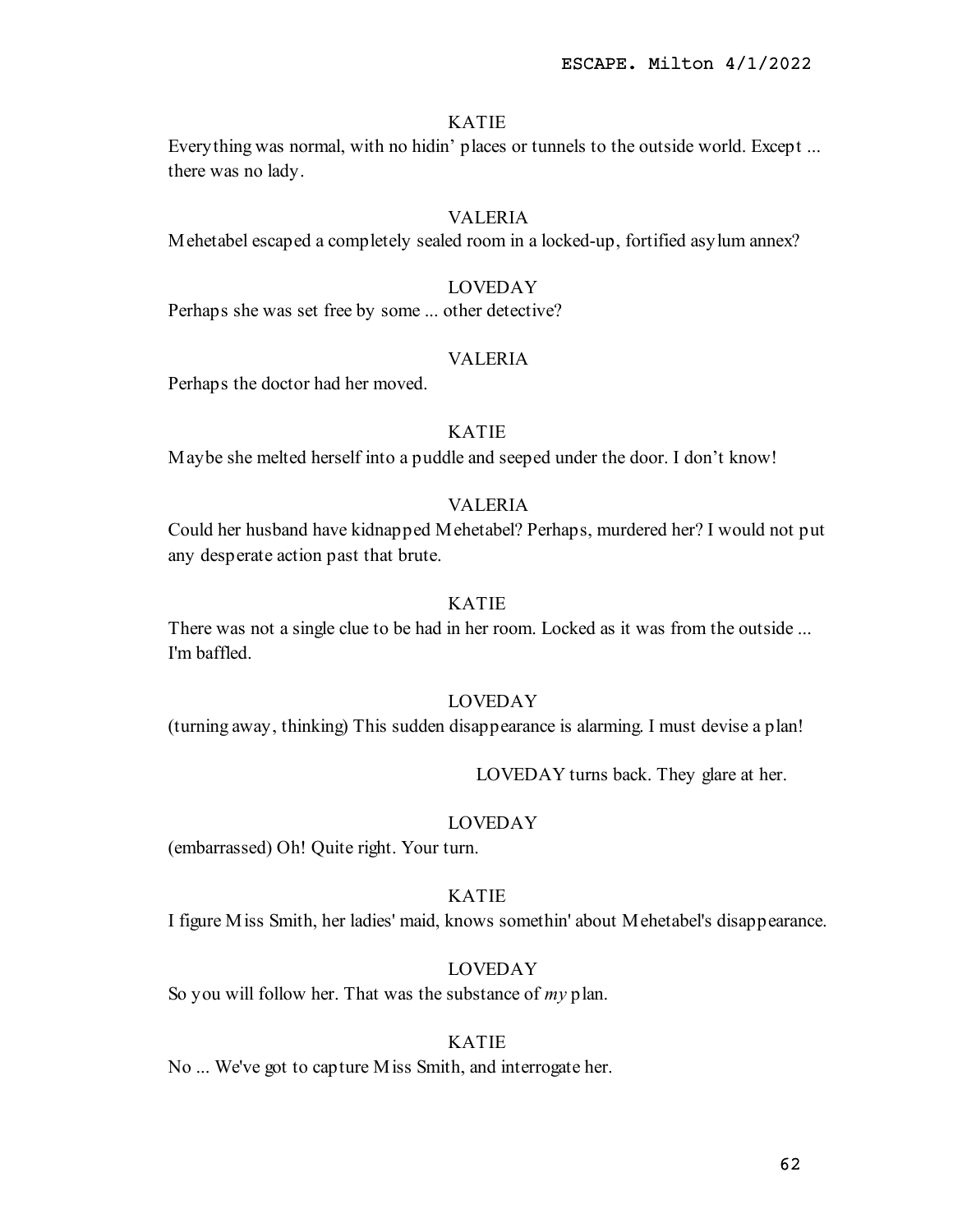# VALERIA

You two will venture to the Beefsteak Club, get hold of her, and convince the woman to come here. Where I will be waiting, in safety.

> Music. KATIE gets her umbrella. LOVEDAY gets hers, but KATIE disarms her.

# KATIE

Uh. You ... lack skills. Take my fur muff. There's all kinds of useful stuff inside.

LOVEDAY takes the muff.

## VALERIA

The night moves swiftly forward. You must lay hands on this enigmatic thief, if we are to have a chance to find Mehetabel.

## LOVEDAY

(to KATIE) Shall we ride your bicycle?

## KATIE

(to LOVEDAY) You, Miss Smith, and me? Will capsize my bicycle. Wait; Liam has a sweet little horse carriage. Think you can prevail on him to take us there and back?

## LOVEDAY

He is agreeable, above all other traits. Off we go!

KATIE raises her umbrella.

# LOVEDAY/KATIE

To the Beefsteak Club! To capture Miss Smith!

They exit. VALERIA stands, remembers. For a self-satisfied moment, she makes her hocuspocus gestures. BLACKOUT. End Scene II.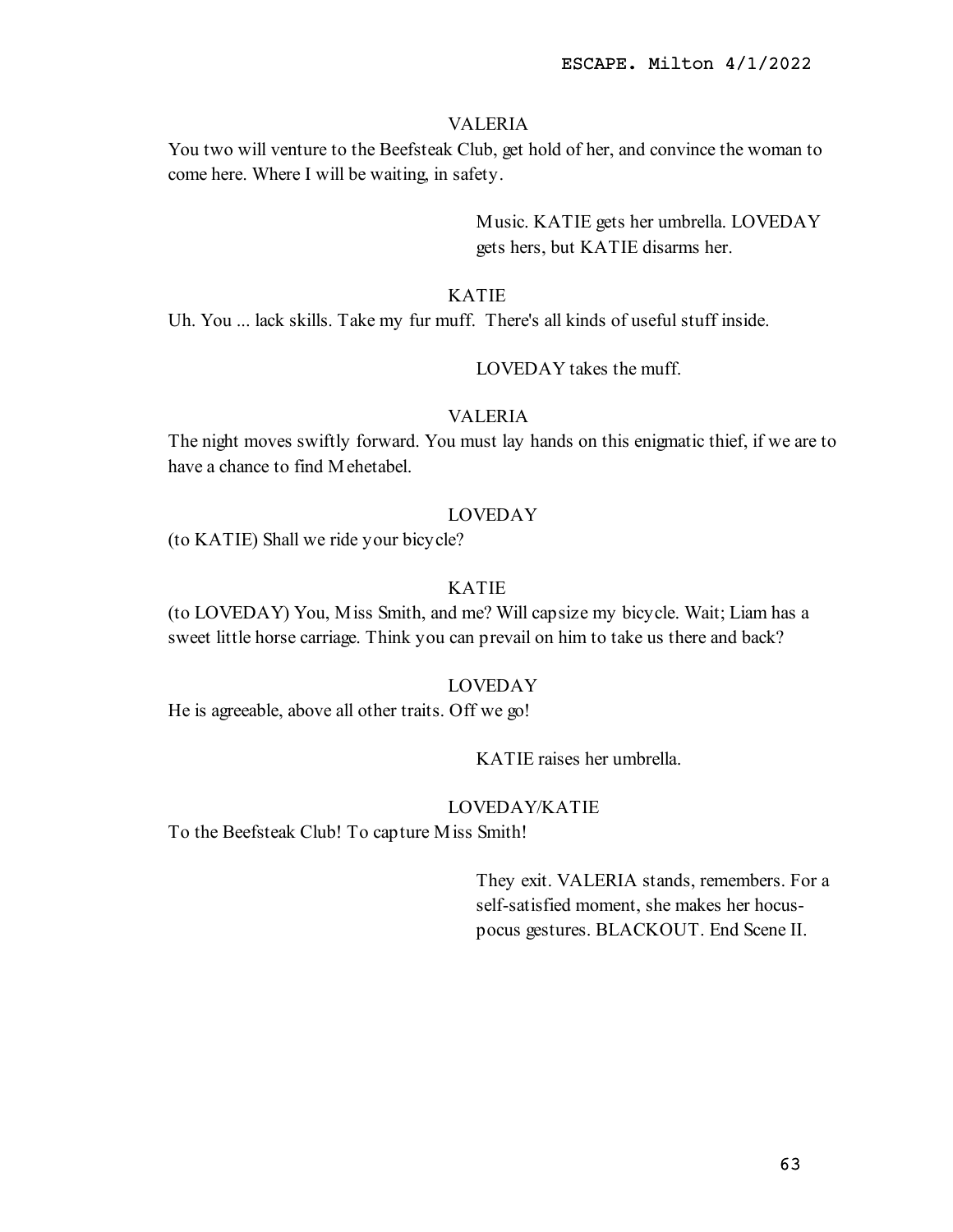SCENE III.

The Hunter Lodging House Parlor. Enter KATIE and MISS SMITH, engaged in combat: KATIE with umbrella, MISS SMITH with CLUTTERBUCK's cane. VALERIA enters from the upstage door.

# VALERIA

What on earth? I have just cleaned this rug. Stop that immediately!

# KATIE

(to VALERIA) Lock the door!

# SMITH

I am no thief; you have mistaken me!

# VALERIA

(locking the upstage door) Get her, Katie!

## MISS SMITH

You'll not capture me!

## LOVEDAY enters, panting.

## LOVEDAY

Do not succumb, Katie!

# KATIE

Don't just stand there watching. Help me!

## LOVEDAY

What shall I do?

# SMITH

(a strike) Ha!

KATIE For heaven's sake! Look inside the muff I gave you!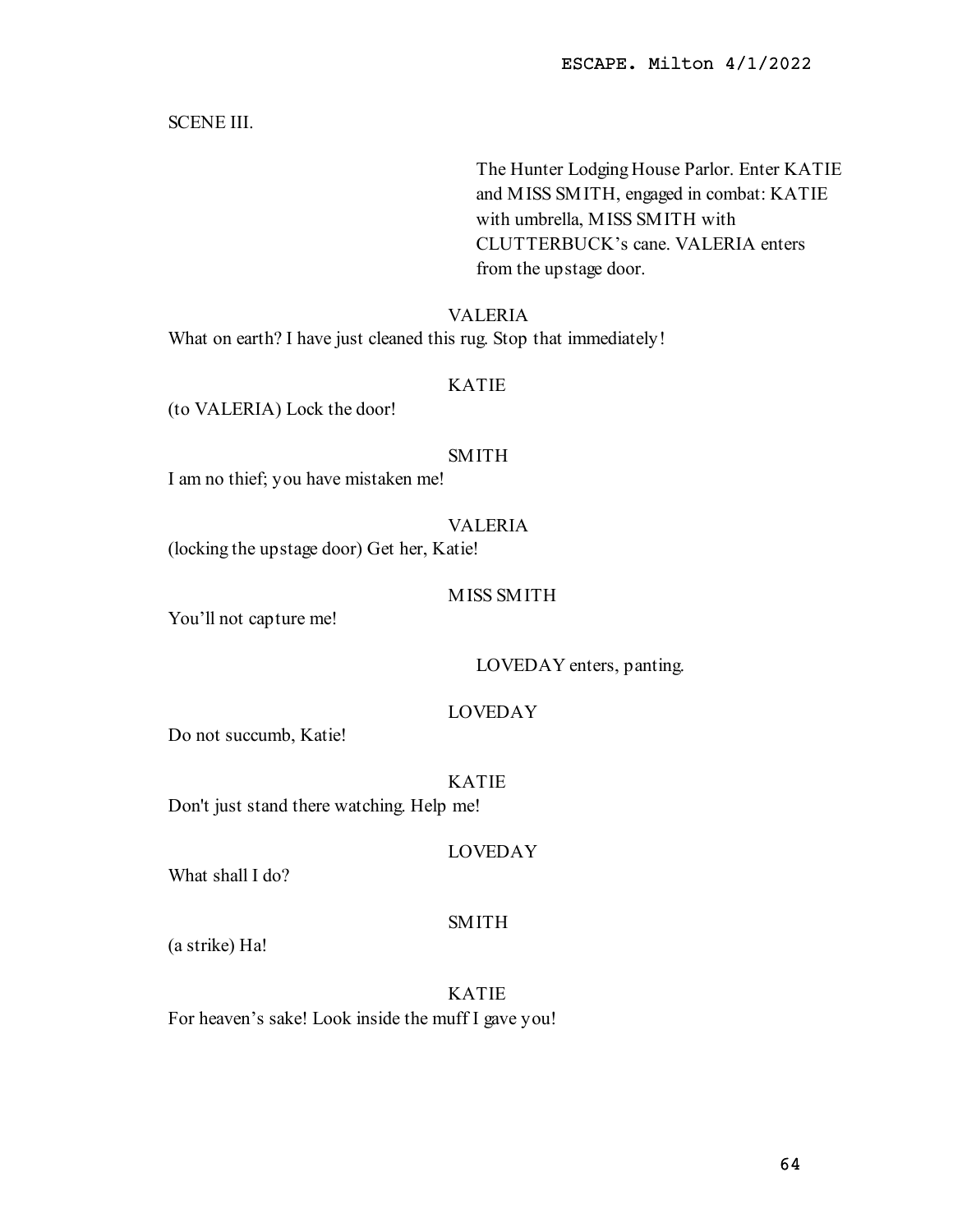LOVEDAY reaches in, pulls out gloves. Tosses them on the floor, draws out and tosses a small flask. Draws out a knife. VALERIA locks the downstage door.

### LOVEDAY

You keep a dagger ... in your muff?

## KATIE

Every sensible woman does.

MISS SMITH rushes for the down left door, but it is locked. With knife trained on her, and backed by KATIE with her umbrella, LOVEDAY retrieves the cane.

## **SMITH**

No! You must give that back! I shall not try to run away, I promise.

# KATIE

You just did.

### LOVEDAY

(to VALERIA, escorting SMITH into the room.) We found her at the back door of the Beefsteak Gentlemen's Club.

## KATIE

On the back stoop with a boy, who dodged inside before we could grab him.

#### VALERIA

(to KATIE) Have you fought through the streets, all the way here?

# KATIE

This one attacked Loveday. We had to chloroform her. She drowsed in the carriage/

# LOVEDAY

But the chloroform wore off as we entered ... and we had used up the lot. (to KATIE) It is almost as if this was not well-planned.

# SMITH

I do not even know of what I am accused!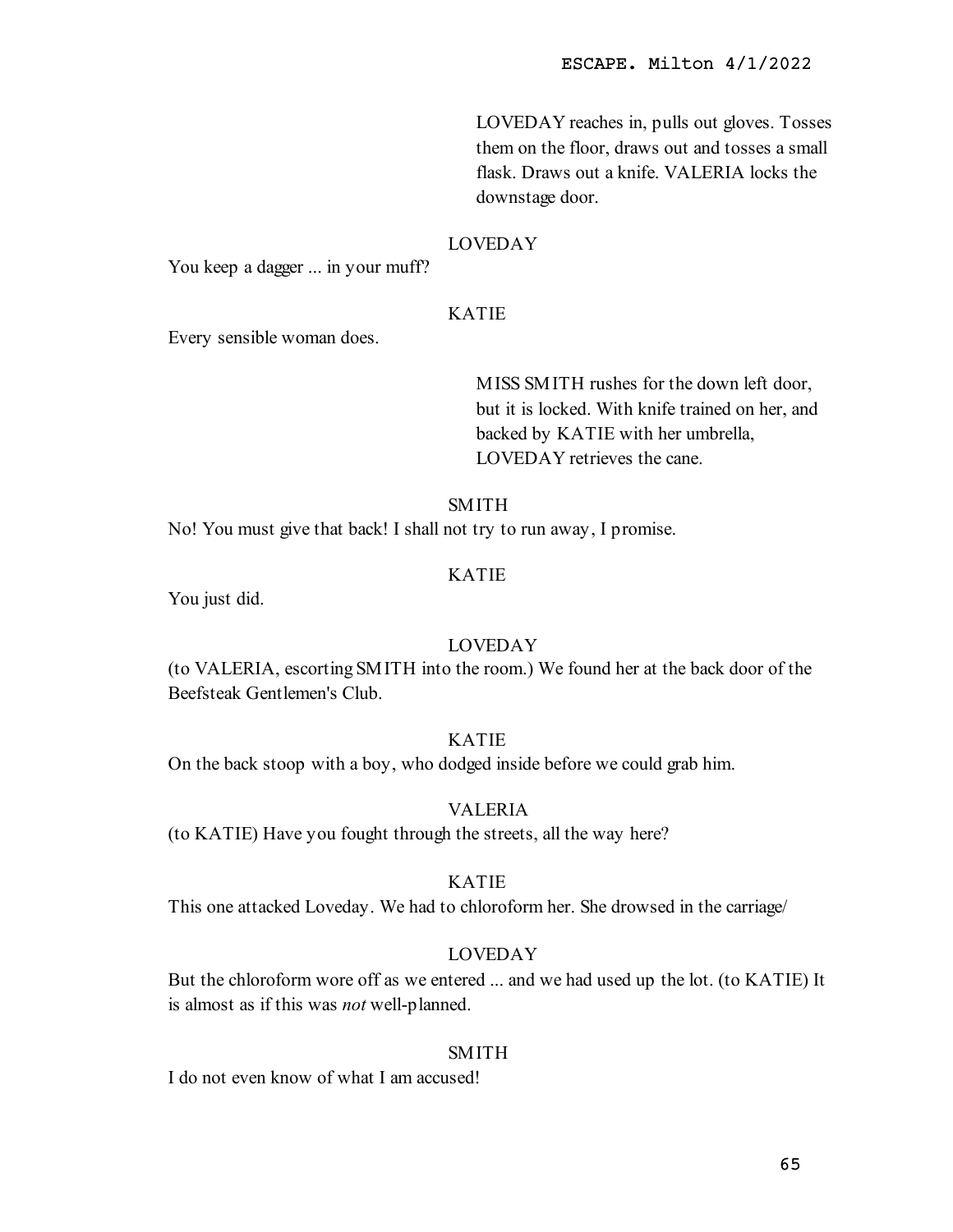You've been stealing Miss Fernsby's maps and artwork.

# VALERIA

How did you evade the electrical alarm installed at the front and rear doors?

## MISS SMITH

The anti-theft machine cannot be over-ridden. This is kidnap!

# LOVEDAY

She did *not* override it. (ticks off) The device was operational. The alarm never rang. If the mechanism is sound, it can mean only one thing: Clutterbuck perpetrated the crimes.

#### SMITH

See? It was not I.

# KATIE

You and Clutterbuck were in it together! He wouldn't offer to hire us, to point the finger at himself. But he'd cheerfully incriminate you.

## LOVEDAY

He was but an unwitting accomplice. (beat) Miss Smith holds the answer to your befuddlement. (to SMITH) Do you deny it?

### SMITH

I choose to remain silent. (quickly) You must let me go. It is essential I get back to the Beefsteak Club, before Mister Clutterbuck decides to go home! He dines with great haste.

## KATIE

Clutterbuck is being diverted this very minute, by a chatty Irishman.

# LOVEDAY

While I knew who was doing it, I had no idea how. It was only after listening to the incessant drumbeat of a certain ... unpleasant *metaphor* over the last two days, that the answer became clear. So I demand of you, Miss Smith ... (dramatic pause)

## VALERIA

(who has been holding it) Whatever are you doing with Mister Clutterbuck's cane?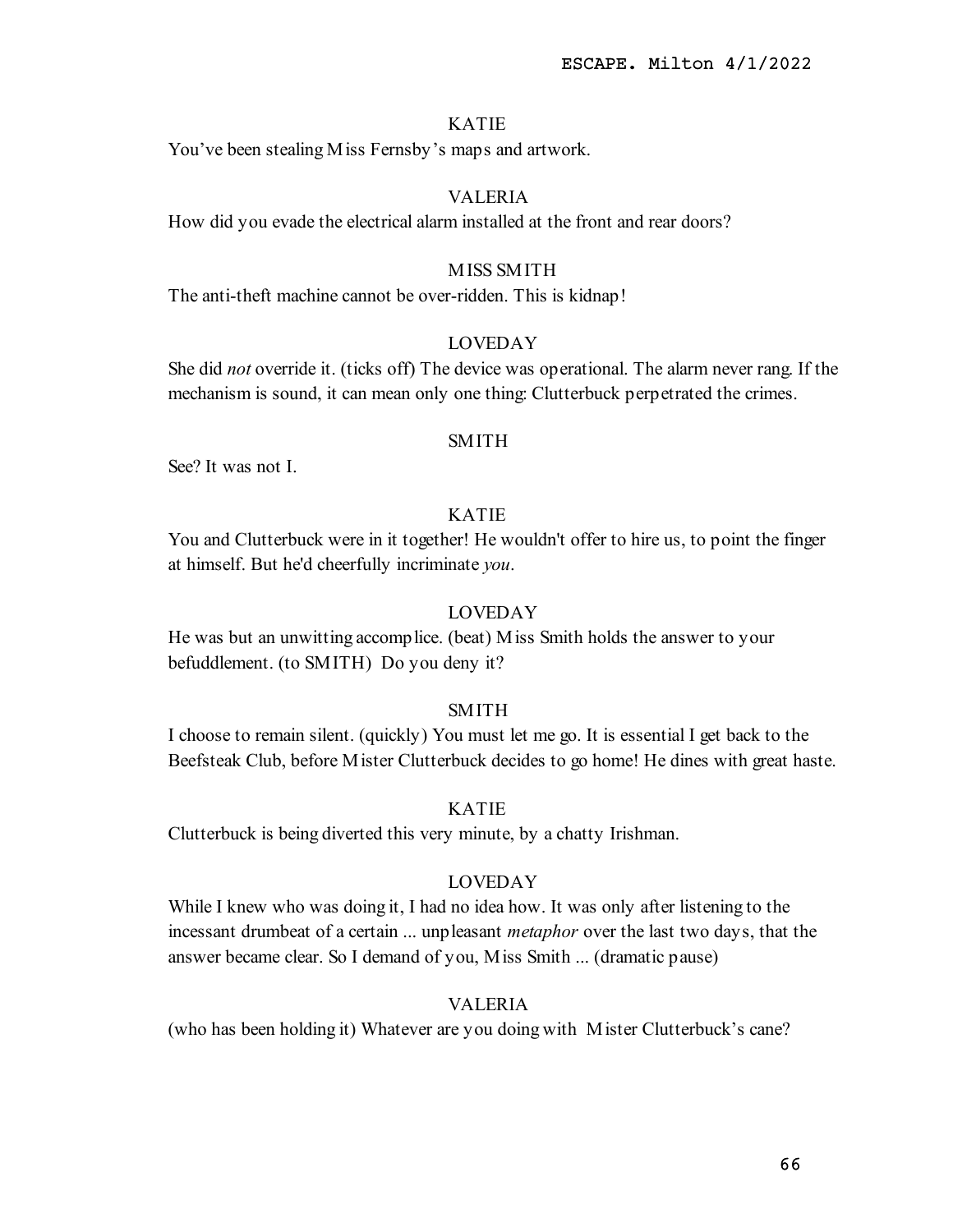Valeria, your outburst is ill-timed. (to SMITH) This cane: a gift from his wife, was it not? A hollow cane is perfect for transporting items that can be furled ... such as maps, or paintings on silk. Clutterbuck told us no framed items were stolen, and this is why.

> LOVEDAY tries, cannot remove the handle of the cane. KATIE crosses, easily removes it. KATIE pulls a map from the cane shaft.

#### LOVEDAY

Miss Smith, here, would steal a rolled item, like that/

#### KATIE

In the dark of night! While Clutterbuck slept!

## LOVEDAY

Katie/

# KATIE

She would stuff the loot inside his cane, which Clutterbuck prolly keeps in the umbrella stand by the front door/ and

LOVEDAY takes the cane from KATIE.

### LOVEDAY

Katie! Let us not get ahead of ... my speech-making. (KATIE assents.) Miss Smith would then follow Clutterbuck to his club, where he invariably checked his cane at the cloak room. (to SMITH) Your co-conspirator, the lad we saw/

#### SMITH

Leave Billy out of this!

### LOVEDAY

You and Billy would make an exchange at the back entrance. You would remove the stolen plunder... returning the cane to Billy before Clutterbuck had finished his supper. Have I got the details correct, Miss Smith?

### SMITH

(beat) If I confirm this  $\ldots$  I must be let go!

## LOVEDAY

(beat) I cannot rid myself of the thought that I know you, Miss Smith.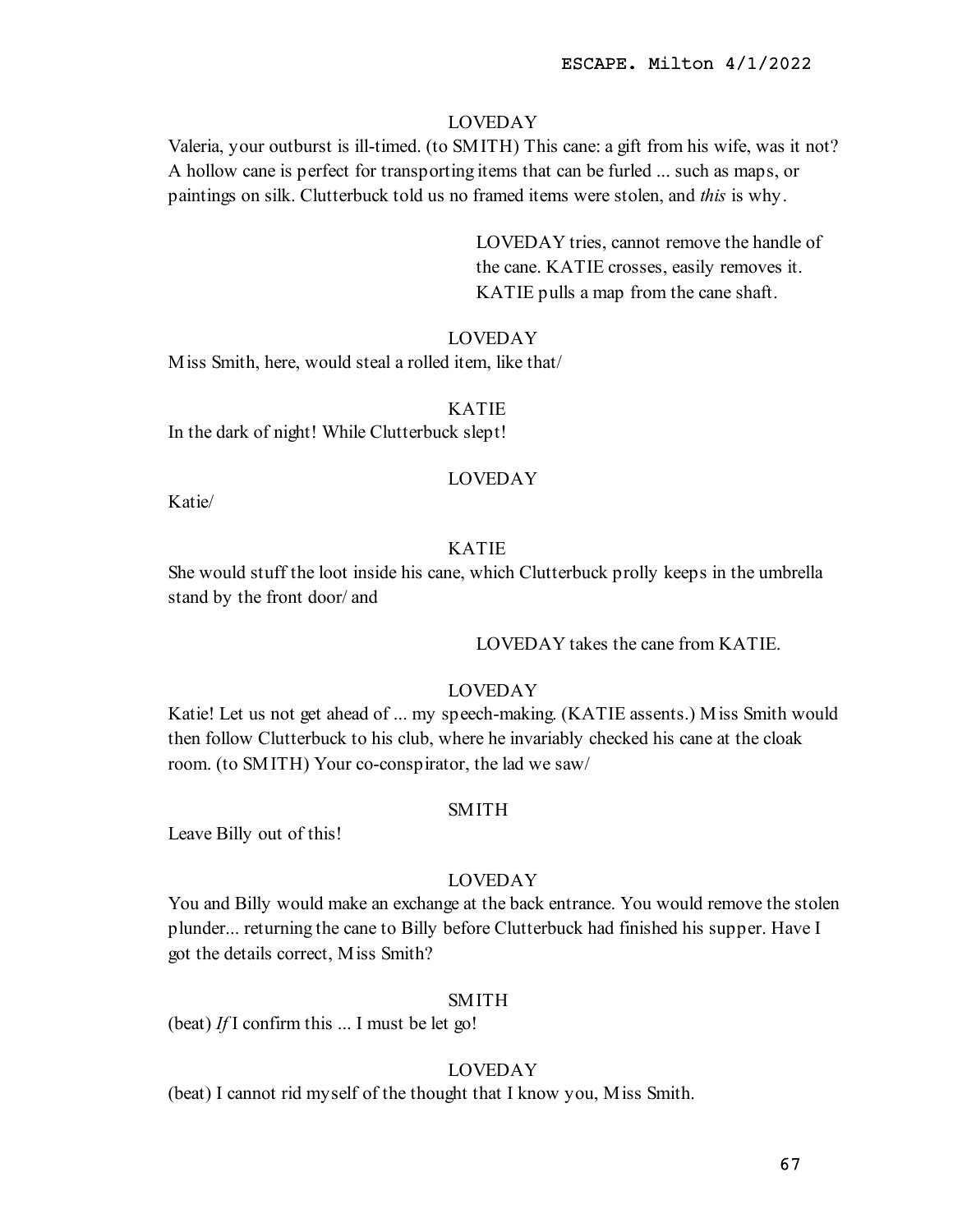They peer at MISS SMITH. KATIE retrieves the newsletter.

# VALERIA

Your face, it nudges my mem'ry.

# KATIE

Weren't you in this Needlework Society Newsletter?

# They look.

# KATIE (CONT'D)

Mehetabel? That's impossible. She was locked up when the items were stolen.

## SMITH

I am not she. I am Rosamund Smith, her ladies' maid.

# LOVEDAY

You are not Mehetabel. Your chin is all wrong. But, your eyes. (It dawns) Oh. Oh! You are not a villain, as we assumed. My sincere apologies.

## SMITH

Do you expect me to trust you, after seizing me and giving me chloroform?

# LOVEDAY

I did not know, then, who you were. Have no fears: we are quite allergic to the authorities. Forgive our offense. We three have been trying to *help* Mehetabel.

# KATIE

For free! I tried to rescue her, earlier, but she was missing. (to LOVEDAY) Who is she?

## VALERIA

We fear her husband may have done away with her. As her ladies' maid, do you know/

## SMITH

Mehetabel is not dead. She is aboard a train to the port city of Felixstowe. We sail  $*$ tomorrow evening. She is quite sane and in good health.

## VALERIA

Wonderful news!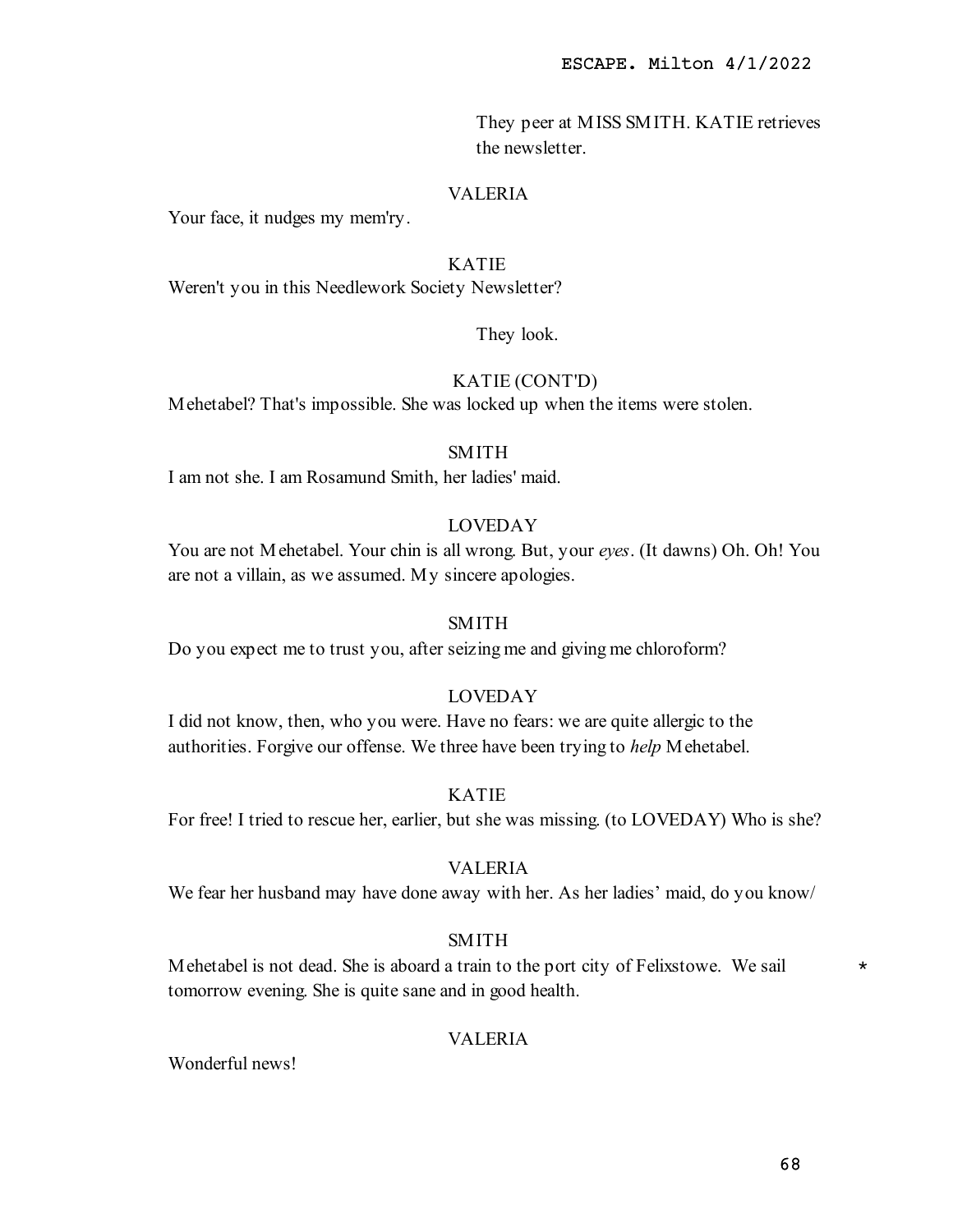Where are the treasures you stole from her? (to LOVEDAY) Who is she?

## SMITH

The missing treasures are in her trunk. The sale of these fine valuables will give her sufficient resources to make further expeditions, far away from her husband.

# LOVEDAY

Miss Smith, I understand if you will not trust us ... but, pray, will you reveal your other name? We have in common our deep care for Mehetabel. To show our good will, my colleagues will now abandon their weapons.

## KATIE

We'll do what, now?

# LOVEDAY

She just said, she became a thief to fund Mehetabel's freedom. She is our ally. (to SMITH) And we are yours, if you will have us.

> They set down their weapons. SMITH removes her hat and wig, revealing FINEAS FERNSBY.

#### FINEAS

I am ... sometimes called Fineas Fernsby. Mehetabel's brother.

#### KATIE

(finally) Thank you!

## VALERIA

The family resemblance is indisputable. Mister Clutterbuck never marked it?

### FINEAS

As a servant, I remain invisible to him. (to LOVEDAY) How did you know?

### LOVEDAY

You were once an ubiquitous item in the London society pages ... the subject of scandalous gossip. Then, two years ago, you seemed to disappear. Yet your family made no attempt to find you. No investigation, no advertisements, no memorial.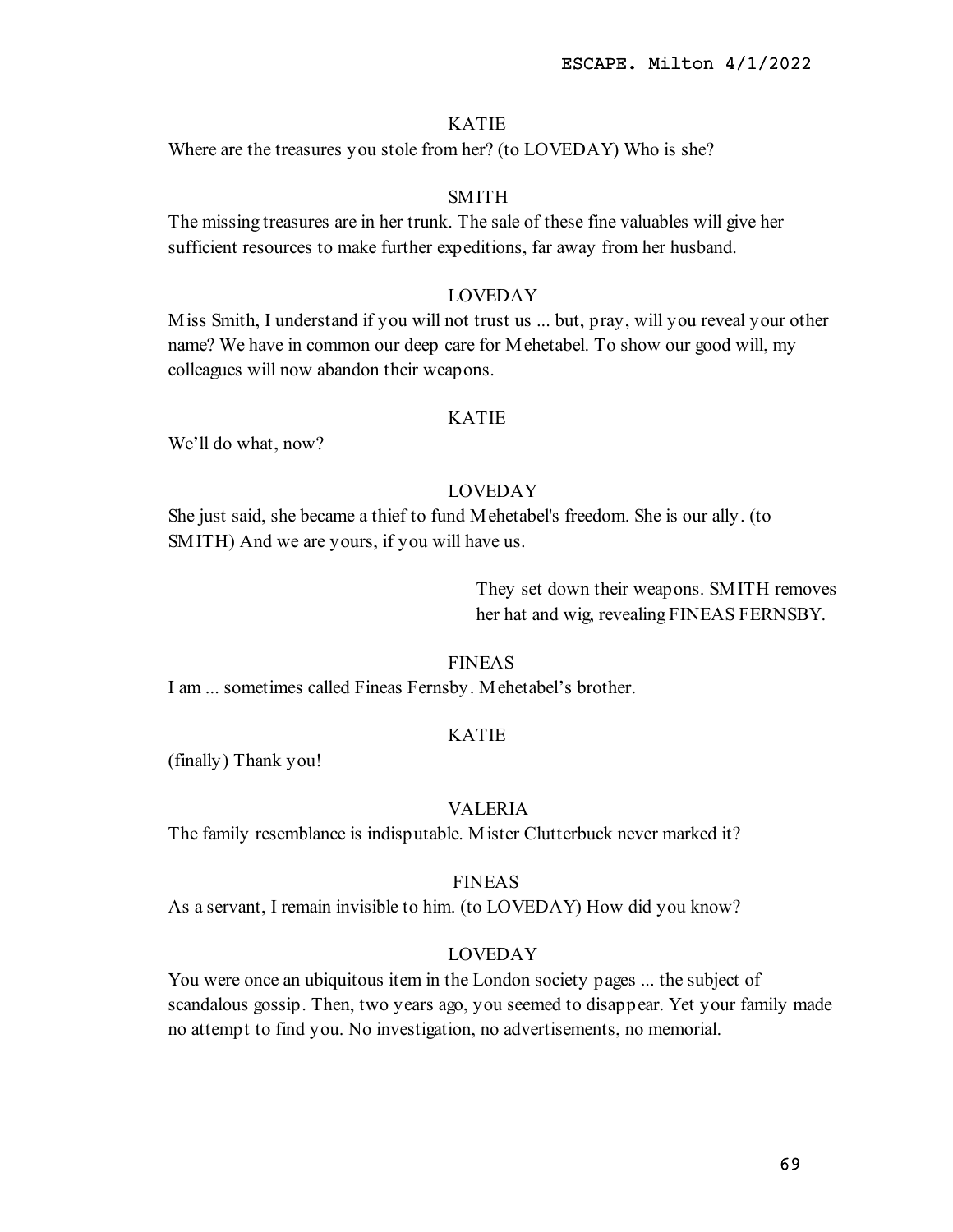#### FINEAS

I could not persuade my sister to forswear Clutterbuck. I convinced her to hire me, as "Miss Smith," her ladies' maid, so I might look after her. She understands and affirms my affinity for donning ladies' clothing. You may not approve of my inclination. Our society, as a rule, does not. But Mehetabel respects and loves me ... exactly as I am.

A moment.

### VALERIA

Men wearing ladies' clothing is a venerable English tradition, is it not? Like ... dancing naked 'round Stonehenge of a Solstice evening. (beat. Defensive) When weather permits.

#### KATIE

It's a nice gown. The accessories need help.

# LOVEDAY

In my opinion ... I would covet the name of your dressmaker.

# KATIE

We're glad your sister's on her way to safety. But her cell door was locked from the outside, and I searched that room. I can't imagine how ... (Thinking, she twists the ring on her hand.) There was nothin' in there, but ... straw, and- (She looks at the ring.) The uterus-relocation device! I thought that infernal box had been dismantled for scrubbin' or somethin'. But, that's not it! Mehetabel herself broke it apart ... to get at the magnets!

## FINEAS

Powerful magnets/

# KATIE

She used 'em to slide back the iron bolt from her side of the door, and set herself free. Before she fled, she re-bolted the door, leavin' behind a puzzle ... that I have now solved. (thinks) Mister Fernsby, tonight, these two ladies lured the asylum doctor away from watchin' your sister. Our collective's efforts helped buy her time to escape.

FINEAS replaces SMITH's wig/hat. Adjusts it.

#### SMITH

Thank you all. (indicates the cane) May I?

LOVEDAY gives SMITH the cane. KATIE offers the map.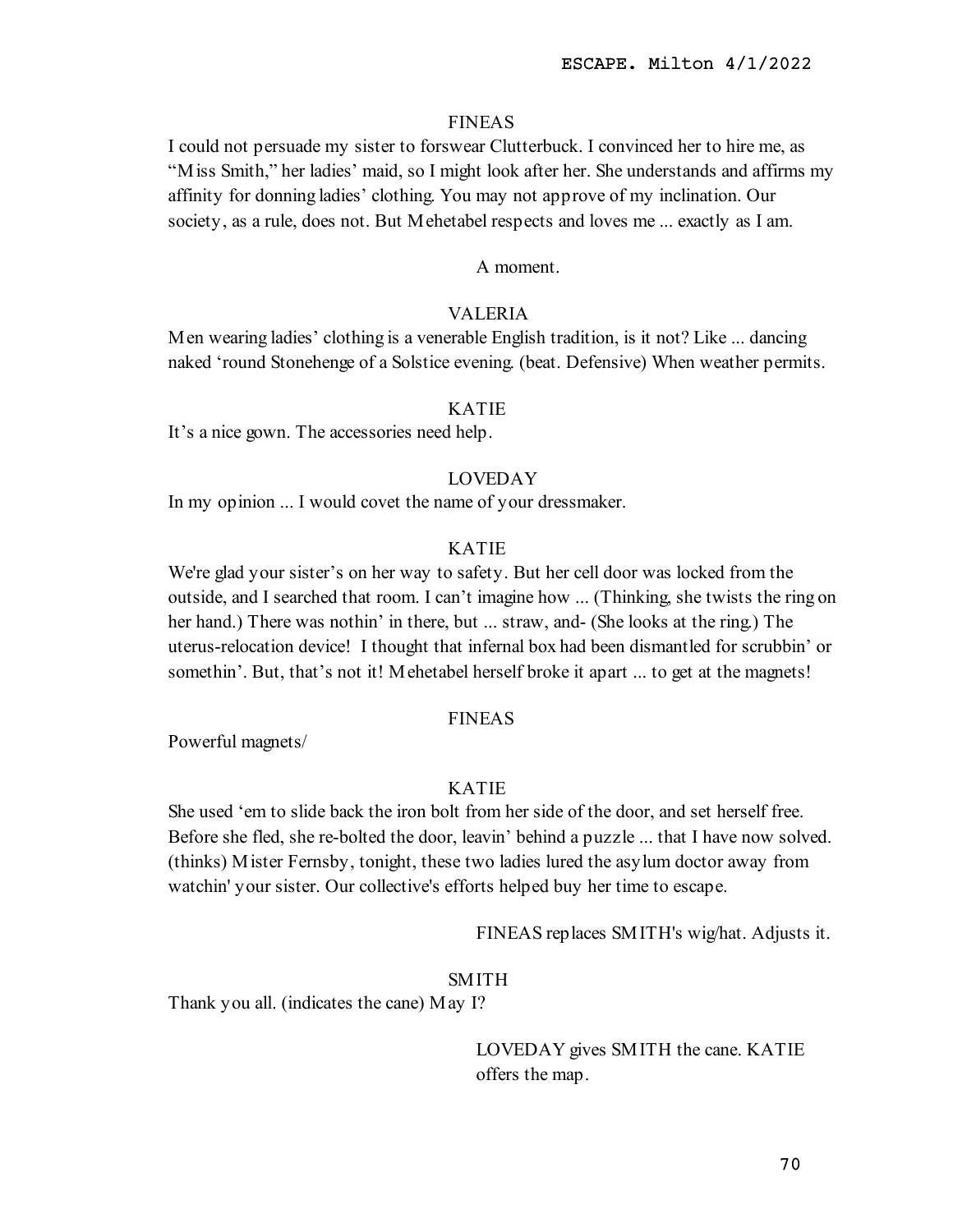## FINEAS

Please, keep the map. It should fetch a thousand pounds from a dealer.

## KATIE

A thousand pounds! We can buy our own horse carriage.

## LOVEDAY

This is a triumph that will be made famous in the Sunday Times. Fresh clients will be queuing up to hire us/

### SMITH

No. You mustn't tell anyone about this, ever. Our society is quite mad; thus, we face great risk. (silence) Do you promise?

#### LOVEDAY

Our collective must remain unacknowledged?

## VALERIA

Then that beastly Clutterbuck will face no consequences!

# SMITH

A wealthy, connected, and powerful man? Justice never comes for the likes of him.

# LOVEDAY

(looks to the others) You are too vulnerable. We promise. We must comfort ourselves with our small victories.

#### LOVEDAY (CONT'D)

I suppose, in the wider scheme of things, one woman's freedom matters little. But: to be a woman set free by her own ingenuity! That matters quite a lot... to me.

SMITH crosses to the door.

## SMITH

Ladies, thank you for your eventual kindness.

LOVEDAY crosses to a side table upstage, pours whiskies. The ladies gather.

#### LOVEDAY

Surely you can join us for a quick toast, Miss Smith?